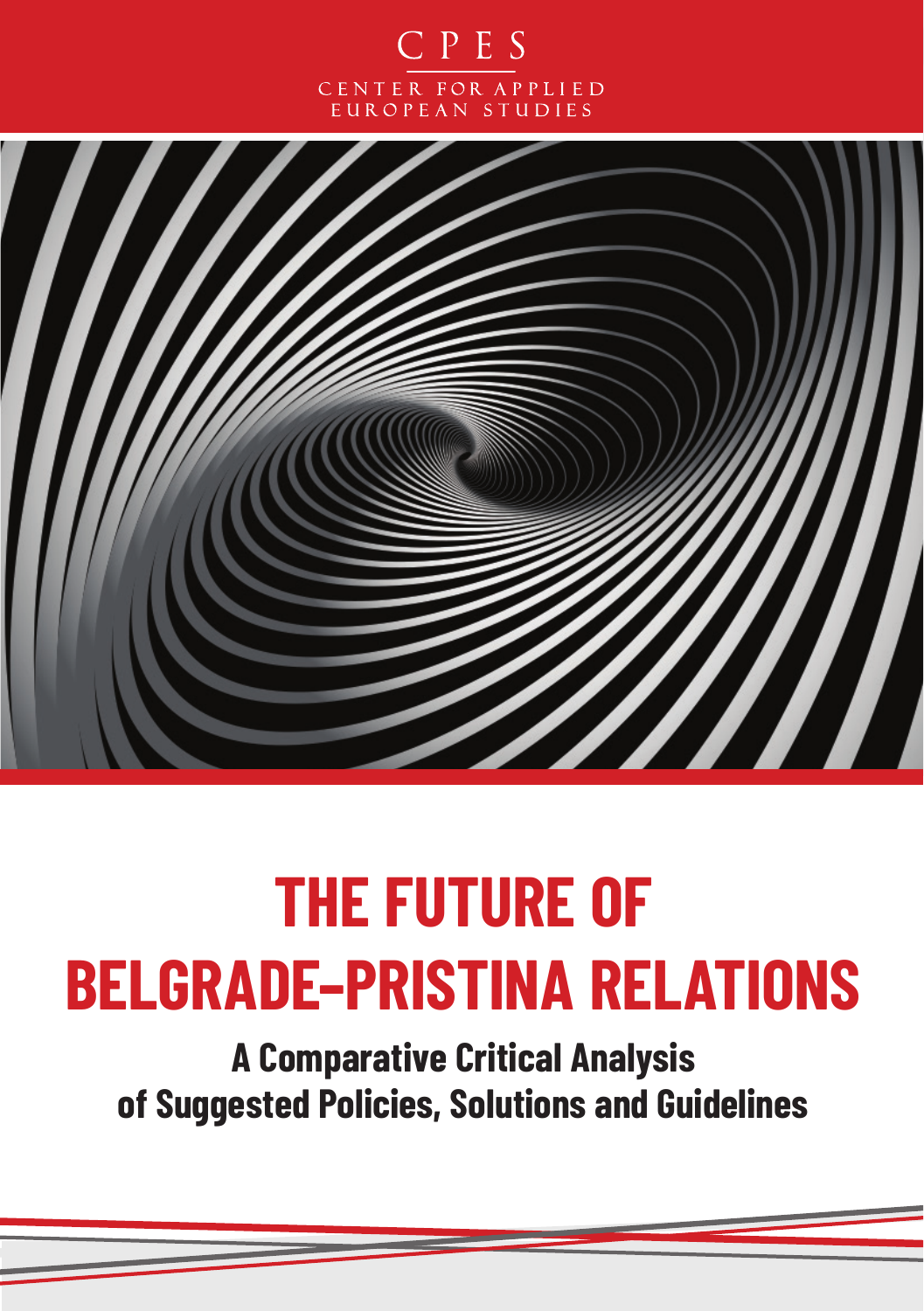## **THE FUTURE OF BELGRADE-PRISTINA RELATIONS**

**A Comparative Critical Analysis of Suggested Policies, Solutions and Guidelines**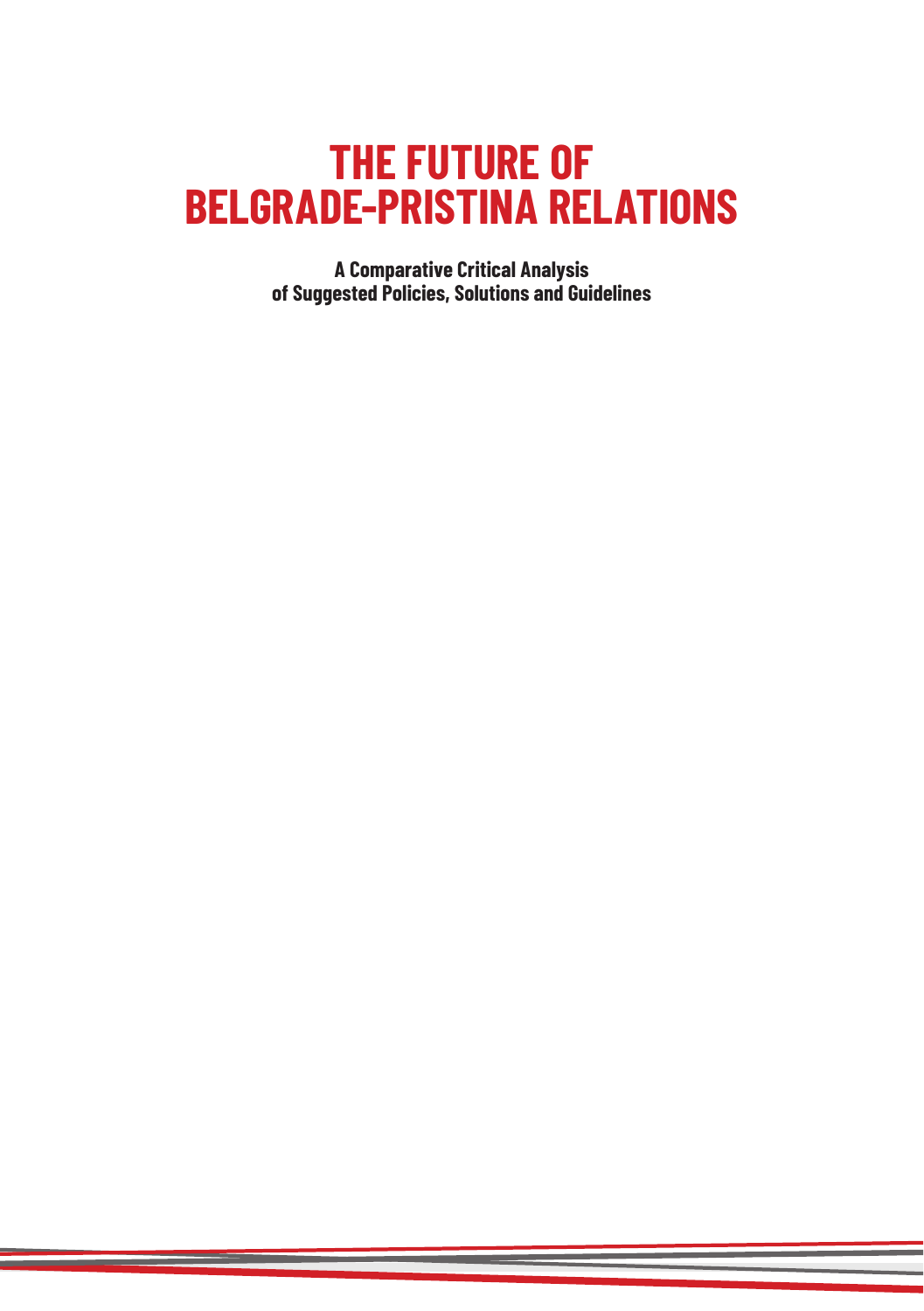#### **THE FUTURE OF BELGRADE-PRISTINA RELATIONS: A Comparative Critical Analysis of Suggested Policies, Solutions and Guidelines**

Written by: **Jovica Pavlović**

Published by: **Center for applied european studies, Njegoševa 31v, Belgrade**

© Center for applied european studies, Belgrade, 2019.

It is allowed to download parts of the text or the text as a whole, but with the obligatory indication of the source and with the link to the original text on www.cpes.org.rs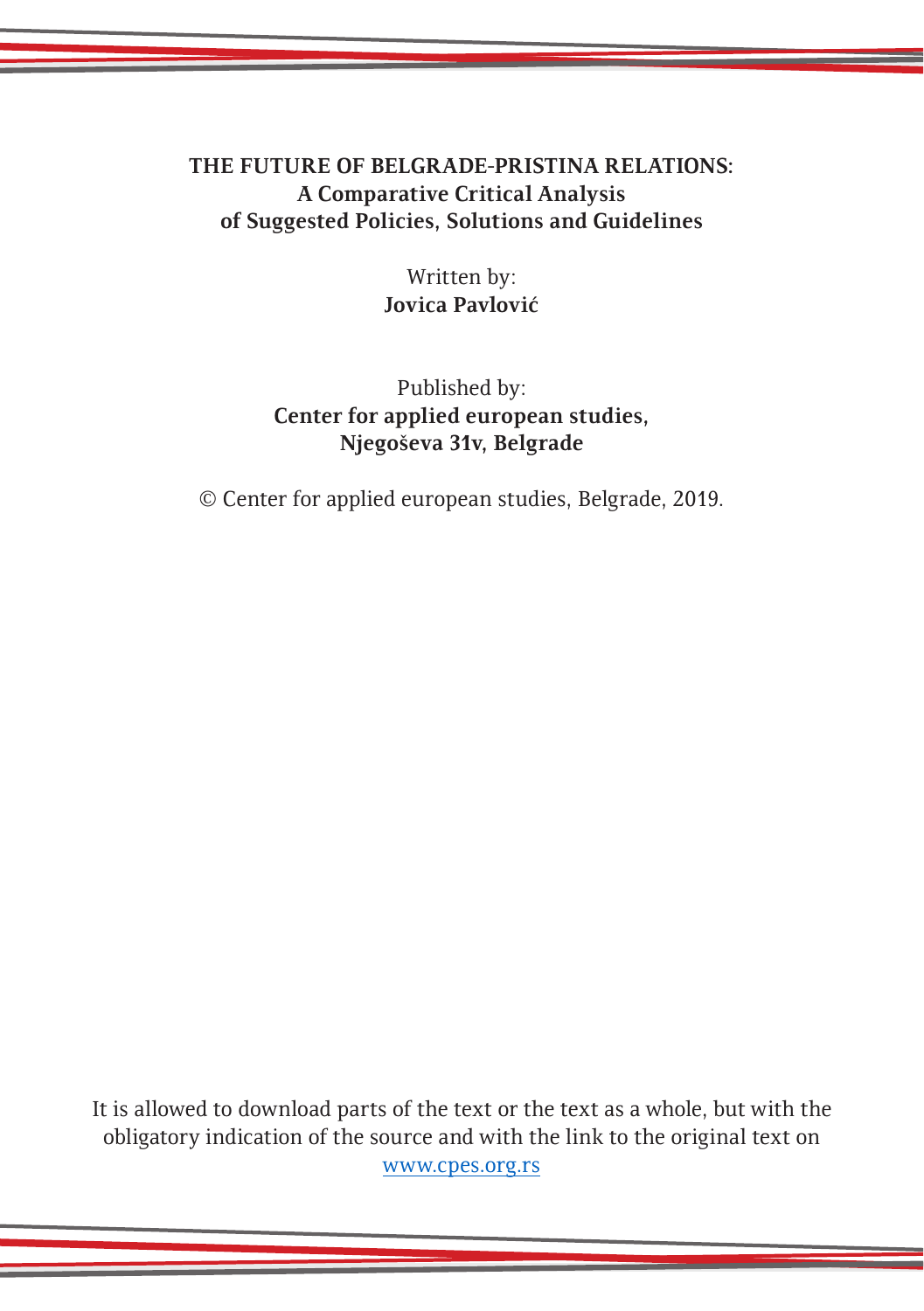# **JOVICA PAVLOVIĆ**

# **THE FUTURE OF BELGRADE-PRISTINA RELATIONS**

**A Comparative Critical Analysis of Suggested Policies, Solutions and Guidelines**

## CPES

CENTER FOR APPLIED EUROPEAN STUDIES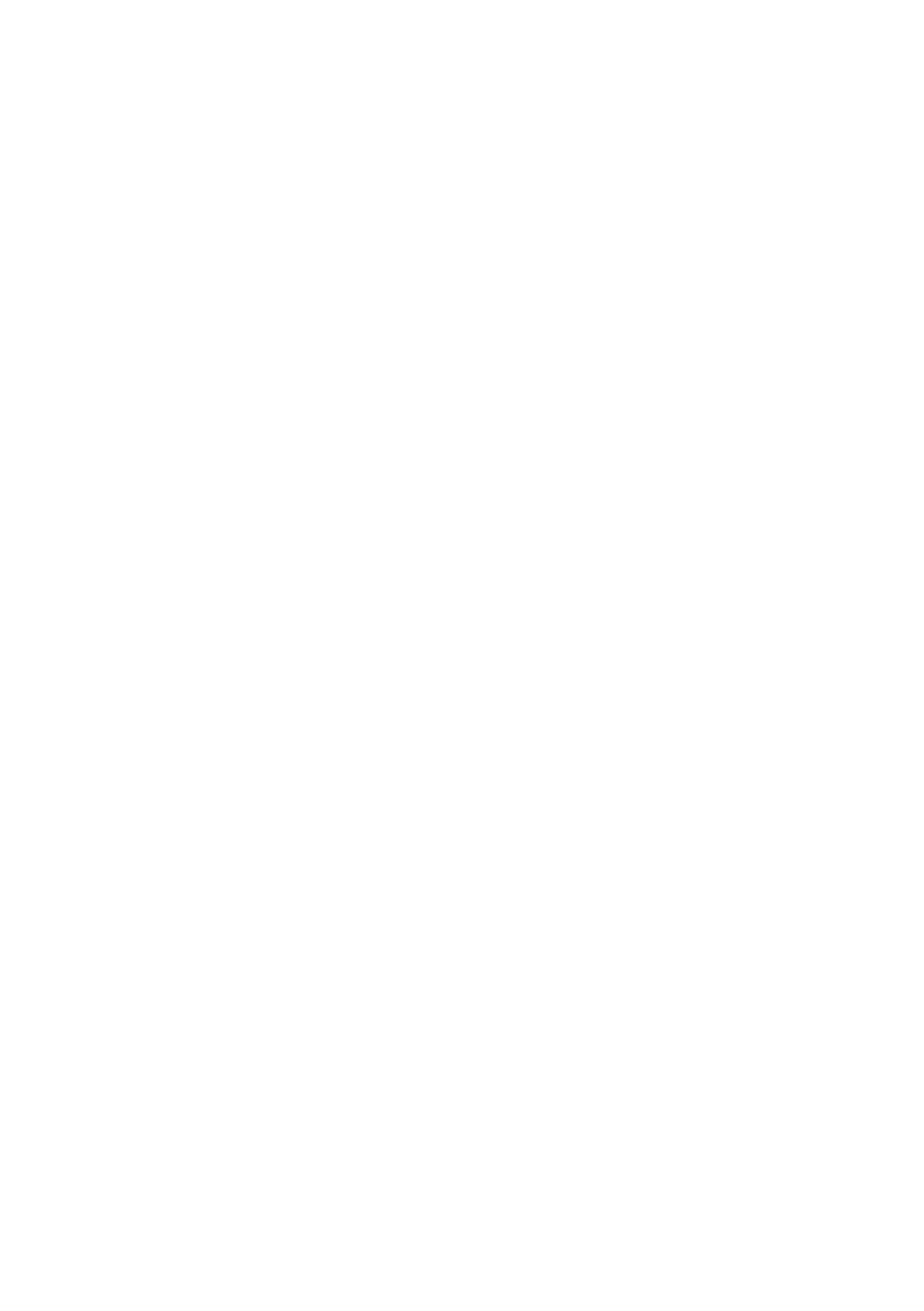## **THE FUTURE OF BELGRADE-PRISTINA RELATIONS: A Comparative Critical Analysis of Suggested Policies, Solutions and Guidelines**

Kosovo is one of the key issues that Serbia needs to address on its path to becoming a European Union member state – Negotiating Chapter 35 clearly states that Serbian accession to the EU depends on its capability to normalize its relations with Kosovo.<sup>1</sup> With this in mind, the following comparative critical analysis – which is conceived as a comprehensive political document – aims to provide a policy paper that, if implemented, has the potential to contribute to the European integration efforts of the Republic of Serbia.<sup>2</sup>

Most of the solutions, suggestions, guidelines and policies that are taken into consideration within this policy paper identify the normalization of relations between Belgrade and Pristina as their ultimate goal, meaning that political stability and regional security of Western Balkans can be viewed as a subsequent aim of the policies in question. The normalization of Belgrade-Pristina relations would also contribute to the intensification of the democratization process within the states of the region and would further strengthen their economic cooperation, which could accelerate the process of European integrations in an all-encompassing manner. The concluding segments of this document thus present a comparative critical analysis of all

<sup>1</sup> https://euinfo.rs/files/Publikacije–srp/35\_koraka\_za\_web.pdf

<sup>1</sup> 2 This analysis is a result of a project called "The Local Dialogue regarding the Solutions to the Issue of Kosovo: Security Aspects", which was conducted with the aim of providing fresh insights into the possible solutions to the Serbia-Kosovo issue. The project made an effort to include expert authors from the region of Southeast Europe in the dialogue with the aim of providing a regional outlook on the three possible solutions to the problem of Kosovo; solutions that have derived from the local dialogue which has taken place within Serbia. The texts provided by the authors were presented at a conference held at the Faculty of Political Science in Belgrade in December of 2018, as well as at three thematically specific roundtables that were organized in March of 2019.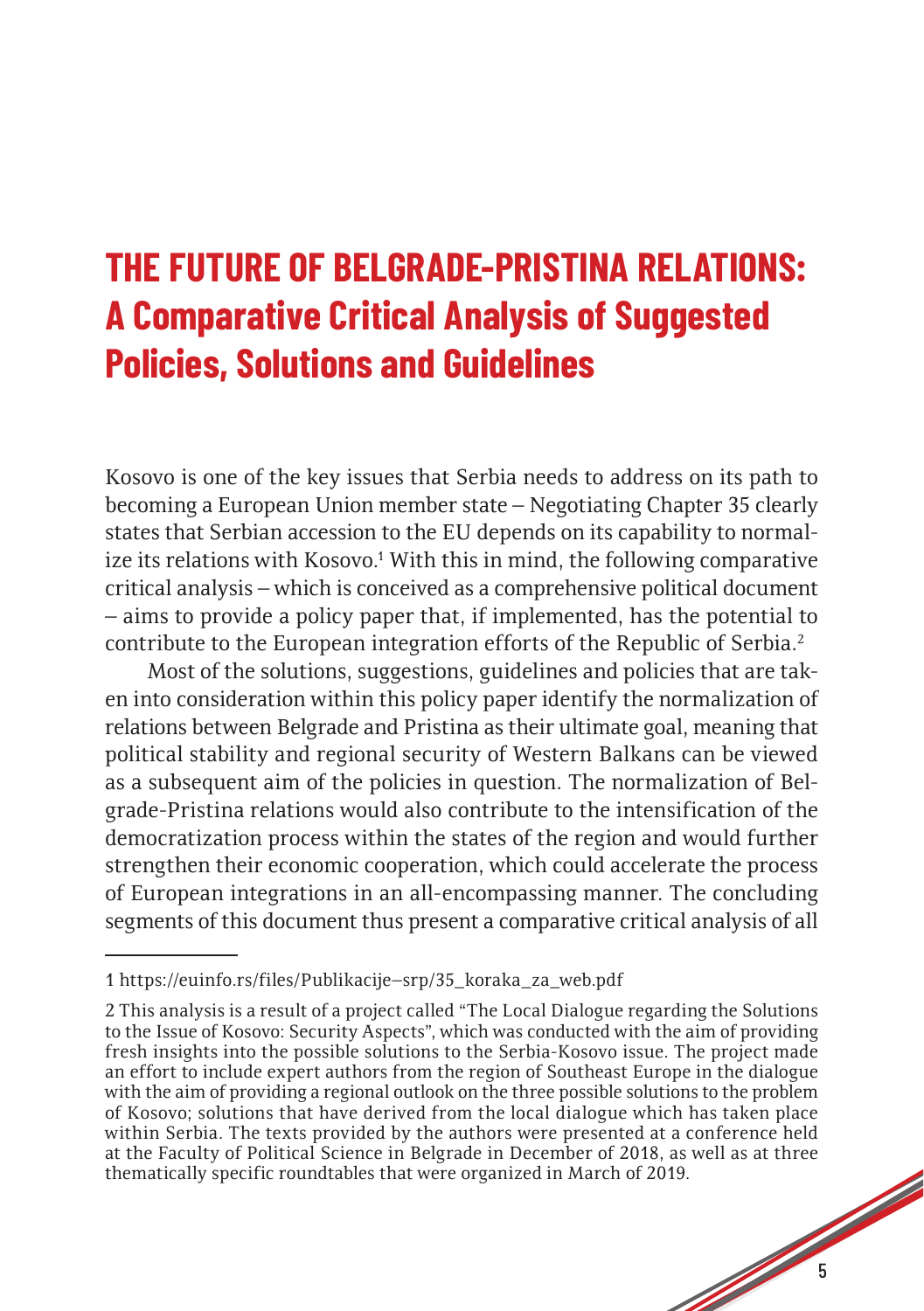the policies which derived from the local dialogue concerning Belgrade-Pristina relations and which could contribute to the stated goals and aims. Besides the three most often mentioned policies  $-1$ ) maintaining status quo, 2) changing and/or delimitating existing borders and 3) normalizing relations by signing a legally binding agreement – the analysis also encompasses all other relevant policies and sub-policies identified by expert authors with the goal of comparing them and finding the most optimal solutions regarding the future of Belgrade-Pristina relations and regarding the final status of Kosovo.

#### **THE STRUCTURE OF THE COMPARATIVE CRITICAL ANALYSIS**

a de destina de la calcada de la calcada de la calcada de la calcada de la calcada de la calcada de la calcada de la calcada de la calcada de la calcada de la calcada de la calcada de la calcada de la calcada de la calcada The ensuing analysis adheres to standard policy paper form and is therefore structured in the following manner. The first section problematizes the current relations between Serbia and Kosovo through the prism of existing obstacles which hinder further normalization by mainly focusing on local, regional, European and global level problems identified by expert authors. Subsequently, the second section investigates the advantages and disadvantages of existing policies which are currently being implemented. Key emphasis is placed on policies which are being enforced by Belgrade and Pristina, although attention is occasionally diverted to policies applied by regional, European, and global actors that the authors mention. Next, the third section unitizes SWOT analysis methods in order to individually evaluate the strengths, weaknesses, opportunities and threats of each of the three main potential policies that deal with the future of Belgrade-Pristina relations. The aim of this section is first to identify and visually present all the possible sub-policies of the three main policies – such as "preventing" or "delaying solutions" (which are potential sub-policies of the "maintaining status quo" policy), "Serbia-Kosovo land swap" or "border delimitation" (which are potential sub-policies of the "border change" policy) and "implicit recognition of Kosovo's independence by Serbia" or "establishing bilateral relations between Serbia and Kosovo" (which are potential sub-policies of the "signing of a legally binding agreement" policy) – and second to conduct an all-encompassing SWOT analysis which should point to the most optimal path for achieving normalized relations between Serbia and Kosovo.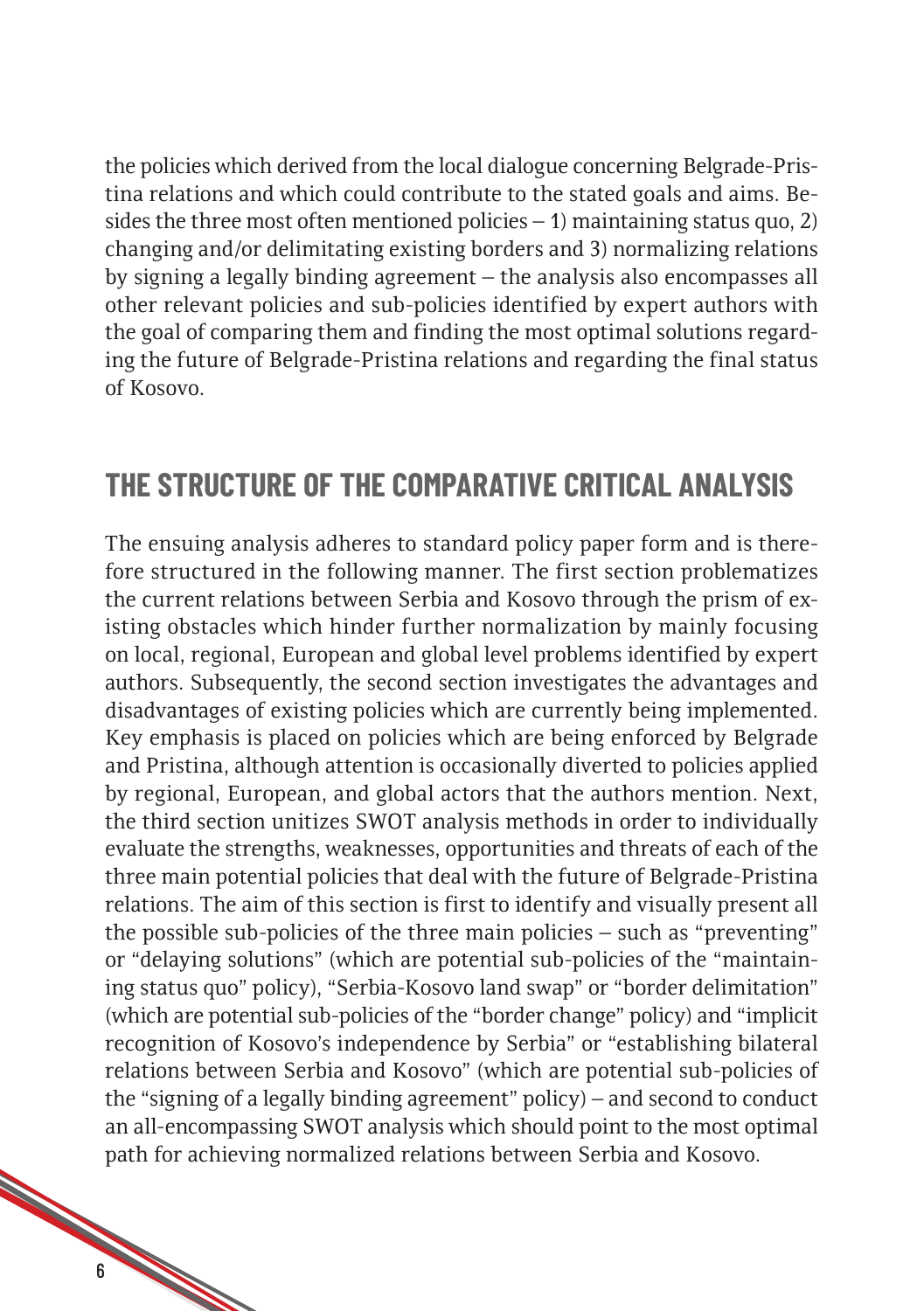The strengths and weaknesses of the three main potential policies (and their sub-policies) are then compared and contrasted within the next section, while the fifth section utilises this comparison, as well as the results of the SWOT analysis, in order to offer recommendations to the leaders from Belgrade and Pristina regarding how to most efficiently achieve the normalization of relations between Serbia and Kosovo. These recommendations primarily emphasise policies that advocate for the signing of a legally binding agreement that would ensure the normalization of relations between Serbia and Kosovo within a reasonable timeframe, while suggesting how to make the best use of the status quo period. At the very end the sixth and final section offer a few concluding remarks.

.

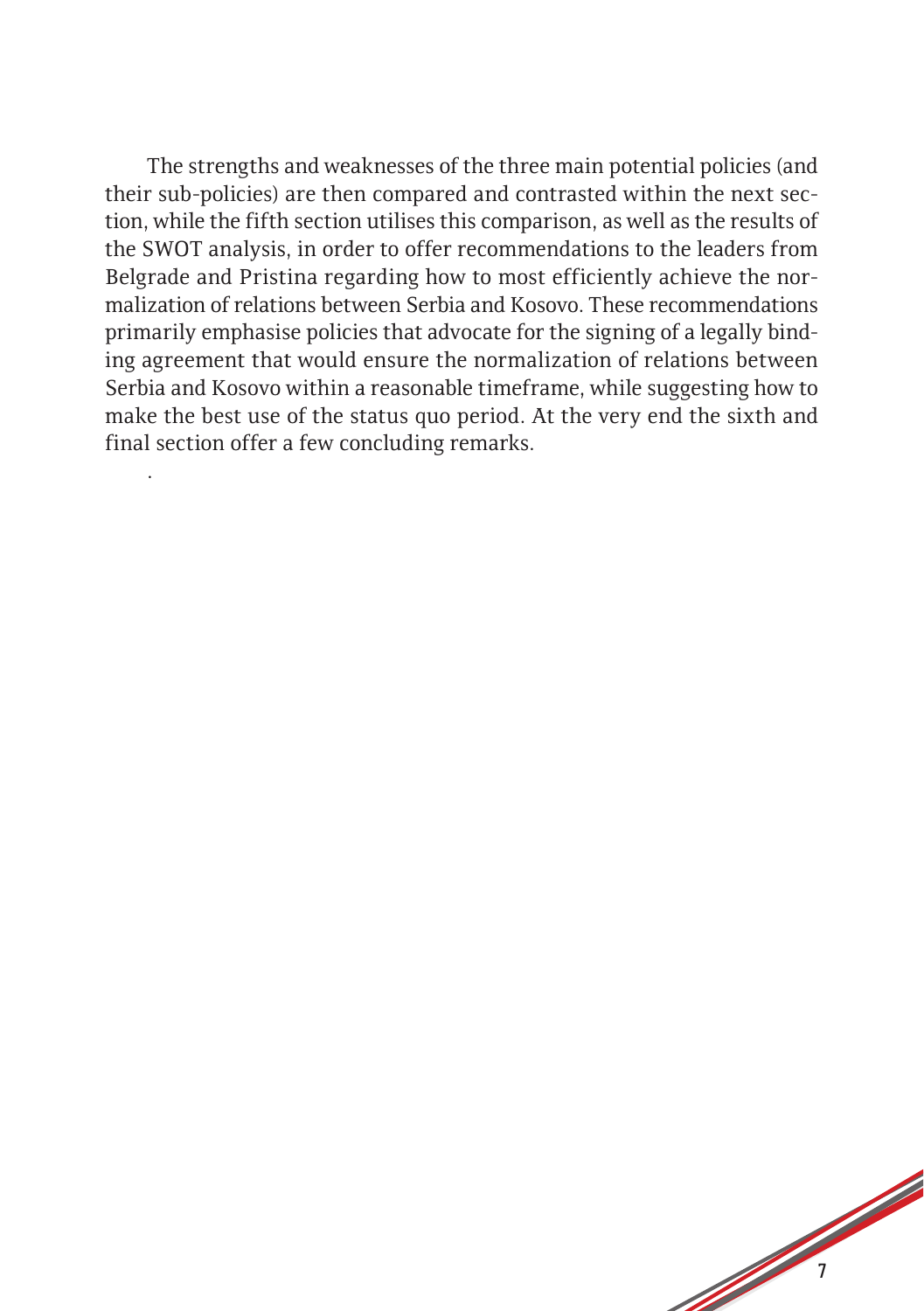### **I Problematizing Belgrade-Pristina Relations**

*The Lack of Serious Political Will and Leadership Capabilities in Serbia and Kosovo*

President of Serbia Aleksandar Vučić and Kosovo President Hashim Thaçi met in Berlin on April 29th this year, this time at the gathering of Western Balkan leaders that was hosted by German Chancellor Angela Merkel and French President Emmanuel Macron. This was their first meeting since the Belgrade-Pristina talks came to a halt last year, mostly due to Kosovo's domestic political dispute regarding who has the democratic and legal authority to negotiate with Serbia on Kosovo's behalf, how the negotiations should be conducted, what goals should be perused and what the negotiation process should mean for Kosovo; a dispute which took place at the highest state level. Although the most recent meeting was not an official continuation of Belgrade-Pristina talks, the relationship between Serbia and Kosovo was the main and only subject on the agenda. The outcome, however, was rather disappointing, as the Berlin meeting did little more than exemplify that the problems which the expert authors pointed to are still inhibiting the relations between Serbia and Kosovo. Consequentially, these problems – such as the failure to implement already signed agreements, the politicisation of history, the declaration of negative aims and goals, the persistent utilization of populist rhetoric, as well as the decision of Kosovo's authorities to implement a high import tax on goods coming from Serbia and

8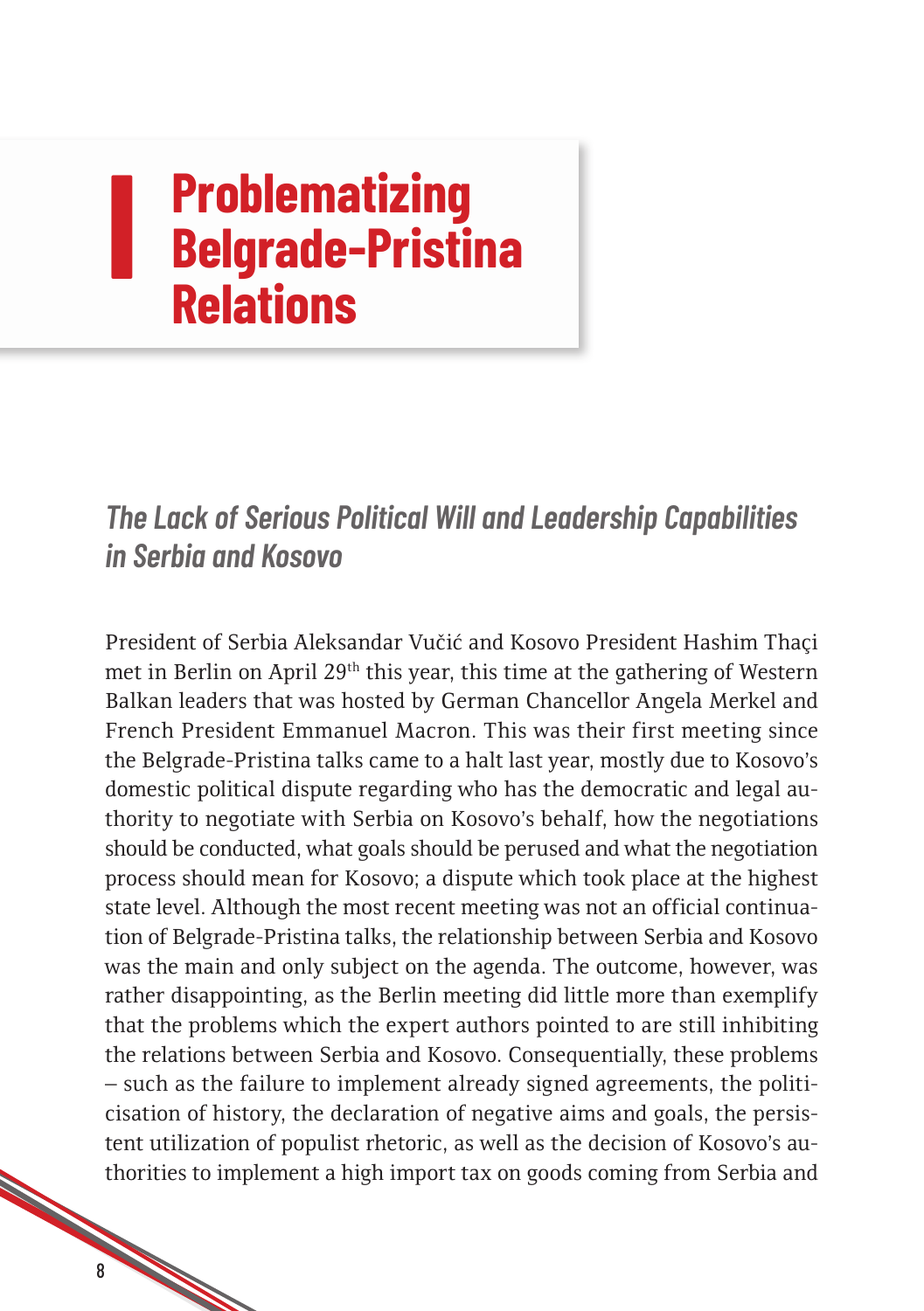Bosnia and Herzegovina – are hindering political stability, economic prosperity and the security situation in the region.

All in all, it seems that the Berlin meeting pointed to the obstacles that stand on the way of normalizing the relations between Serbia and Kosovo more than it brought the positions of the two opposed sides closer together and more than it fulfilled its other initial aims, such as highlighting the importance of continuing the Belgrade-Pristina talks in the near future, and the importance of finding a path to normalizing Serbia-Kosovo relations by involving all the states of the region in an effort to achieve long-term stability of Southeast Europe through strengthening Western Balkan EU accession prospects. This is best exemplified by the events that followed. Just three days after the Berlin meeting President Thaçi stated that he will dedicate his energy to the goal of incorporating Serbian municipalities of Preševo, Bujanovac and Medveđa into the Republic of Kosovo in order to – as he declared – undo the historical injustice committed against the Albanian people living on those territories,<sup>1</sup> while other Kosovo officials continued boosting their political popularity by introducing new measures against Serbia, such as the Draft resolution accusing Serbia of committing genocide against ethnic Albanians during the 1998-99 war, one which has little to no practical purpose.<sup>2</sup>

Simultaneously, the weeks following the Berlin meeting also witnessed a rise in populist rhetoric in Serbia, one characterised by open insults aimed towards Kosovo officials, with Defence Minister Aleksandar Vulin leading the way with his statements addressed to Kosovo's Parliament President Kari Veseli.<sup>3</sup> At the same time, Serbia's President Aleksandar Vučić made a discouraging statement in which he claimed that it will take many years for existing disputes between Serbs and Albanians to be resolved, adding that any international pressure aimed at reaching a hasty solution (at Serbia's expense) won't be successful.4

<sup>1</sup> http://rs.n1info.com/Vesti/a480786/Taci–Radim–snazno–na–tome–da–se–Presevska– dolina–pripoji–Kosovu.html

<sup>2</sup> https://www.danas.rs/politika/komisija–kosovske–skupstine–usvojila–nacrt– rezolucije–osude–genocida–i–zlocina–srbije/

<sup>3</sup> http://tanjug.rs/full–view.aspx?izb=478929

<sup>1999</sup> 4 https://beta.rs/vesti/politika–vesti–region/110704–vucic–i–taci–se–rukovali–u–tirani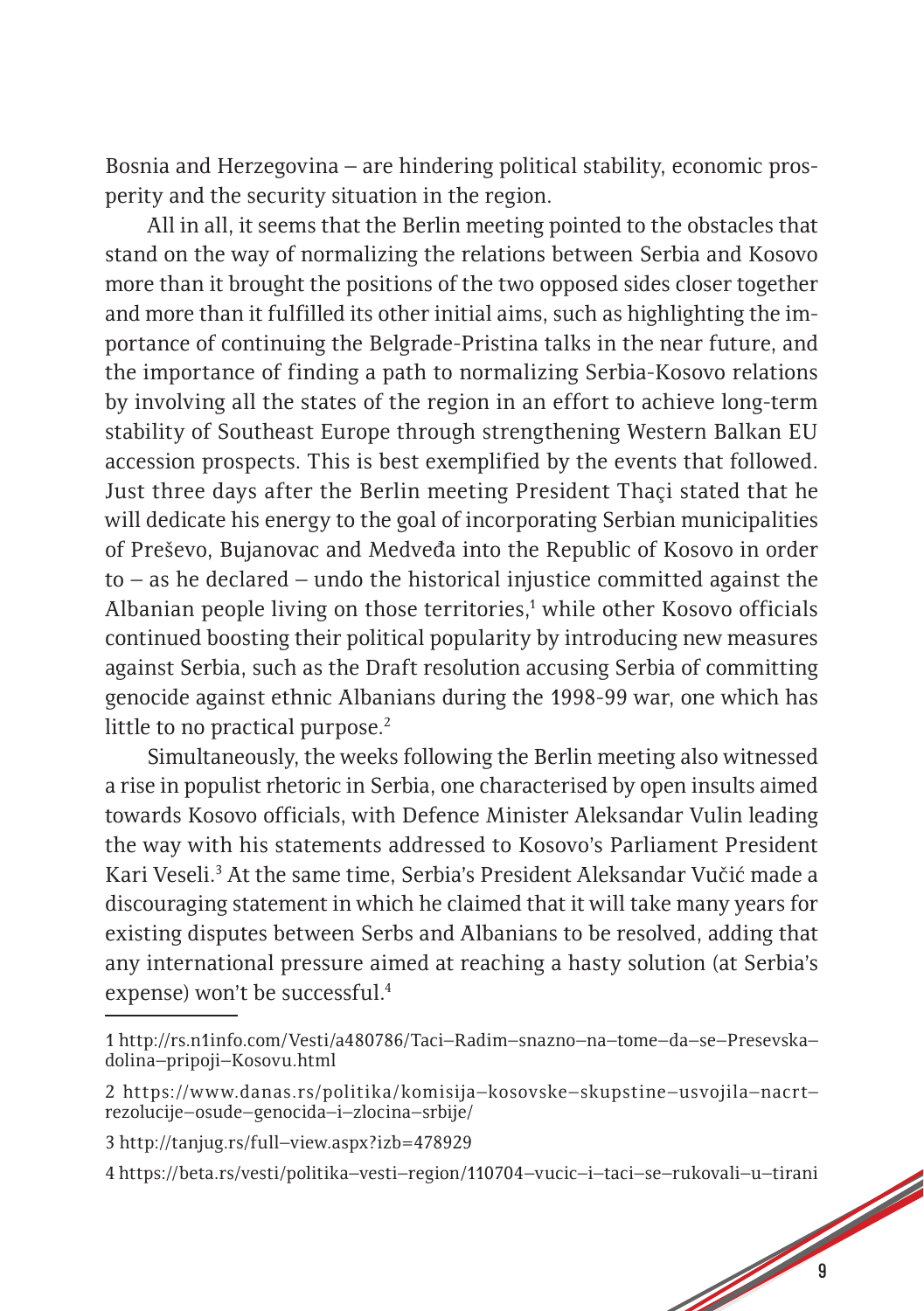French President Macron made a similar claim, although in a more positive tone, in which he stated that the final agreement between Belgrade and Pristina must not be imposed from abroad, as it can only be sustainable if the two sides reach it by negotiating.<sup>1</sup> However, if the just described mannerisms of local leaders are taken into account, it is easy to question whether Serbia and Kosovo possess honest political will and real leadership capacities necessary for reaching locally owned solutions and compromises, ones which would be capable of normalizing relations based on a legally binding agreement, or whether prolonging status quo by constantly rising tensions is the preferred tactic which local leaders purposefully employ in order evade making any compromises with the other negotiation side, as not to endanger their personal popularity and party ratings.

#### *Mismatched policies of regional states regarding the normalization of Belgrade-Pristina relations*

However, it should be highlighted that the local political circumstances (which are most definitely in large part responsible for obstructing the negotiation process) are not to be solely blamed for the fact that Serbia and Kosovo have not yet signed a legally binding agreement, as the roots of the problem can be found at several levels. Expert authors have identified unfavourable circumstances at the regional, European and global level. When it comes to regional circumstances hindering the Belgrade-Pristina negotiation process, expert authors who have analysed political stances of neighbouring countries regarding the issues related to Serbia-Kosovo talks have pointed to several difficulties which prevent regional states (some more than others) from taking a more active role in the process of normalizing Belgrade-Pristina relations.

For example, Greece and (quite similarly) Romania take a passive stance towards Kosovo in order not to disturb their traditionally good relations with Serbia, as they have chosen the strategy of waiting for Belgrade and Pristina to solve existing disputes on their own (primarily the dispute

<sup>10</sup> Miles 1 http://www.rts.rs/page/stories/sr/story/9/politika/3505151/samit–u–berlinu–vucic–sa– merkelovom–i–makronom.html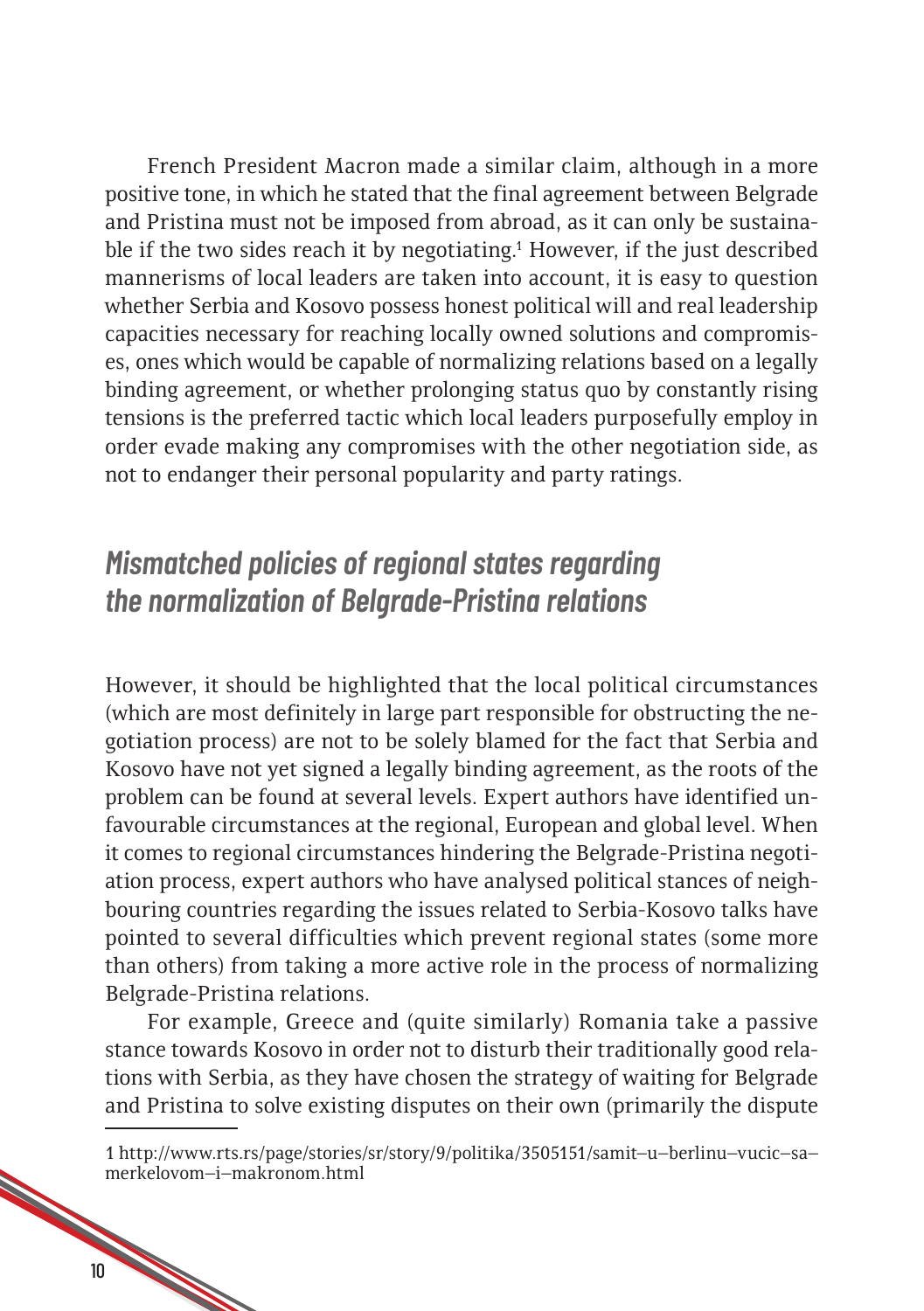regarding the international status of Kosovo) even though a prompt normalization of Serbia-Kosovo relations would be their preferred outcome, due both to political and economic reasons [\(Butnaru-Tronkota\)](http://media.cpes.org.rs/2019/09/Miruna-Butnaru-Troncot%C4%83.pdf). Yet, even though this approach is moderate and dedicated to finding locally owned solutions, it does not stimulate the negotiating sides to give up all the comforts of maintaining status quo and to actively work towards reaching and implementing solutions that would ultimately also benefit Greece and Romania. A similar passive stance is also taken by Bulgaria, even though this country recognises Kosovo's independence unlike the two previously mentioned states which abide by the "soft non-recognition" policy, meaning that they do maintain a certain level of bilateral relations and economic cooperation with Kosovo without explicitly recognizing its independence [\(Cifakis\)](http://media.cpes.org.rs/2019/09/Nikolaos-Tzifakis.pdf).

Unlike their eastern neighbours, western neighbours of Serbia and Kosovo – primarily Croatia and Albania – actively follow and contribute to the negotiation process. However, as expert authors noticed, problems are caused by nationalistic political actors within these two states, as normalizing relations between Serbia and Kosovo is not their priority as much as weakening Serbia's regional influence is ([Vukadinović](http://media.cpes.org.rs/2019/09/Radovan-Vukadinovic-KOSOVO-SERBIA-2018-003.pdf)). For example, Kosovo's decision to raise import taxes on goods coming from Serbia and Bosnia and Herzegovina for an astounding 100% was helped by Albanian encouragement, as Albanian officials assured Kosovan leaders that they will have their full support (within CEFTA and elsewhere) in implementing this economic policy (Rapaić). So, even though Albania and Croatia do not take a passive stance when it comes to Serbia-Kosovo relations, certain policies that they promote do not play a constructive role in this regard, making this a considerable regional problem.

North Macedonia, Montenegro and Bosnia and Herzegovina can be placed within the third group of regional actors in line with the similarities which they exhibit in their treatment of the Kosovo issue, as their foreign policies aimed at Kosovo are mostly influenced by their domestic interethnic relations. Expert authors from these three states have – for this very reason – stressed the importance of preserving existing borders in the Balkans, which is an argument that coincides with official policies of their respective states. However, those official policies – as well as all other policies which concern Serbia-Kosovo relations – are constantly challenged by the leadership of Repubika Srpska within Bosnia and Herzegovina, as well as by the will of the Albanian and Serbian minorities within North Macedonia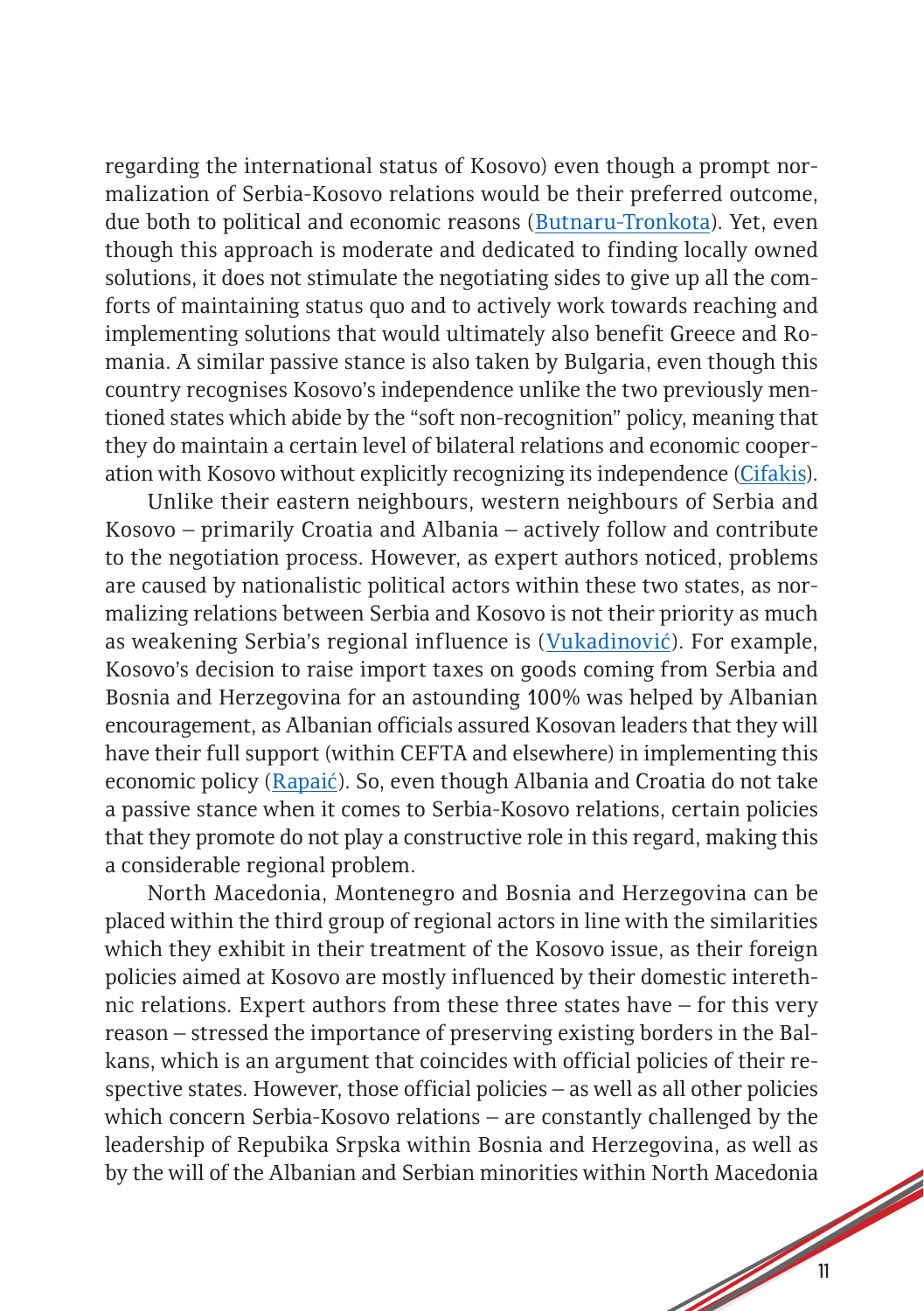and Montenegro. Such a regional context, in which some potential solutions to the issue of Kosovo could destabilize neighbouring states, only further contributes to the already difficult and tiresome process of normalizing Belgrade-Pristina relations.

#### *The Lack of Unity within the European Union and Different Geopolitical Interests of Russia and the United States of America*

The uneven approach to the process of normalizing Belgrade-Pristina relations is not only characteristic of the states of the region, as it also exists on the European and global level. Expert authors believe that one of the biggest obstacles on the path to normalizing relations between Belgrade and Pristina lies in the fact that European Union member states do not possess a unitary stance when it comes to the international legal status of Kosovo [\(Novaković\)](http://media.cpes.org.rs/2019/09/Igor-Novakovic.pdf). It has become apparent that an absence of a unified policy of EU member states towards Kosovo results in the lack of objective political power and control mechanism through which the EU could secure the implementation of agreements that were signed as a part of the first round of Brussels talks in 2013. Some expert authors also question the success with which the EU has established and enhanced the rule of law in North Kosovo through its EULEX mission efforts [\(Novaković](http://media.cpes.org.rs/2019/09/Igor-Novakovic.pdf)), which casts further doubt on the capabilities of the EU to successfully take on the role of a serious international mediator which has the capacity to secure the signing and implementing of a legally binding agreement regarding the normalization of relations between Serbia and Kosovo. Political events such as Brexit, the migrant crisis and the growing rise of the populist right in Western Europe are also relevant, as they force EU member states to make Belgrade-Pristina relations a second-degree issue, which in turn does not stimulate the negotiating sides to search for sustainable solutions and approach the talks seriously.

While the EU does not have a unified stance on how promptly to tackle the issue of Serbia-Kosovo relations, the wider international community lacks any kind of unified vision regarding the future international status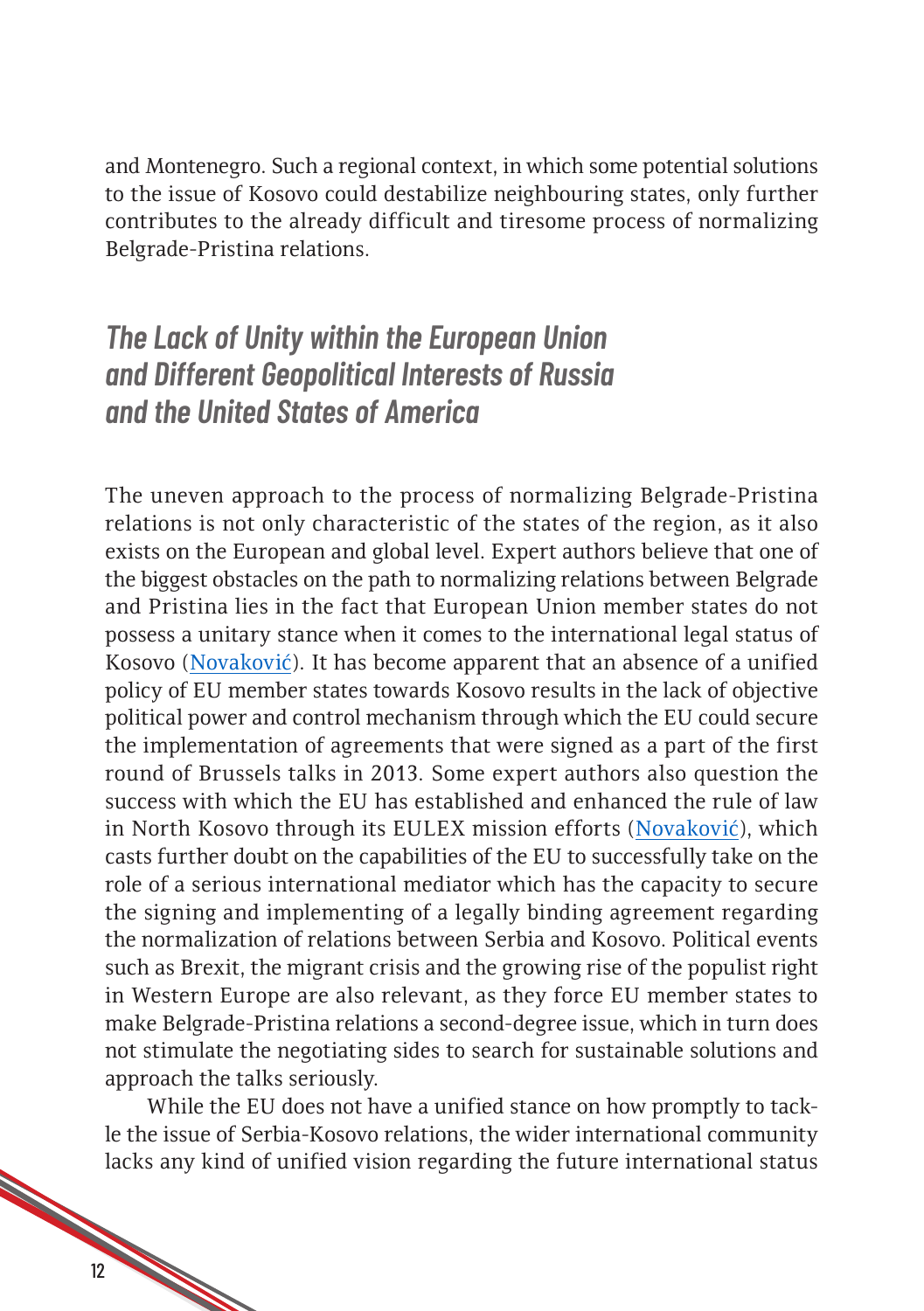of Kosovo. Such circumstances – which are primarily a consequence of opposing geopolitical interests of great powers such as the United States and Russia (and to some extent China) – make the negotiating process even more difficult, as Belgrade and Pristina became used to turning to their international allies in searching for support; a tactic that prevents them from investing substantive efforts in finding mutual and locally owned solutions. Kosovo continues to insist of the greater role of the US within the negotiation process, which exemplifies its clear lack of readiness to make a full commitment to the existing format of the talks with Serbia. On the other hand, Serbia keeps relying on Russia's geopolitical interest of maintaining status quo in the Balkans, a policy which subsequently makes it hard for Kosovo to become a member of international organizations such as the United Nations, with the final result being the absence of normalized relations between Serbia and Kosovo.

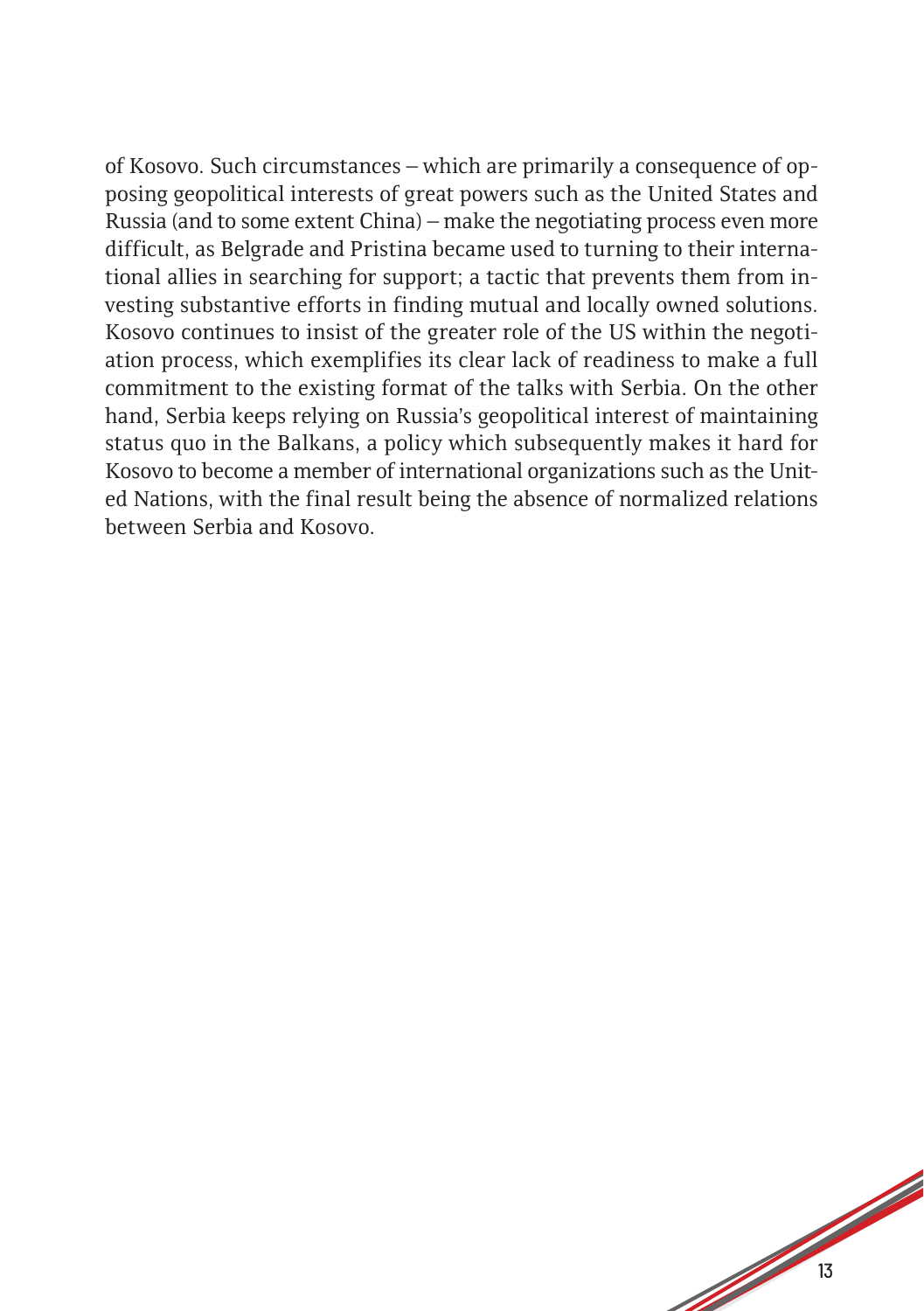# **III Existing Policies Concerning<br>
Belgrade-Pristina Relations Belgrade-Pristina Relations**

The described problems are evidently multi-layered, which is why they hinder the normalization of Belgrade-Pristina relations in many different ways, and why in turn an agreement regarding the final international status of Kosovo has not yet been reached. This is precisely why the policies which aim to overcome existing obstacles must be constructive, courageous and aimed at a better future, which most of the currently applied policies are not. When focusing on the policies of great powers that approach the issue of Kosovo from the perspective of their own interests, it becomes apparent that:

- Russian foreign policy is to actively work on preventing any change of the existing situation,
- the change in US foreign policy regarding borders within the Western Balkan region (which ensued after the recent changes within US state administration) mostly contributed to further confusion rather than to any solutions,
- the lack of concrete policies and control mechanism through which the EU could secure implementation of the agreements that were signed as a part of the first Brussels Agreement in 2013 discourages the leaders of Serbia and Kosovo to approach the new cycle of negotiations more seriously.

Local "negative" policies – such as Kosovo's decision to implement a tax regime on goods being imported from Serbia and Bosnia and Herzegovina, its open refusal to establish the Association of Serbian Municipalities in Kosovo, Serbia's active prevention of Kosovo's attempts to join international organizations and its active attempts to reduce the number of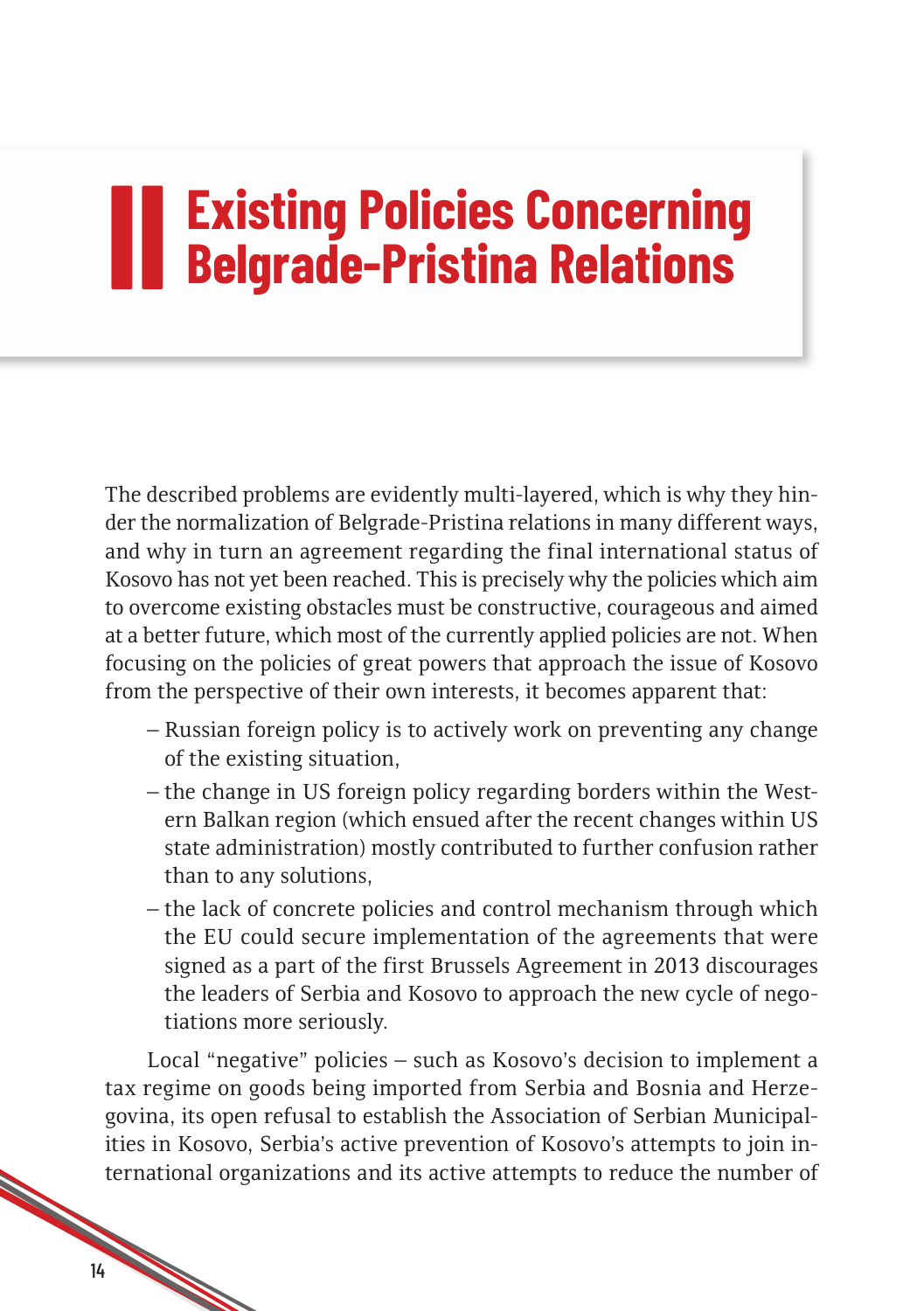countries that recognize Kosovo – seem to be a logical outcome of the described European and global circumstances. Even though Serbian and Kosovan negotiators utilize recognisable pro-European discourses, the current policies employed by their governments seem to strive towards the achievement of nationalistic goals more than towards the fulfilment of aims relevant for the EU integration process.

However, some existing policies can be described as "positive". For example, the recent German and French initiative should be praised, as the presence of the highest officials of the two respective countries at the Berlin meeting had the aim of stimulating further negotiations in the direction of signing a legally binding agreement between Serbia and Kosovo. Serbia's decision not to take economic countermeasures after Kosovo decided to raise its import taxes should also be praised, as Serbian leadership took a mature stance by not escalating the conflict further, even though it had justifiable reasons to act reciprocally towards Kosovo. Serbia's domestic dialogue on the issue of Kosovo should also be viewed as a step in the right direction, even though the dialogue has yet to take on a form of an all-inclusive public debate. Policies which expert authors classify under "Ahtisaari's package/ framework/plan" should also be mentioned in a positive light, as they are implemented in Kosovo to a certain extent, and certain aspects of these policies (such as the minority protection framework) should be included within the final legally binding agreement. Nevertheless, it is clear that there is a need for fresh approaches to the issue of Serbia-Kosovo relations; approaches that would provide innovating and daring solutions to existing problems, ones which would provide new energy to the negotiation process and which would in turn stimulate tangible advances in the process of normalizing the relations between Serbia and Kosovo.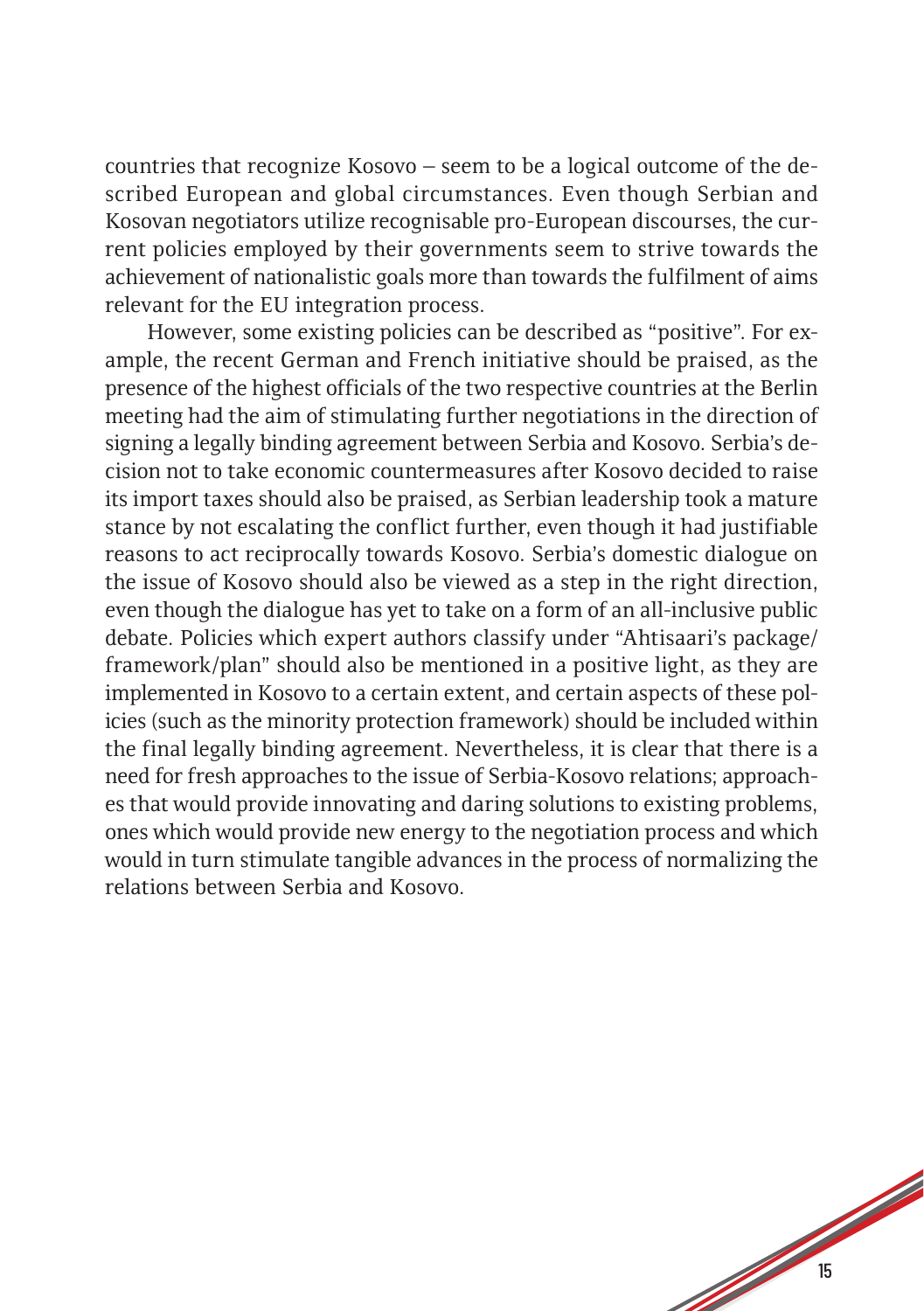| EXISTING POLICIES RELATED TO BELGRADE-PRISTINA RELATIONS                            |                                                                                                                     |  |
|-------------------------------------------------------------------------------------|---------------------------------------------------------------------------------------------------------------------|--|
| <b>European and International</b>                                                   | <b>Local</b>                                                                                                        |  |
| • Negotiations - Brussels                                                           | • Arbitrary respect/disrespect of the Brussels Agreement                                                            |  |
| <b>Dialogue</b>                                                                     | • Leadership of Vučić and Thaçi                                                                                     |  |
| • Silent and gradual recognition<br>of Kosovo by individual local<br>actors         | • Kosovo's tax regime on goods being imported from Serbia<br>and Bosnia and Herzegovina                             |  |
| • Active/passive approaching of<br>the issue by EU member states                    | • Serbia's prevention of Kosovo's attempts to join<br>international organizations                                   |  |
| • Complete US support of Kosovo                                                     | • Nationalistic policies instead of policies in line with the<br><b>European integration process</b>                |  |
| • Reserved and careful approach<br>to the issue                                     | • Serbia's policy not to impose countermeasures regarding<br>Kosovo's tax policy                                    |  |
| • Russian attempts of<br>maintaining status quo                                     | • Serbia's appeal to the international community to persuade<br>Kosovo to continue with the Belgrade-Pristina talks |  |
| • Recognizing Kosovo's<br>independence only after and<br>agreement has been reached | • Serbia's domestic dialogue regarding the issue of Kosovo,<br>which has a questionable level of inclusivity        |  |
|                                                                                     | • Partial implementation of the Ahtisaari Plan and<br>mechanisms in Kosovo                                          |  |
|                                                                                     | • Hardline stances and policies of the Serbian Orthodox<br><b>Church towards Kosovo</b>                             |  |
|                                                                                     |                                                                                                                     |  |

**Contract Contract Contract Contract Contract Contract Contract Contract Contract Contract Contract Contract Contract Contract Contract Contract Contract Contract Contract Contract Contract Contract Contract Contract Contr**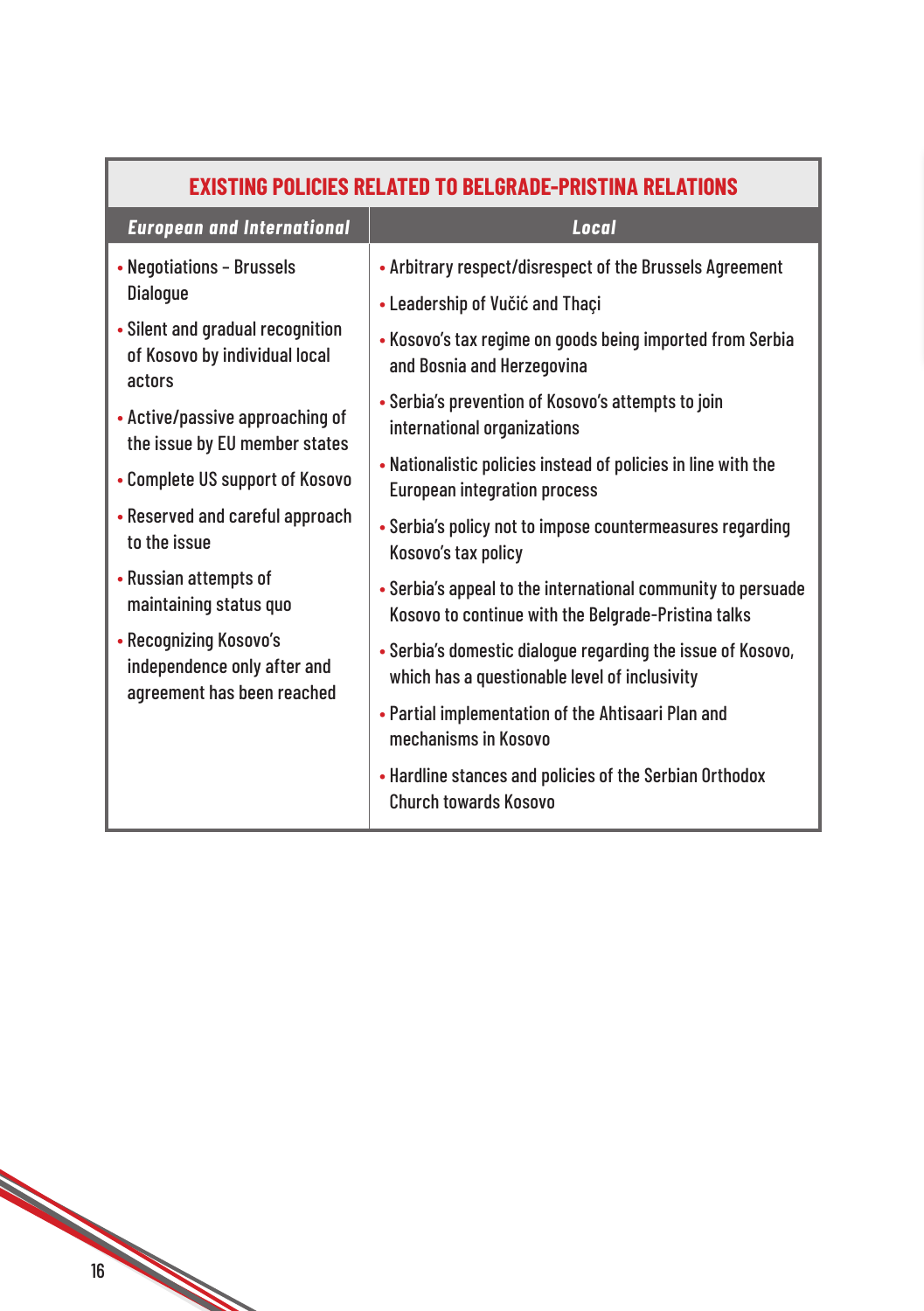## **III III Three Potential Scenarios**<br> **III of Future Belgrade-Pristina of Future Belgrade-Pristina Relations**

The SWOT analysis that follows has the objective to identify and visually present all the policies considered by the expert authors who participated in this project. The strengths, weaknesses, opportunities, and threats of policies related to the maintenance of the status quo are considered first, while "border delineation" is considered as the second possible policy, whereas the "signing of a legally binding agreement regarding the normalization of relations between Serbia and Kosovo" is analysed as the final possible policy; a policy supported by the largest number of expert authors that contributed to this publication.

#### *1. Maintaining Status Quo*

The policy of maintaining status quo offers two possibilities regarding the future of Serbia-Kosovo relations. The first (preventing solutions) is of regressive nature and implies great risks and next to no opportunities, while the other (delaying solutions) is somewhat progressive as it can potentially bring about a true normalization of relations between Belgrade and Pristina.

Most expert authors agree that the strengths and advantages of maintaining status quo are of practical value, and not of normative value. Since Belgrade-Pristina talks came to a halt, it seem that maintaining status quo is the policy that will be implemented for the time being. Most expert

**South Contract Contract Contract Contract Contract Contract Contract Contract Contract Contract Contract Contract Contract Contract Contract Contract Contract Contract Contract Contract Contract Contract Contract Contract**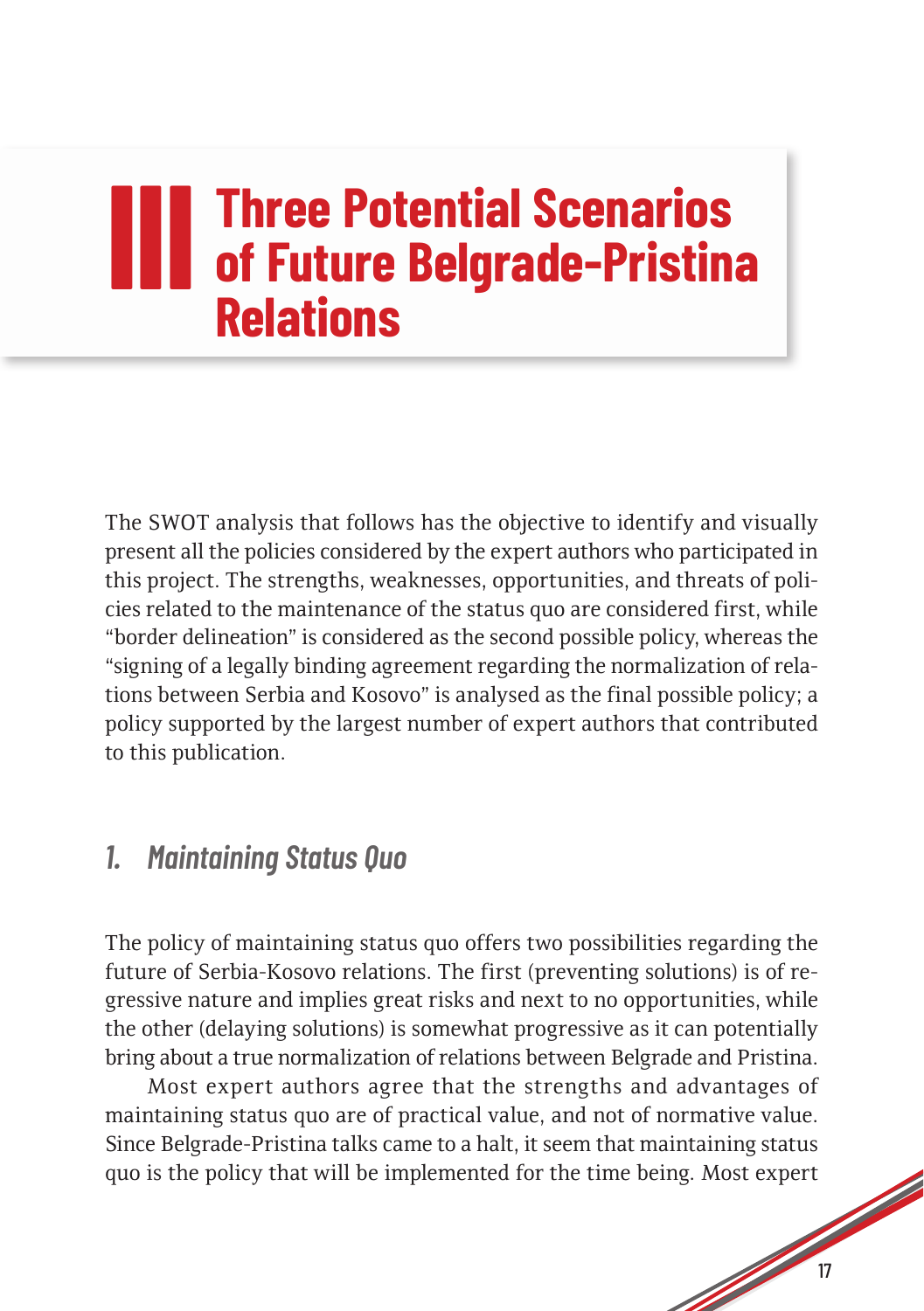authors claim that the greatest advantage of this policy is that it does not represent an immediate threat to the security and stability of the region. Furthermore, status quo has the potential to produce a better solution to the issue of Serbia-Kosovo relations than the one that is currently applied ("The Brussels agreement and further talks"). However, most expert authors agree that the current status quo is not sustainable in the long run, as it only possess a "tactical" advantage, rather than a "strategical" one. Certain expert authors [\(Starova\)](http://media.cpes.org.rs/2019/09/Arian-Starova.pdf) argue that that the scenario of maintaining status quo is a "non-solution" which only serves the interests of local actors who want to avoid signing any conclusive agreements. However, others claim that the time can still be used productively if it contributes to the solution of other problems that exist in Southeast Europe. In other words, the policy of maintaining status quo in the case of Kosovo can direct attention of regional and international actors to other issues of the region, which – when solved – could contribute to the normalization of Serbia-Kosovo relations.

The weaknesses related to the policy of maintaining status quo are mostly related to its negative effects on economic development, on the process of European and NATO integration of the region and on the overall state of uncertainty which accompanies it. Simultaneously, the entire region is left exposed to the influence of more authoritarian international powers such as Russia, China and Turkey. This is why any postponement of solutions that aim to address the issue of Serbia-Kosovo relations will have negative effects on the geopolitical stability of the region, and consequentially on the geopolitical stability of the European Union. Furthermore, it is clear that negative demographic trends will continue to plague the region if Serbia-Kosovo relations do not stabilize and if regional prosperity continues to stagnate as a result. The uncertain future of the region, which is a product of the prolonged issue of Kosovo's unresolved international status, will surely contribute to the continuation of a gradual but unstoppable emigration of Serbs from Kosovo, as well as to the continuation of problems that internally displaced persons and refugees from Kosovo have to contend with. On the other hand, the emigration problem is not localized to Kosovo, as the decades of unresolved issues related to the issue of Kosovo's satus also contribute to negative demographic trends within Serbia. However, although negative demographic trends are a substantive problem, most expert authors see the reproduction of strong ethnic nationalism as the greatest negative consequence of maintaining status quo in Serbia-Kosovo relations.

18/10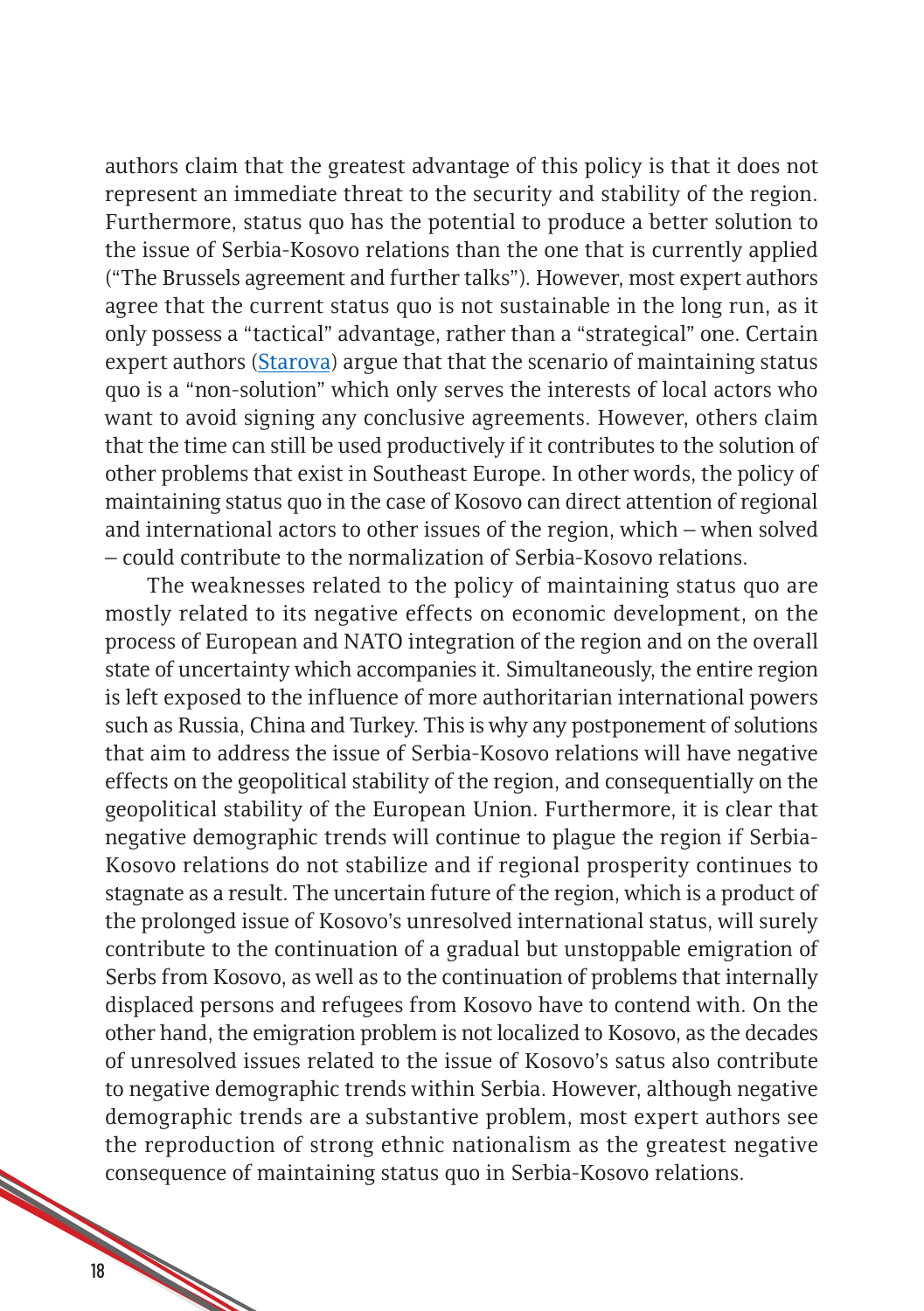The opportunities provided by this scenario are not numerous, but a few should be mentioned. One of the opportunities that status quo provides is for Kosovo and Serbia to focus on fulfilling the Copenhagen criteria before addressing potential solutions to the issue of Kosovo's international status, which would ensure a quicker EU accession process of the region [\(Cifakis\)](http://media.cpes.org.rs/2019/09/Nikolaos-Tzifakis.pdf). Similar conclusions were made at the roundtable discussion about the "Current challenges of the normalization process of Serbia and Kosovo". By taking into account the current state of events in which further negotiations are hindered by multiple problems, the participants concluded that additional postponing of the normalization process could bring about a complete change in the political and negotiating paradigm of the two sides, as they could potentially give up the zero sum distributive logic which they currently abide by. In other words, the failure of the current negotiation format in providing any tangible results could stimulate a radical revision of the starting points from which the two sides approach the negotiation process (Daskalovski).

The threats which the status quo scenario brings about are mostly related to the unpredictability of future events as long as Kosovo's international status is not specified. Expert authors have reached a consensus that the longer status quo is prolonged the higher the risks of conflict escalation become. The fact that Kosovo has temporarily withdrawn from the negotiation process only highlights the potential threats. The increasingly more passive mediating role of the European Union further strengthens the nationalistic tendencies of the negotiating sides, which brings about the threat of conflict escalation. The constant possibility of new incidents raises security risks and opens the possibility for greater involvement of foreign authoritarian actors who aim to achieve greater geopolitical influence in Western Balkans. Finally, the policy of maintaining status quo has a negative result on minority rights both in Serbia and Kosovo, as institutional capacity building is left for "a better time".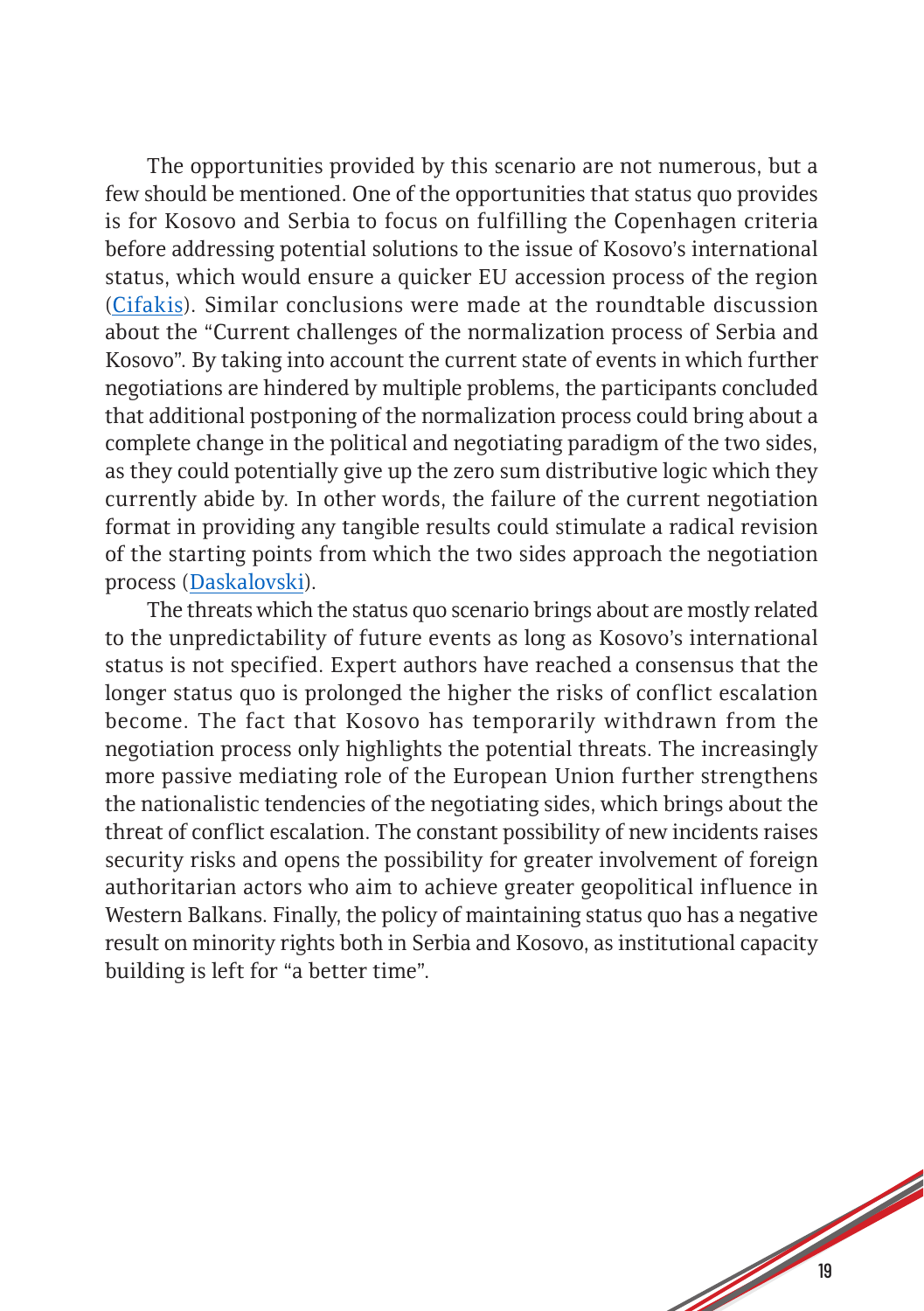| Scenario 1<br>MAINTAINING STATUS QUO |                                                                                                                                                                                                                                                                                                                                                                                                                                                                                                                                                                                                                                                                                                                                                       |                                                                                                                                                                                                                                                                                                                                                                                                                                                                                                                                                                                                                                                                                                                                                                                                                                                                                                                                                                                                                                                                                                                                                                               |
|--------------------------------------|-------------------------------------------------------------------------------------------------------------------------------------------------------------------------------------------------------------------------------------------------------------------------------------------------------------------------------------------------------------------------------------------------------------------------------------------------------------------------------------------------------------------------------------------------------------------------------------------------------------------------------------------------------------------------------------------------------------------------------------------------------|-------------------------------------------------------------------------------------------------------------------------------------------------------------------------------------------------------------------------------------------------------------------------------------------------------------------------------------------------------------------------------------------------------------------------------------------------------------------------------------------------------------------------------------------------------------------------------------------------------------------------------------------------------------------------------------------------------------------------------------------------------------------------------------------------------------------------------------------------------------------------------------------------------------------------------------------------------------------------------------------------------------------------------------------------------------------------------------------------------------------------------------------------------------------------------|
| <b>OPTIONS</b>                       | <b>Preventing solutions</b>                                                                                                                                                                                                                                                                                                                                                                                                                                                                                                                                                                                                                                                                                                                           | <b>Delaying solutions</b>                                                                                                                                                                                                                                                                                                                                                                                                                                                                                                                                                                                                                                                                                                                                                                                                                                                                                                                                                                                                                                                                                                                                                     |
| POSSIBLE POLICIES                    | • Maintain the frozen conflict<br>• Follow the example of Israel<br>and Palestine<br>• Follow the example of<br><b>Cyprus and the Turkish</b><br><b>Republic of Northern Cyprus</b><br>. Insist on solutions that do<br>not take the interests of the<br>other side into account<br>. Insist on the history of the<br>conflict<br>· Insist on nationalistic<br>instead of pro-European<br>policies<br>• Insist on not changing<br>current constitutions of<br>Serbia and Kosovo<br>• Utilize Russian influence and<br>veto votes in international<br><b>institutions</b><br>• Maintain the rate of import<br>taxes at the 100% level<br>• Reciprocity: Serbia and<br><b>Bosnia and Herzegovina</b><br>should place high taxes on<br>goods from Kosovo | • Invest more time in finding a better solution<br>. Wait for better political circumstances in the<br>international arena<br>• Wait for better political circumstances in Serbia and<br>in Kosovo<br>. Wait for international, regional and local leaders who<br>will be more agile<br>. Wait for the next generation, one which will not be<br>weighted down by the past<br>• Make the democratization of Serbia and Kosovo a<br>priority<br>• Conduct all-encompassing domestic dialogues within<br>Serbia and Kosovo<br>• Concentrate on real everyday problems that citizens<br>of both societies face<br>• Take the interests of all actors and stakeholders into<br>account<br>• Empower the region so that it becomes capable of<br>finding, maintaining and owning the solution to the<br>issue of Serbia-Kosovo relations<br>• Empower regional forums<br>• Respect the UN Resolution 1244<br>• Conduct tests: Examine public reactions to various<br>potential solutions<br>. Use the time to convince the local population in the<br>benefits of the chosen policies and solutions<br>. Only implement the solutions once Serbia and Kosovo<br>have accepted them |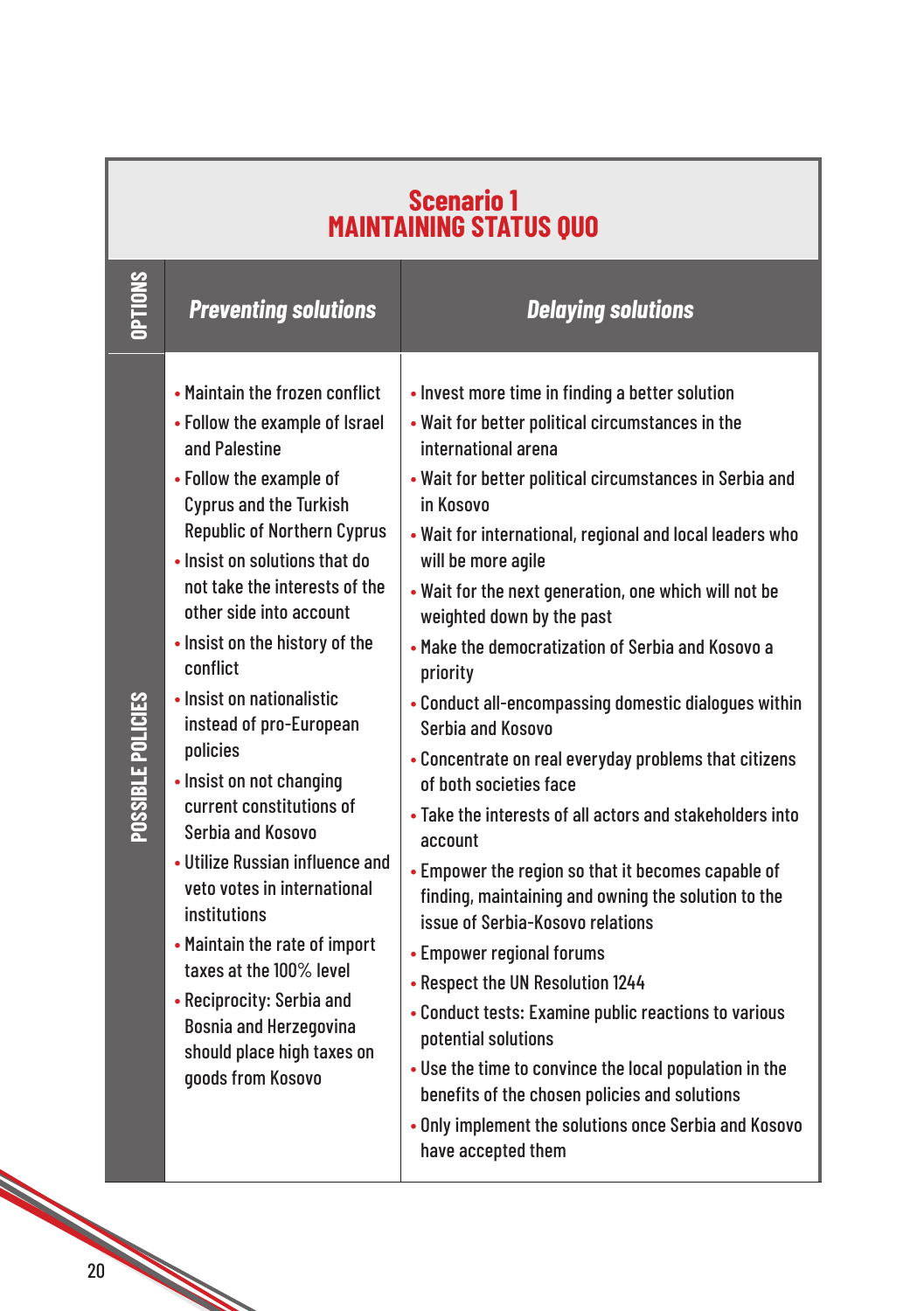| <b>Scenario 1</b><br><b>MAINTAINING STATUS QUO</b> |                                                                                                                                                                                                                                                                                                                                                                                                                                                                      |                                                                                                                                                                                                                                                                                                                                                                                                                                                                                                                                                                                                                                                                                                              |  |
|----------------------------------------------------|----------------------------------------------------------------------------------------------------------------------------------------------------------------------------------------------------------------------------------------------------------------------------------------------------------------------------------------------------------------------------------------------------------------------------------------------------------------------|--------------------------------------------------------------------------------------------------------------------------------------------------------------------------------------------------------------------------------------------------------------------------------------------------------------------------------------------------------------------------------------------------------------------------------------------------------------------------------------------------------------------------------------------------------------------------------------------------------------------------------------------------------------------------------------------------------------|--|
| <b>CONS</b>                                        | <b>Preventing solutions</b>                                                                                                                                                                                                                                                                                                                                                                                                                                          | <b>Delaying solutions</b>                                                                                                                                                                                                                                                                                                                                                                                                                                                                                                                                                                                                                                                                                    |  |
|                                                    | • In the interest of some<br>international actors<br>• In line with the Constitution                                                                                                                                                                                                                                                                                                                                                                                 | . In the interest of various actors and local<br>stakeholders<br>. This seems to be the most likely outcome and it                                                                                                                                                                                                                                                                                                                                                                                                                                                                                                                                                                                           |  |
| <b>STRENGTHS</b>                                   | of Serbia and the<br><b>Constitution of Kosovo</b>                                                                                                                                                                                                                                                                                                                                                                                                                   | demands the least amount of effort<br>. This policy allows both sides to concentrate on finding<br>solutions to everyday problems of the citizens<br>. It provides additional time for fulfilling the<br>Copenhagen criteria                                                                                                                                                                                                                                                                                                                                                                                                                                                                                 |  |
| WEAKNESSES                                         | • North Kosovo remains an<br>area with de facto no rule<br>of law<br>• It is certain that without an<br>agreement Kosovo Serbs<br>will find themselves in an<br>ever more difficult situation.<br>• it is certain that southern<br>Serbia will remain unstable<br>• It is certain that economy<br>will continue to suffer<br>• Constant political tensions<br>will continue and this will<br>affect both societies<br>• Conflict escalation remains<br>a possibility | • The process of EU accession is certain to come to a<br>halt<br>• Unsustainable economic development<br>• Creates unfavorable circumstances for foreign<br>investments<br>• Kosovo will remain the most important political<br>question which will keep holding Serbia back<br>• This policy is not in the interest of many global and<br>regional stakeholders<br>• The initiative of presidents Vučić and Thaçi could be<br>wasted<br>• This policy does not encourage further<br>democratization of Kosovo<br>• Citizens of Serbia and Kosovo pay the highest price of<br>maintaining status quo<br>• Negative demographic trends are certain to continue<br>and worsen<br>• Status quo can last forever |  |

1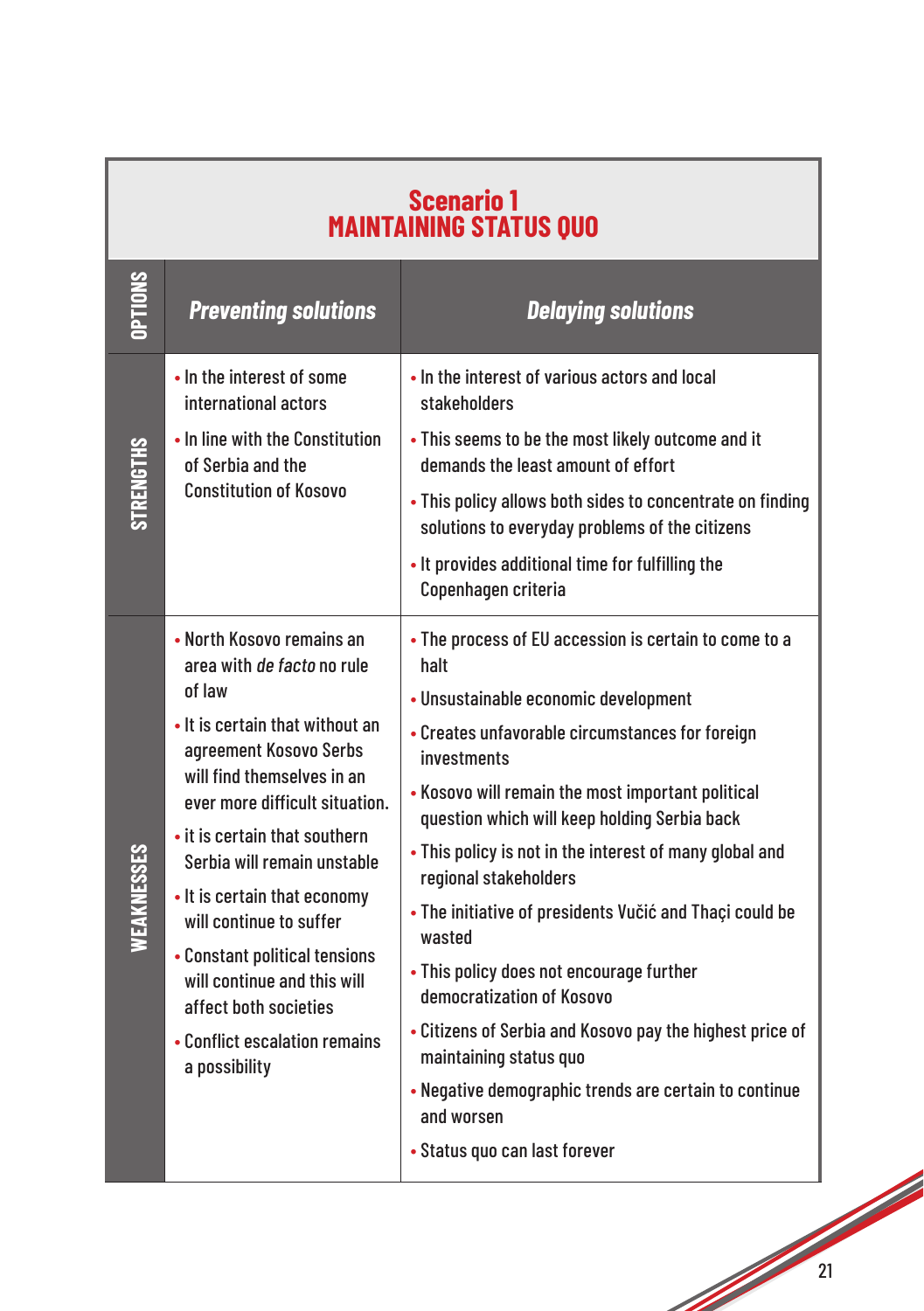| Scenario 1<br>MAINTAINING STATUS QUO |                                                                                                                                                                                                                                                                                                                                                                           |                                                                                                                                                                                                                                                                                                                                                                                                                                                                                                                                                                                                                                                                                                                |
|--------------------------------------|---------------------------------------------------------------------------------------------------------------------------------------------------------------------------------------------------------------------------------------------------------------------------------------------------------------------------------------------------------------------------|----------------------------------------------------------------------------------------------------------------------------------------------------------------------------------------------------------------------------------------------------------------------------------------------------------------------------------------------------------------------------------------------------------------------------------------------------------------------------------------------------------------------------------------------------------------------------------------------------------------------------------------------------------------------------------------------------------------|
| <b>CONOILED</b>                      | <b>Preventing solutions</b>                                                                                                                                                                                                                                                                                                                                               | <b>Delaying solutions</b>                                                                                                                                                                                                                                                                                                                                                                                                                                                                                                                                                                                                                                                                                      |
| <b>OPPORTUNITIES</b>                 | • Ahtisaari's policies will<br>continue be implemented<br>• The painstaking process of<br>changing the Constitution of<br>Serbia and the Constitution<br>of Kosovo will be avoided                                                                                                                                                                                        | • Maintaining existing stability by maintaining the<br>current state of affairs<br>• Provides more time for finding adequate solutions<br>• More time can be dedicated to regular issues if<br>less time is dedicated to the issue of Kosovo's<br>international status<br>. The future might bring more agile global, regional and<br>local leaders who will be capable of solving the issue<br>of Serbia-Kosovo relations<br>• New generations might be ready to accept solutions<br>based on compromises<br>• Time might give rise to a radical revision of starting<br>negotiation positions of each side, which might<br>contribute to the emergence of new solutions that will<br>be based on compromises |
| SJN<br>EHEL                          | • Regional destabilization<br>• Rising nationalism<br>• North Kosovo remains an<br>area where organized crime<br>flourishes<br>• Russian influence over<br>Serbia will continue to grow<br>• The European integration<br>process may fail in the<br>Western Balkan region<br>• Expulsion of Serbs from<br>Kosovo (similar to the<br>expulsion that took place<br>in 2004) | • Economic regression<br>• Higher interest rates on international loans<br>• Lower number of foreign investors<br>• Deterioration of regional relations due to different<br>policies concerning Kosovo<br>• Further polarization of the ruling and opposing parties<br>in Serbia regarding the issue of Kosovo                                                                                                                                                                                                                                                                                                                                                                                                 |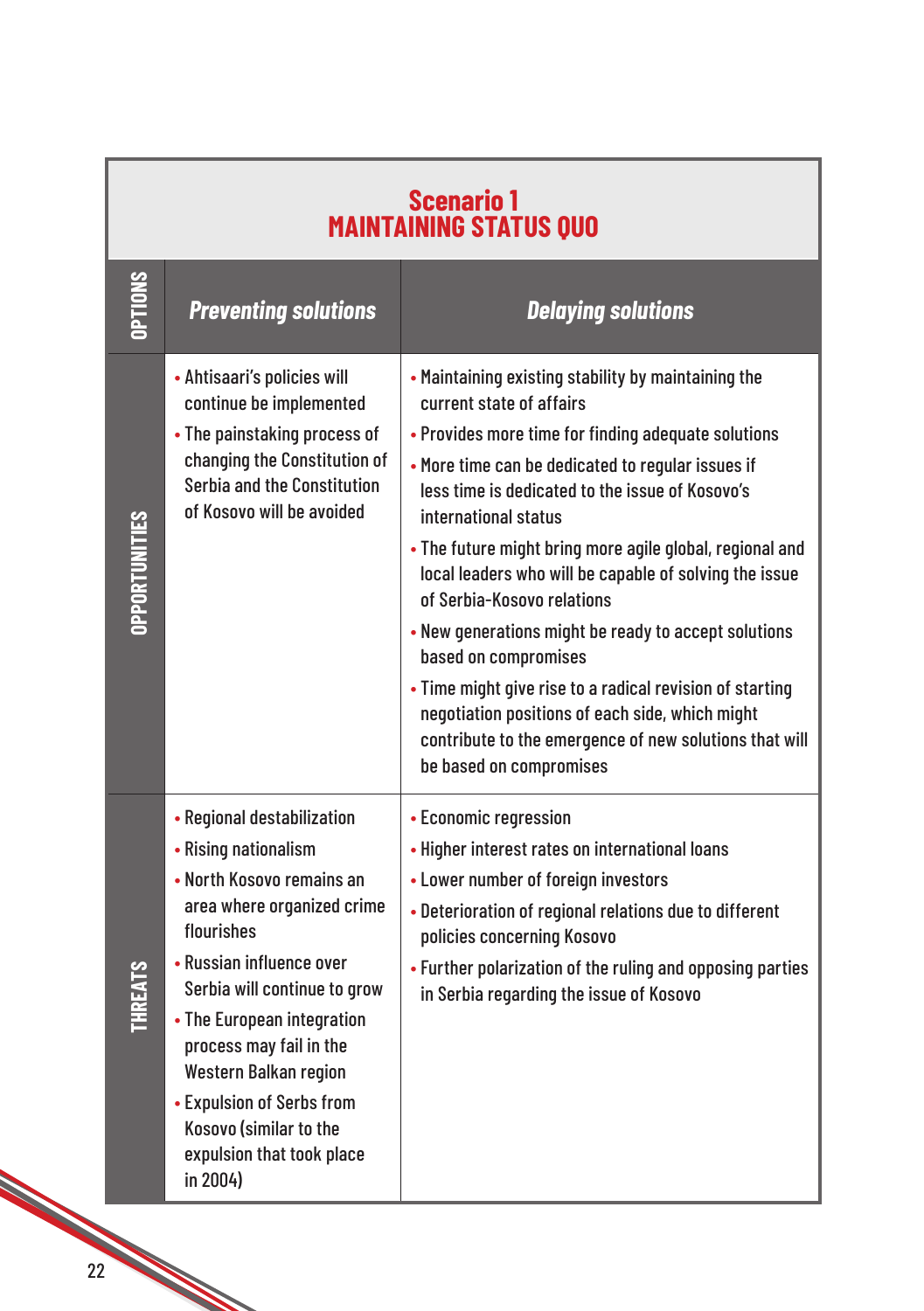#### *2. Border Change Based on a Legally Binding Agreement*

The recent initiative of President Vučić and Thaçi – regardless of their questionable legitimacy to negotiate on behalf of Serbia and Kosovo and regardless of the fact that they primarily concentrated on territorial rather than practical political issues – provided hope that a compromise could finally be reached, but recent statements made by the respective leaders seem to imply that the policies which they had in mind will not be realized after all. However, in order to take into account all the policies discussed by expert authors within the publication, this policy paper will also analyse the "border change" policy and its "land swap" and "border delimitation" sub-policies.

The strengths and advantages of this policy are primarily related to the supposed fast momentum by which they can be achieved. Another advantage mentioned by the expert authors is the fact that the policy of changing borders would be locally owned, as it would be based on the free will and a mutual agreement of the two negotiation sides. The supposition is that the final outcome of this scenario would be mutual recognition of Serbia and Kosovo, which might not be the end result of the other two potential policies. It was also suggested that this scenario would most likely minimize any future conflicts in the future, as the two sides would give up further territorial claims. If observed from the regional perspective, it is clear that any legally binding solution would be more welcomed than the policy of maintaining status quo, as it would bring a frozen conflict which has for decades been a political burden of the Western Balkan region for decades to its end. This would open new possibilities regarding economic and democratic development of the region, which would in turn make the European and NATO integration processes more feasible. Regional and international actors interested in developing the region (primarily the European Union and the United States) would then be able to divert their attention to essential issues such, for instance, the rule of law.

The weaknesses of this scenario mostly lie in the fact that it is neither supported by the population of Kosovo nor by the leading EU member states, at least not at the present moment. As expert author [Butnaru-Tronkota](http://media.cpes.org.rs/2019/09/Miruna-Butnaru-Troncot%C4%83.pdf) has pointed out, the act of changing borders based on the ethnicity principle is

**South Contract Contract Contract Contract Contract Contract Contract Contract Contract Contract Contract Contract Contract Contract Contract Contract Contract Contract Contract Contract Contract Contract Contract Contract**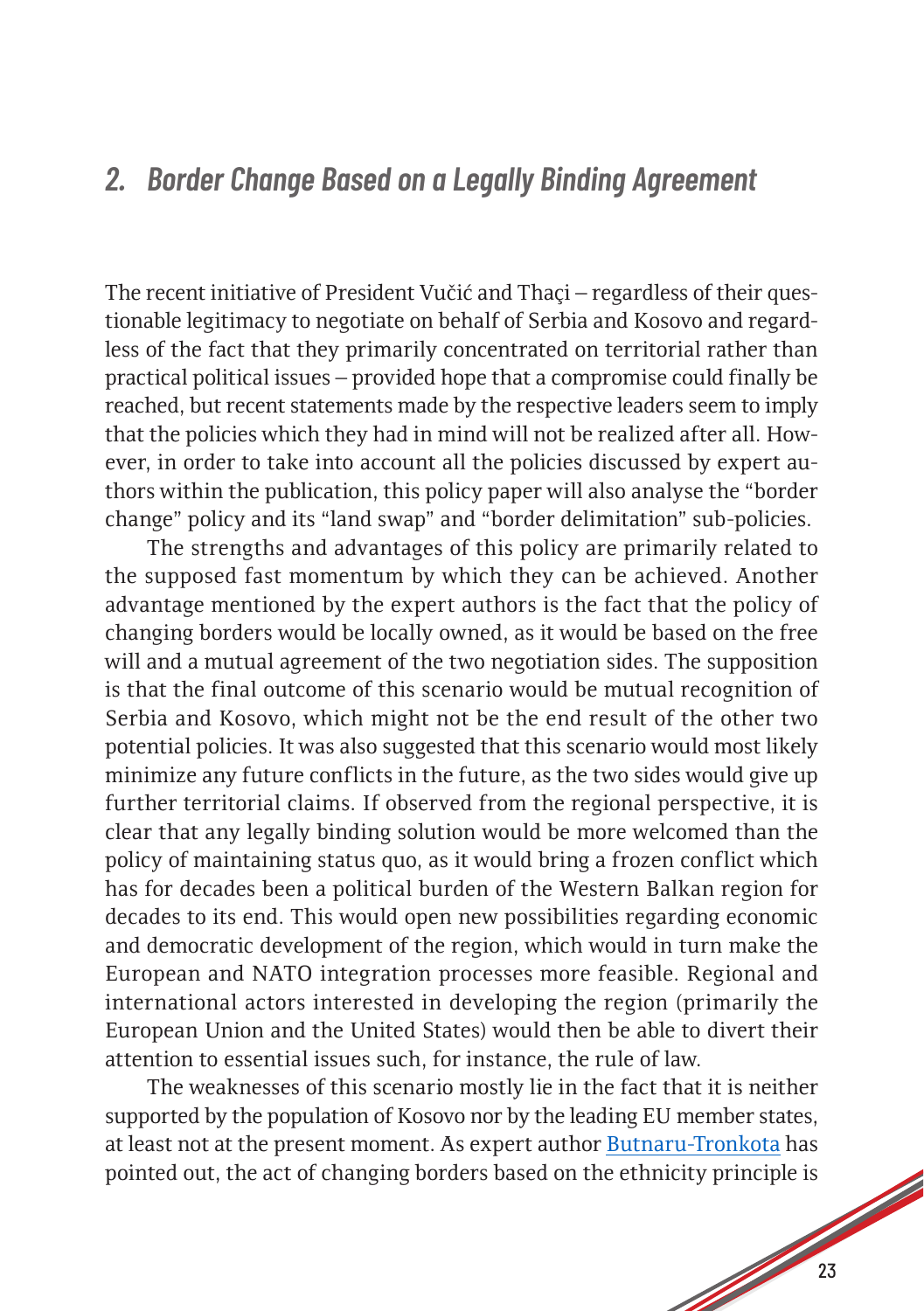not compatible with fundamental contemporary European values, nor with the principles of conflict management. Besides, the exact manner in which this policy would be implemented was never made clear by its proponents, and this vagueness is one of its biggest weaknesses. Another highly likely negative outcome of the border change policy would be the weakening of collective rights of the Albanians remaining in Serbia, and especially of the Serbs remaining in the Kosovo enclaves, which would most certainly lose the privileges provided to them by the Ahtisaari plan and that are currently implemented in Kosovo to a degree. As a result, those who find themselves on the "wrong side of the border" after the land swap policy is implemented would eventually find it more practical to move rather than to integrate. Finally, it is important to note that a key weakness of this policy is to be found in the fact that its most prominent promoters, presidents Vučić and Thaçi, do not have clear democratic and legal legitimacy to negotiate about border changes of their countries, making it unclear how a potential agreement that they might reach should be enforced [\(Hasani\)](http://media.cpes.org.rs/2019/09/Enver-Hasani.pdf).

The opportunities which could derive as a result of implementing the policy of changing borders are similar to those which could come about with the implementation of the policy of signing a legally binding agreement on normalization of relations between Serbia and Kosovo. In other words, if Serbia and Kosovo manage to exchange territories and change borders without any significant problems within a reasonable timeframe (which seems to be a highly unlikely final outcome if current circumstances are taken into consideration) there would be no other major obstacles which would hinder the acceleration of the European and NATO integration process of the entire region. However, it should be mentioned that the realization of this scenario depends on the fulfillment of a few, but very important conditions. First and foremost, as [Vesela Černeva](http://media.cpes.org.rs/2019/09/Vessela-Tcherneva.pdf) noticed, solving territorial and geopolitical questions will still leave the issues of democracy and rule of law open, and Serbia will need to close these issues before joining the European Union. Second, the economic development of the region also needs to improve, and although some expert authors believed that solving territorial disputes through the policy of changing borders and exchanging territory would allow for regional economic growth to become a priority, others were not certain about the sustainability of the initial boost that this policy might provide ([Knezović\)](http://media.cpes.org.rs/2019/09/Sandro-Knezovic.pdf). It should also be mentioned that this policy (similarly to the policy of signing a legally binding agreement) has

24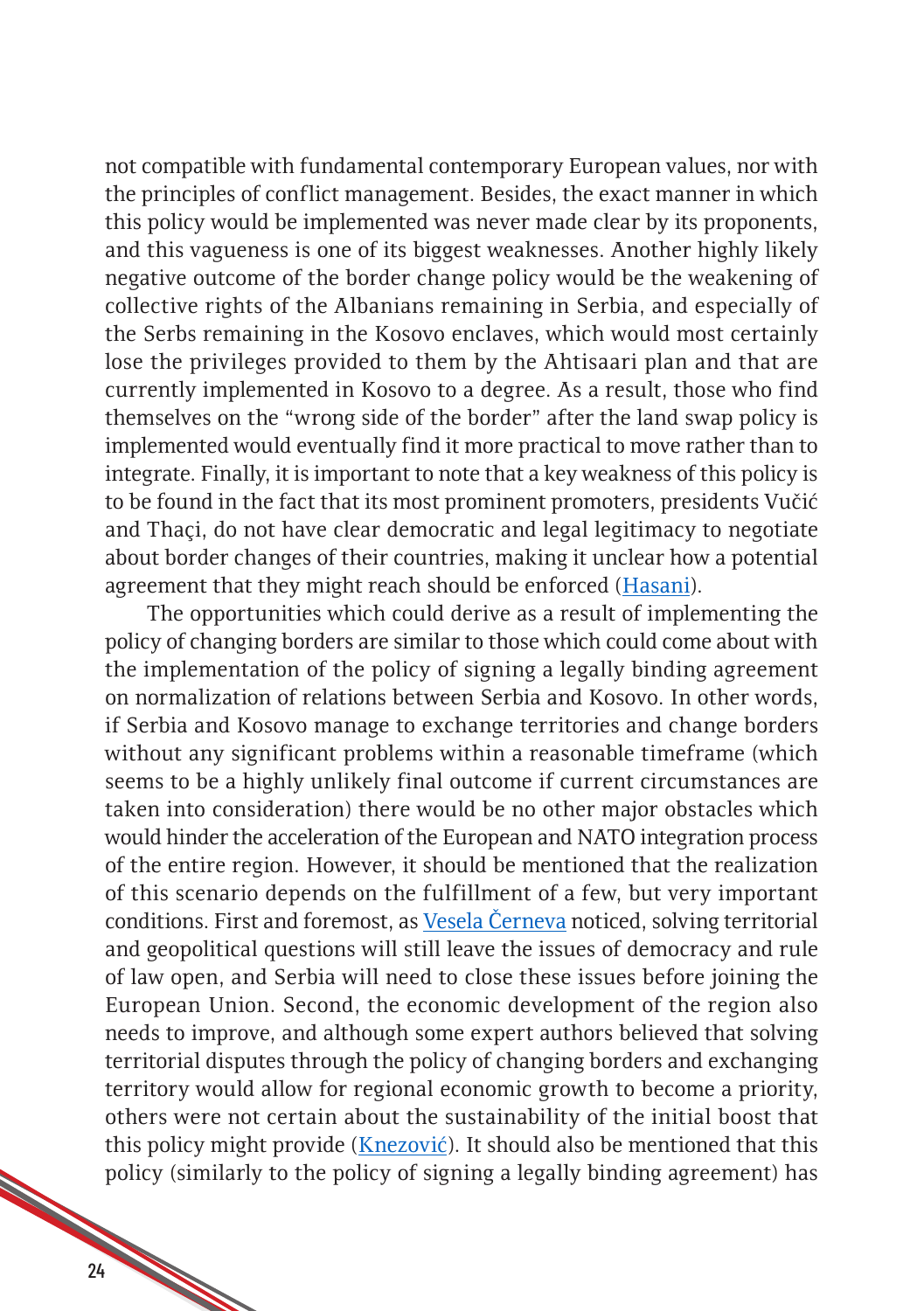the potential to decrease the influence of foreign actors within the region, as it would be locally owned.

The potential threats that the expert authors identified in relation to the border change policy can be grouped within regional security concerns. Even though the countries that have recognized Kosovo's independence did so by arguing that Kosovo represents a "unique case", most expert authors agree that it as a case has the potential to create unwanted precedents, even within the widest bounds of what could be considered the region of Southeast Europe (Cyprus), but also within the wider international context. However, some expert authors rejected the notion that potential territorial exchanges between Serbia and Kosovo – if conducted within the bounds of International Law – could set in motion an unwanted domino effect within the region by legitimizing ethnic irredentist and secessionist claims and political goals. However, a large proportion of expert authors did state that there is viable concern that the border change policy might establish consequential precedents, and that ethnic groups and/or states of the region could in the future try to base their territorial claims on those precedents. The general censuses of the expert authors is, therefore, that this policy brings about too many uncertainties and potential risks (especially for Bosnia and Herzegovina, North Macedonia, but also for Serbia). If the policy were to be implemented, it must be done with outmost caution, and it should clearly be stated that the implementation of the border change policy applies only to Serbia and Kosovo and that it therefore does not legitimize allencompassing regional border change and territorial exchange.

1000 On the other hand, if the border change policy is interpreted as advocating border delimitation instead of territorial exchange and land  $swap$  – i.e. if it is interpreted as an act of reaching a legally binding agreement that establishes international borders between two territorial units – than this policy seems to offer optimal solutions which might not necessarily introduce any of the mentioned risks. The policy of delimitating borders would secure the signing of a specific legally binding international agreement between Serbia and Kosovo, one which would perhaps include some minimal adjustments to the existing border and which would, by its nature, be binding (Omerdić). Serbia would not come out of this agreement as the defeated side, as the border adjustment process would allow some land appropriation based on the effective governance principle, while the problem of the international status of Kosovo would be solved.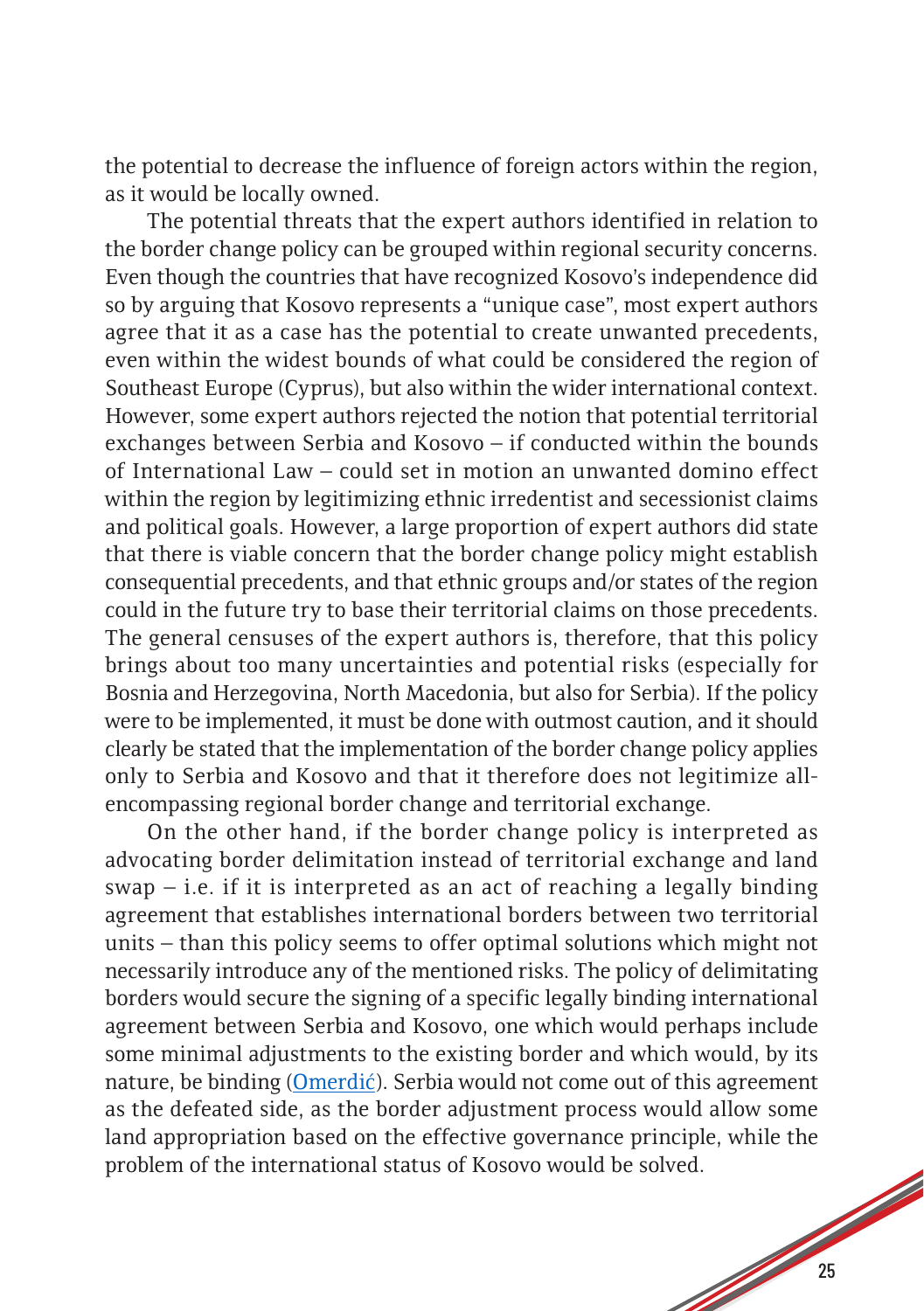#### **Scenario 2 BORDER CHANGE BASED ON A LEGALLY BINDING AGREEMENT**

| OPTIONS           | <b>Border delimitation</b>                                                                                                                                                                                                                                                                                                                                                              | <b>Land swap</b>                                                                                                                                                                                                                                                                                                                                                                                                                                                                                                                                                                                                                                                                                                                                                                                                                          |
|-------------------|-----------------------------------------------------------------------------------------------------------------------------------------------------------------------------------------------------------------------------------------------------------------------------------------------------------------------------------------------------------------------------------------|-------------------------------------------------------------------------------------------------------------------------------------------------------------------------------------------------------------------------------------------------------------------------------------------------------------------------------------------------------------------------------------------------------------------------------------------------------------------------------------------------------------------------------------------------------------------------------------------------------------------------------------------------------------------------------------------------------------------------------------------------------------------------------------------------------------------------------------------|
| POSSIBLE POLICIES | • Minimal border adjustments<br>• Respect International<br>Law guidelines regarding<br>delimitation<br>• Rely on the effective<br>governance principle<br>• Conduct territorial<br>demarcation<br>• Sign a legally binding treaty<br>on border delimitation<br>• Follow the Belgian-Dutch<br>delimitation example<br>• Follow the India-Bangladesh<br>delimitation example              | • Establish ethnic borders<br>· Utilize the initiative of presidents Vučić and Thaçi<br>• Accession of Kopaonik villages to Serbia<br>• Accession of four Serbian municipalities in North<br><b>Kosovo to Serbia</b><br>• Accession of Gazivode lake to Serbia<br>• Accession of Preševo and Bujanovac municipalities to<br>Kosovo<br>• Accession of parts of Medveda municipality to Kosovo<br>• Exchange population<br>• Conduct transparent land swap negotiations<br>• Consult local population about the land swap policy<br>• Sign a legally binding land swap treaty<br>• Guarantee the immovability of other borders within<br>the Western Balkan region<br>• The recognition of Kosovo's independence should<br>come before the land swap<br>• Serbia should implicitly recognize Kosovo by<br>implementing the land swap policy |
| <b>STREN</b>      | • Border adjustment is an act<br>of technical, not of political<br>nature, and it represents a<br>big step toward establishing<br>bilateral relations<br>• Delimitation is not a<br>legally questionable act<br>and it would not require<br>the change of Kosovo's<br>constitution<br>• Delimitation would not bring<br>about the risk of further<br>border change within the<br>region | • Any agreement seems better than maintaining status<br>quo<br>• Presidents Vučić and Thaçi have an implicit mutual<br>understanding in this regard<br>• The United States is not against such an arrangement<br>. This policy is inline with the national self-<br>determination principle<br>• This policy would imply at least an implicit recognition<br>of Kosovo's independence by Serbia<br>• Ethnically homogeneous states would be more stable<br>. This policy would be owned by Serbia and Kosovo                                                                                                                                                                                                                                                                                                                              |

e de la concerción de la concerción de la concerción de la concerción de la concerción de la concerción de la concerción de la concerción de la concerción de la concerción de la concerción de la concerción de la concerción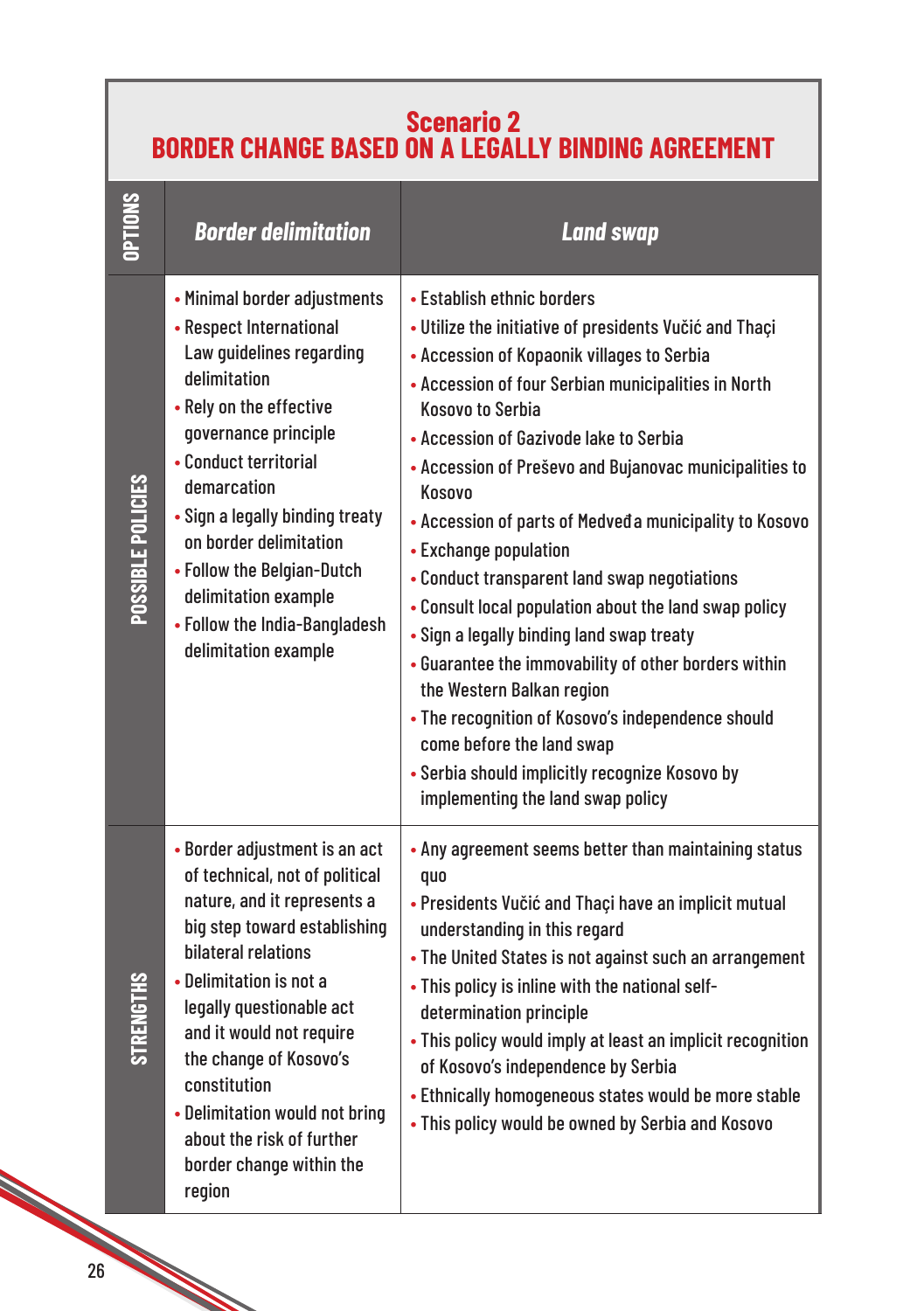#### **Scenario 2 BORDER CHANGE BASED ON A LEGALLY BINDING AGREEMENT**

| <b>TIONS</b>     | <b>Border delimitation</b>                                                                                                                                                                                                                                                                                                                                                               | <b>Land swap</b>                                                                                                                                                                                                                                                                                                                                                                                                                                                                                                                                                                                                                                                                                                                                                                                                                                                                                                                                                                                                                                                                                                                                                                                                                                                                                                                                                                                                      |
|------------------|------------------------------------------------------------------------------------------------------------------------------------------------------------------------------------------------------------------------------------------------------------------------------------------------------------------------------------------------------------------------------------------|-----------------------------------------------------------------------------------------------------------------------------------------------------------------------------------------------------------------------------------------------------------------------------------------------------------------------------------------------------------------------------------------------------------------------------------------------------------------------------------------------------------------------------------------------------------------------------------------------------------------------------------------------------------------------------------------------------------------------------------------------------------------------------------------------------------------------------------------------------------------------------------------------------------------------------------------------------------------------------------------------------------------------------------------------------------------------------------------------------------------------------------------------------------------------------------------------------------------------------------------------------------------------------------------------------------------------------------------------------------------------------------------------------------------------|
| <b>STRENGTHS</b> | • Serbia and Kosovo could<br>create an example for<br>others                                                                                                                                                                                                                                                                                                                             | • Serbia would not suffer complete defeat if this policy<br>is implemented<br>. North Kosovo would stop being a gray zone in legal<br>terms as rule of law would be established                                                                                                                                                                                                                                                                                                                                                                                                                                                                                                                                                                                                                                                                                                                                                                                                                                                                                                                                                                                                                                                                                                                                                                                                                                       |
| VEAKNESSES       | • Delimitation might not be<br>possible if Serbia-Kosovo<br>relations are not normalized<br>• Delimitation is a process<br>that depends on full and<br>honest commitment of<br>both sides, which might<br>me unachievable at this<br>moment in time<br>• Delimitation is a policy<br>which could easily be<br>criticized and utilized by<br>populist politicians of Serbia<br>and Kosovo | • Public opinion in Serbia and Kosovo is strictly against<br>the land swap policy<br>• Germany is strictly against the land swap policy<br>• Regional states such as Montenegro, Bosnia and<br>Herzegovina and North Macedonia are strictly against<br>any border changes<br>• The Serbian Orthodox Church is strictly against the<br>land swap policy<br>• Presidents Vučić and Thaçi have no legal authority<br>and legitimacy to conduct negotiations about<br>territorial exchanges between Serbia and Kosovo<br>• Land swap negotiations are not being conducted<br>transparently<br>. New borders have not be specified, nor have the<br>criteria for determining potential new borders<br>. No single border can fully separate two nations<br>. Most Kosovo Serbs live in enclaves that would not be<br>acceded to Serbia<br>• A portion of the E75 would be acceded to Kosovo<br>• Ethnic borders are incompatible with European values<br>and would, as such, mean that EU policies within the<br>region have failed<br>• Ethnically homogeneous states would be more<br>stableThe very purpose of changing borders is<br>questionable if both Serbia and Kosovo intend to join<br>the EU, as the EU has highly developed mechanisms<br>for cross-border municipality cooperation<br>• Problems related to managing of the Trepča mines<br>and Lake Gazivode would not be solved by the land<br>swap policy |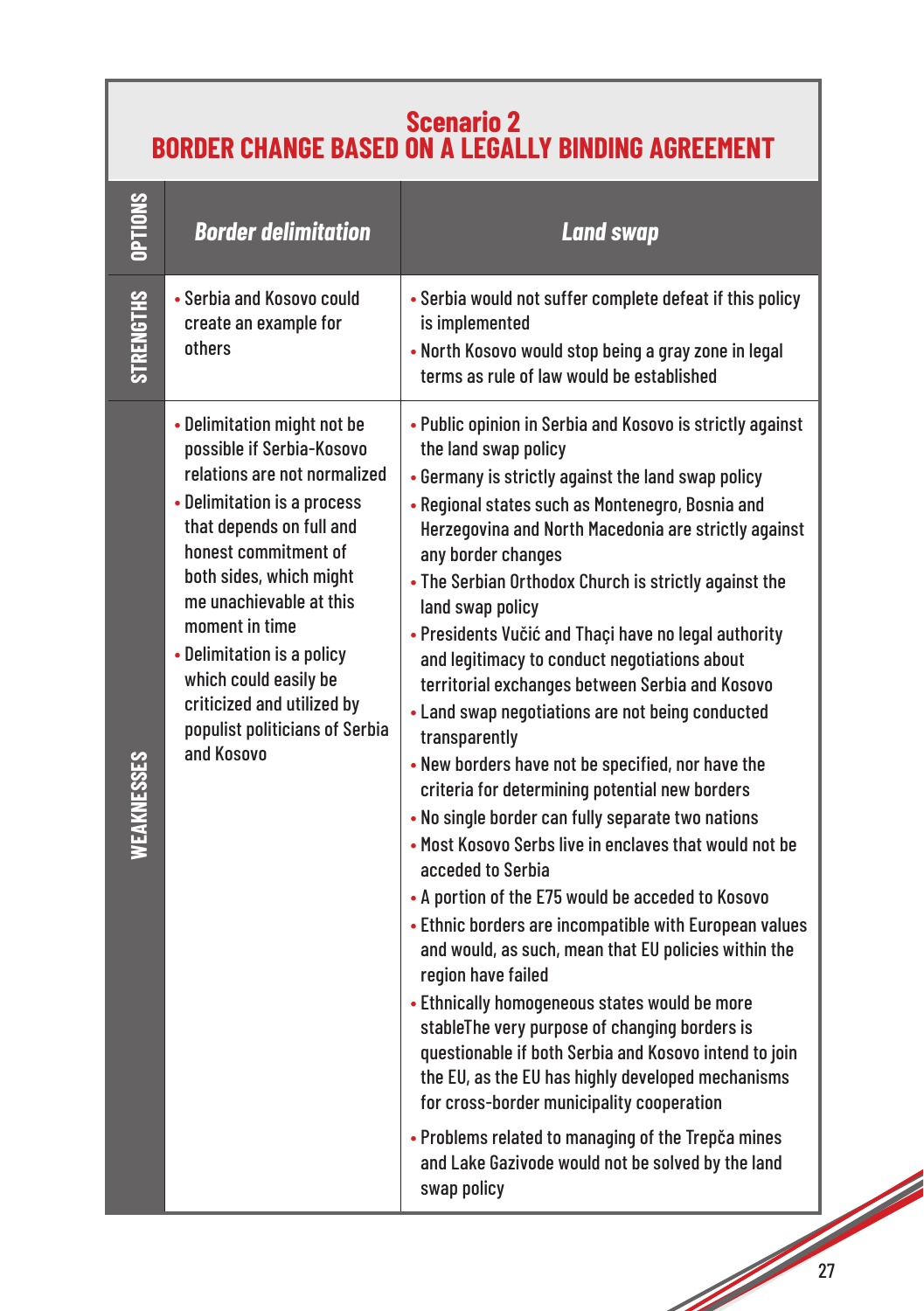#### **Scenario 2 BORDER CHANGE BASED ON A LEGALLY BINDING AGREEMENT**

|                | <b>Border delimitation</b>                                                                                                                                                                                                                                                                                                                                                             | <b>Land swap</b>                                                                                                                                                                                                                                                                                                                                                                                                                                                             |
|----------------|----------------------------------------------------------------------------------------------------------------------------------------------------------------------------------------------------------------------------------------------------------------------------------------------------------------------------------------------------------------------------------------|------------------------------------------------------------------------------------------------------------------------------------------------------------------------------------------------------------------------------------------------------------------------------------------------------------------------------------------------------------------------------------------------------------------------------------------------------------------------------|
| OPPORTUNITIES  | • Delimitation could be used<br>as a method through which<br>Serbia would explicitly<br>recognize Kosovo's<br>independence<br>• Serbian municipalities<br>would gain autonomy within<br>Kosovo<br>• Serbian monastaries could<br>attain a special legal status<br>within Kosovo<br>• The delimitation policy<br>could serve as a model for<br>solving border disputes of<br>the region | • Land swap is a policy that would at least secure<br>Serbia's implicit recognition of Kosovo's independence<br>• Interethnic tensions would be lowered<br>• Serbs and Albanians could reconcile if their<br>respective states reach a new border agreement<br>• Parallel institutions would cease to exist in North<br>Kosovo                                                                                                                                               |
| <b>THREATS</b> | • Delimitation might be<br>wrongly interpreted as an<br>act of territorial exchange<br>by irredentist forces of the<br>region<br>• Delimitation can potentially<br>escalate the conflict by<br>mobilizing those who<br>disagree with this policy                                                                                                                                       | • The region could be destabilized through a domino<br>effect of border changes<br>• Reverting to historical practices is a danger<br>• Serbs residing in the enclaves would become the<br>only obstacle on the path of achieving an ethnically<br>homogeneous Kosovo state, which would expose them<br>to great danger<br>• The greater Albanian state would become feasible<br>• Negative precedents would be established<br>• Turkey could expand its influence in Kosovo |

28

**Contract Contract Contract Contract Contract Contract Contract Contract Contract Contract Contract Contract C**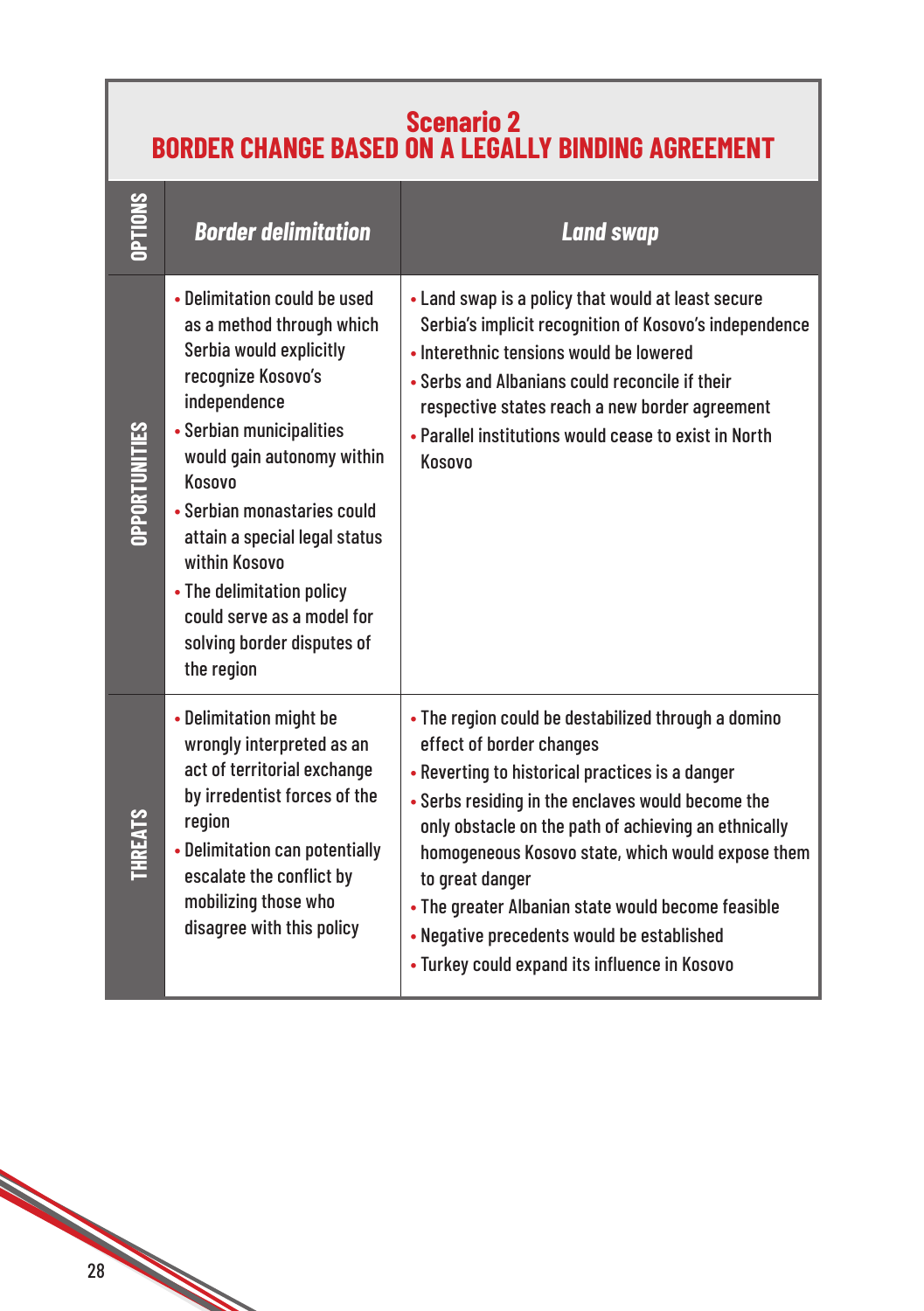#### *3. Normalizing Serbia-Kosovo Relations by Signing a Legally Binding Agreement*

The strengths and advantages of implementing this policy (regardless of which of its two sub-policies is chosen; explicit or implicit recognition of Kosovo by Serbia) are greater in number and quality when compared to the strengths and advantages of the other two potential scenarios, which is a conclusion that expert authors from the region (including Serbia and Kosovo) agree on. Expert authors from Serbia see the main advantages of this policy in the fact that it offers greater opportunities for securing the position of Serbs who live in Kosovo, as well as for securing the position of the Serbian Orthodox Church, while it does not necessarily demand an explicit recognition of Kosovo's independence by Serbia. At the same time, this policy does not undermine Serbia's current efforts to join the European Union. From the perspective of expert authors from Kosovo, it is assumed that this policy would secure a UN seat for Kosovo and other relevant international organizations, as well as the continuation of a negotiation process which would ultimately lead to Serbia officially recognizing Kosovo's independence. Just like the second possible scenario, this scenario also established firm ground for European and NATO integration of the region, for further economic development, for advancements in rule of law and for the lowering of foreign actors' influence within the region. Finally, expert authors of the region consider this policy to be the most confirmative of EU principles and values, which is a fact most welcomed by experts of the region.

The weaknesses of this scenario, according to most of the expert authors, are mostly related to the low probability of its implementation in the near future. For example, the policy of forming an Association of Serbian municipalities in Kosovo has been met with strong opposition not just within the Kosovo-Albanian community, but also the Serbian community. Furthermore, even if this scenario were to be fully implemented, there would be no guarantees that the disputes between Serbia and Kosovo would be settled once and for all: mutual recognition of sovereignty is not an obligatory end-result of the legally binding agreement on normalizing Serbia-Kosovo relations, nor can the agreement guarantee UN membership to Kosovo.

de de la construction de la construction de la construction de la construction de la construction de la construction de la construction de la construction de la construction de la construction de la construction de la cons

**South Contract Contract Contract Contract Contract Contract Contract Contract Contract Contract Contract Contract Contract Contract Contract Contract Contract Contract Contract Contract Contract Contract Contract Contract**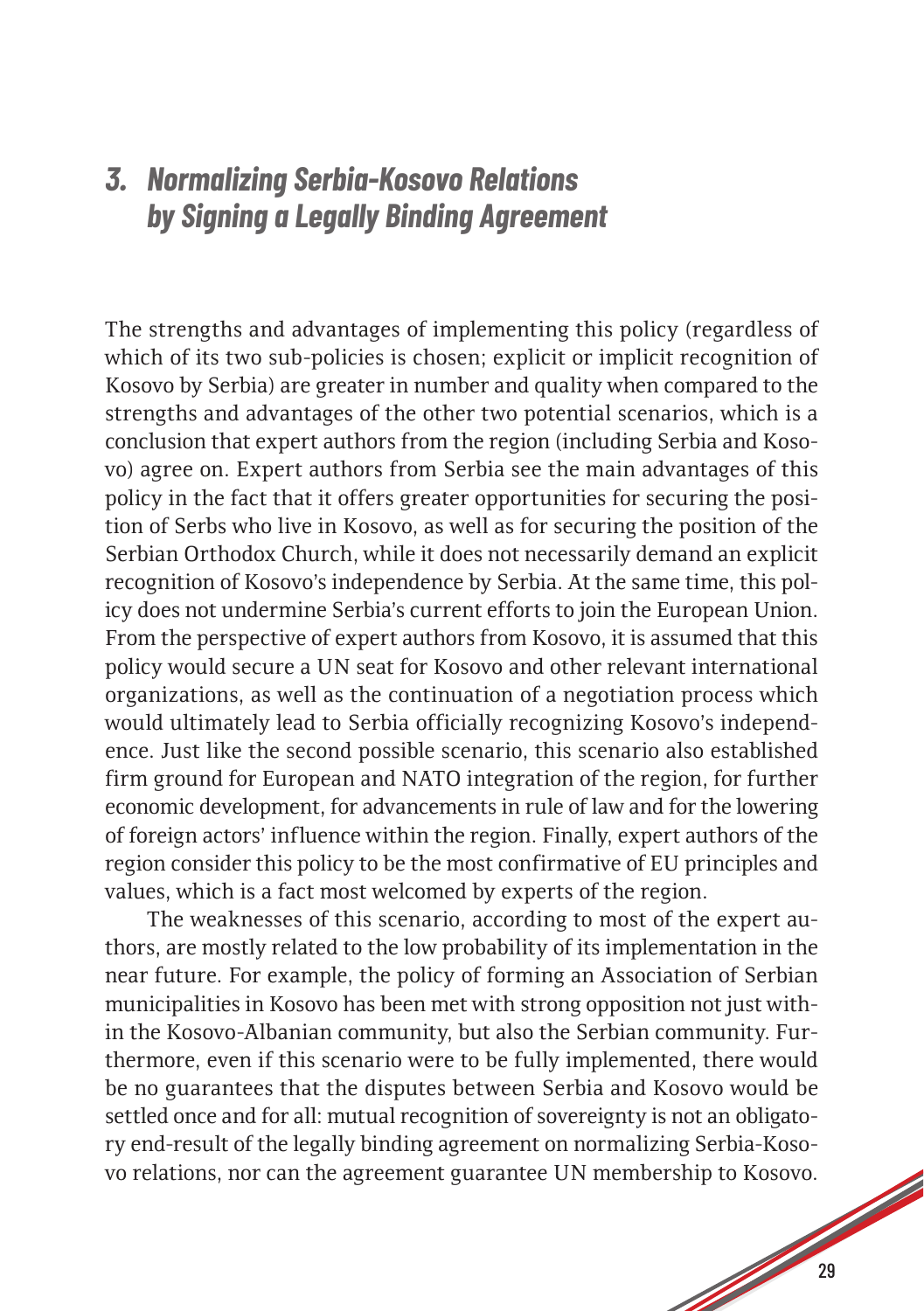Also, Serbia's recognition of Kosovo's independence opens the doors for other countries of the EU that have not yet recognized Kosovo to do so, but there is no guarantee that they will follow this initiative. On the other hand, even if Serbia explicitly recognizes Kosovo, it might still fail to join the EU within a reasonable timeframe, as the success of the integration process depends on the fulfilment of all the negotiation chapters, not just Chapter 35. If it decides to do so only implicitly, any of the EU member states which recognize Kosovo might block its accession to the EU based solely on this purpose.

Additionally, a legally binding agreement on normalizing Serbia-Kosovo relations might never be fully implemented, even if signed and ratified, which is an easily imaginable outcome if one takes into consideration the way in which Serbia and Kosovo have treated the agreements signed thus far. If the EU fails to secure the implementation of an agreement that was signed as a part of its conflict mediation, its institutional legitimacy will weaken within the Western. Another significant weakness of this scenario lies in the fact that public and private property ownership issues have not yet been resolved in Kosovo, even though they are a seemingly necessary precondition for the signing of any legally binding agreement between Serbia and Kosovo, as the participants of the "Economic aspects of Serbia-Kosovo relations" roundtable noted.<sup>1</sup> The same weakness also applies to the second scenario, and just like in the second scenario it could have a profound negative effect on further economic development of Serbia and Kosovo.

The opportunities offered by the policy of signing a legally binding agreement are mostly related to the possibility of normalizing relations between the two sides by turning to the next chapter of their political interaction. Expert authors of the region noted that the normalization of Serbia-Kosovo relations would also offer other Western Balkan states an opportunity to overcome the difficulties in maintaining good relations with both of sides without jeopardizing relations with either of them. Naturally, normalized relations would also offer much greater opportunities for economic cooperation of their respective countries with Kosovo. This is especially true for those states that have not yet recognized Kosovo's independence,

<sup>1</sup> Sandra Davidović's book contains more information on this subject. She was a participant of a roundtable organized by the Belgrade Forum for the World of Equals in 2018 in Belgrade: UNMIK administration's role in privatizing socially owned corporations in Kosovo.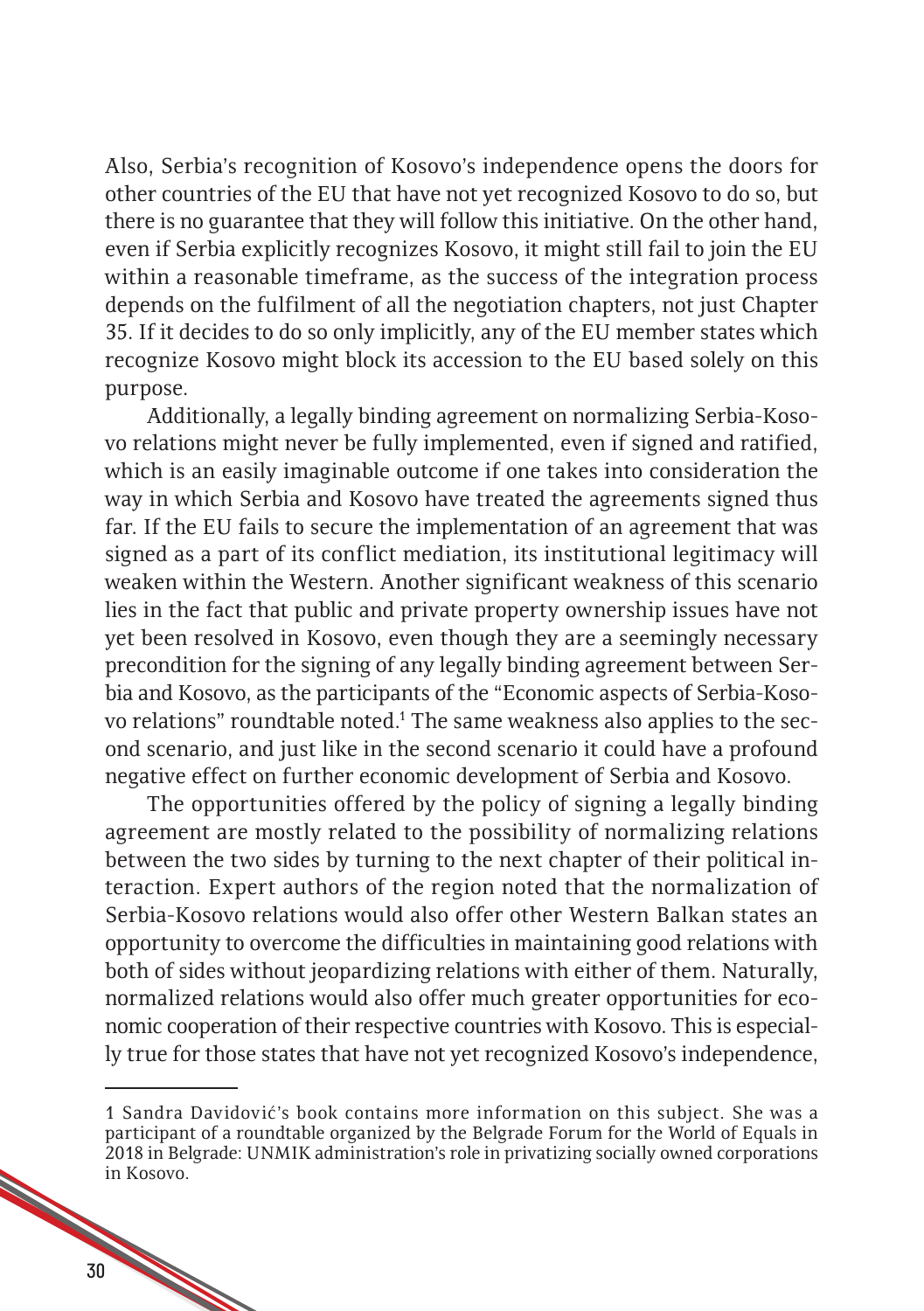but also for North Macedonia, and to some extent Montenegro. A few expert authors also mentioned the positive outcomes that the normalization of relations between Serbia and Kosovo would have not just on bilateral, but also multilateral relations of the regional states.

The threats of this scenario can be collectively described as similar but lesser threats when compared to those which derive from the first scenario (maintaining status quo). In other words, the process of achieving normalized relations between Serbia and Kosovo is expected to be time-consuming, and the time needed for the final legally binding agreement to be reached implicitly implies temporarily maintaining status quo, which brings about all the already mentioned potential negative outcomes such as conflict escalation, the opportunity of populist nationalistic politicians to increase their power, the increase of foreign autocratic states' presence in the region, the rise in criminal activity in Northern Kosovo, the decline in respect for European values and the interruption in the process of EU and NATO integration of the region, not to mention the decline of rule of law and human and minority rights.

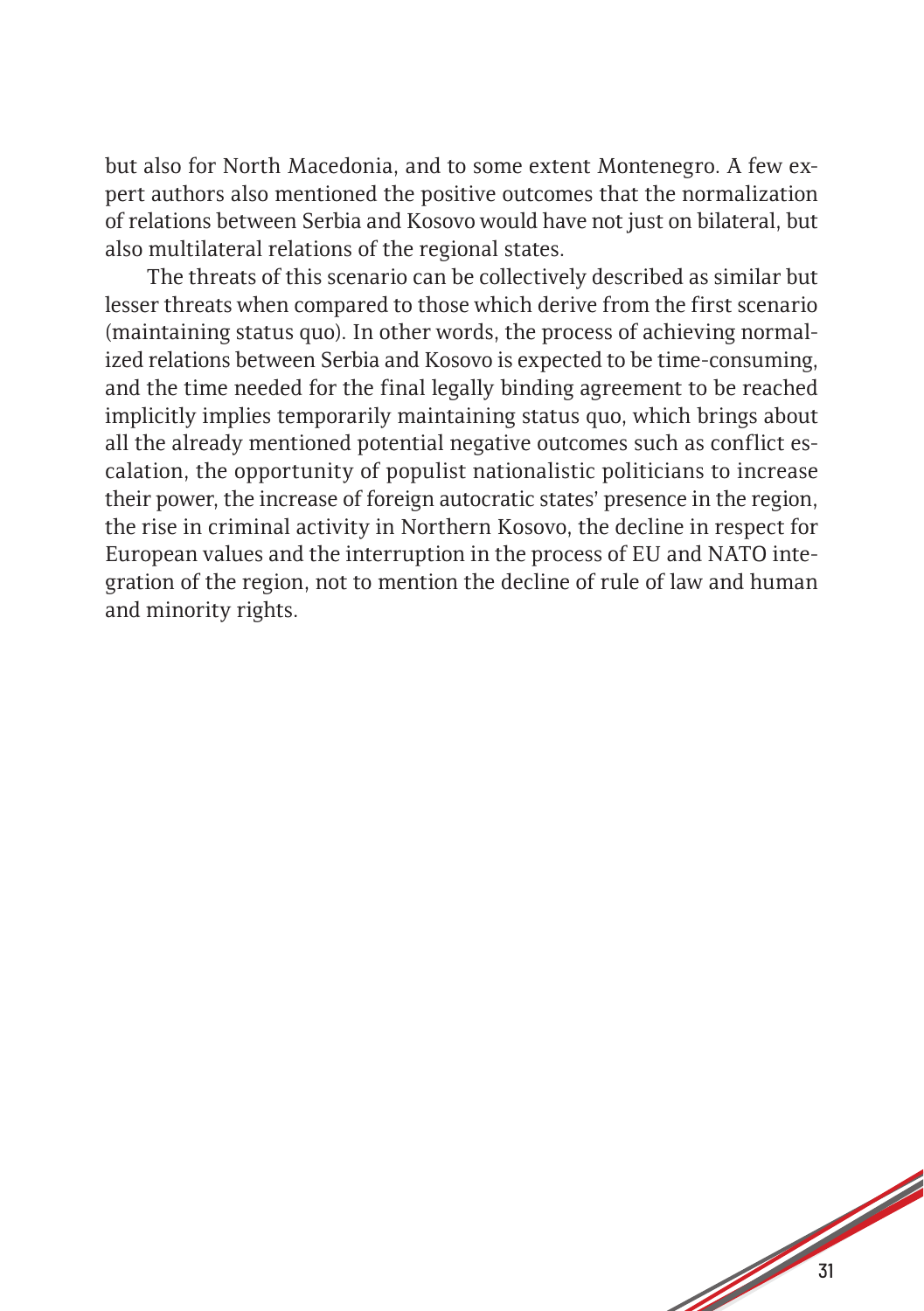| Scenario 3<br>NORMALIZING RELATIONS<br>BY SIGNING A LEGALLY BINDING AGREEMENT |                                                                                                                                                                                                                                                                                                                                                                                                                                                                                                                                                                                                                                                                                                                                                                                                                                                                                                                                                                                                                                                                                                                                                                                                                                                                   |                                                                                                                                                                                                                                                                                                                                                                                                                                                                                                                                                                                                                                                                                                                                                                                                                                                                                                                                                                                                                                                                                                                                |
|-------------------------------------------------------------------------------|-------------------------------------------------------------------------------------------------------------------------------------------------------------------------------------------------------------------------------------------------------------------------------------------------------------------------------------------------------------------------------------------------------------------------------------------------------------------------------------------------------------------------------------------------------------------------------------------------------------------------------------------------------------------------------------------------------------------------------------------------------------------------------------------------------------------------------------------------------------------------------------------------------------------------------------------------------------------------------------------------------------------------------------------------------------------------------------------------------------------------------------------------------------------------------------------------------------------------------------------------------------------|--------------------------------------------------------------------------------------------------------------------------------------------------------------------------------------------------------------------------------------------------------------------------------------------------------------------------------------------------------------------------------------------------------------------------------------------------------------------------------------------------------------------------------------------------------------------------------------------------------------------------------------------------------------------------------------------------------------------------------------------------------------------------------------------------------------------------------------------------------------------------------------------------------------------------------------------------------------------------------------------------------------------------------------------------------------------------------------------------------------------------------|
| OPTIONS                                                                       | <b>Implicit recognition of Kosovo</b><br>by Serbia                                                                                                                                                                                                                                                                                                                                                                                                                                                                                                                                                                                                                                                                                                                                                                                                                                                                                                                                                                                                                                                                                                                                                                                                                | <b>Establishing</b><br><b>bilateral relations</b>                                                                                                                                                                                                                                                                                                                                                                                                                                                                                                                                                                                                                                                                                                                                                                                                                                                                                                                                                                                                                                                                              |
| POSSIBLE POLICIES                                                             | • Efforts could be focused on solving practical<br>issues before concentrating on legal issues<br>• Evading the issue of Kosovo's international<br>status could open quicker paths to finding<br>sustainable solutions<br>• The dialogue must continue regardless of<br>everything else<br>• Signed agreement and EU recommendations<br>must be implemented<br>• The Association of Serbian municipalities<br>must be formed in Kosovo<br>• China and Taiwan could serve as an example<br>• West and East Germany could serve as an<br>example<br>• Greek policy of soft non-recognition could<br>be utilized<br>• Political culture needs to change<br>• The conflict needs to deescalate<br>• The negotiation sides need to overcome<br>the substance of the conflict and focus on<br>practical solutions<br>• Local politicians must do away with populist<br>rhetoric<br>• The two negotiation sides need to respect<br>their different understanding of the past and<br>their opposing values<br>• The negotiating sides should follow each<br>other in implementing solutions step by step<br>• Serbia and Kosovo need to invest an effort<br>in strengthening the cooperation of liaison<br>offices<br>• A reconciliation commission needs to be<br>formed | • Complete mutual recognition of<br>Serbia and Kosovo<br>• The international status of Kosovo<br>should be the fundamental issue that<br>needs to be resolved<br>• Apply the uti possidetis iuris principle<br>• Stick to Badinter's principles<br>. Modify the Constitution of Serbia<br>• Establish bilateral relations on all<br>levels<br>• Implement restorative justice<br>• Follow the example of Greece and<br><b>North Macedonia</b><br>• Follow the example of Serbia and<br>Croatia<br>• Strengthen the role of the United<br>States in the negotiation process<br>• The European Union should implement<br>the policy of conditioning the<br>negotiation sides<br>• Place the interests of both societies<br>above the interests of the two states<br>• Cease blocking Kosovo's accession to<br>international organizations<br>• Offer concrete benefits to Serbia if it<br>recognizes Kosovo's independence<br>• Secure a special status for Serbian<br><b>Orthodox Church Monasteries located</b><br>in Kosovo<br>• Agree on a model for mutual financing<br>of Serbian municipalities and<br>enclaves in Kosovo |

**Contract Contract Contract Contract Contract Contract Contract Contract Contract Contract Contract Contract Contract Contract Contract Contract Contract Contract Contract Contract Contract Contract Contract Contract Contr**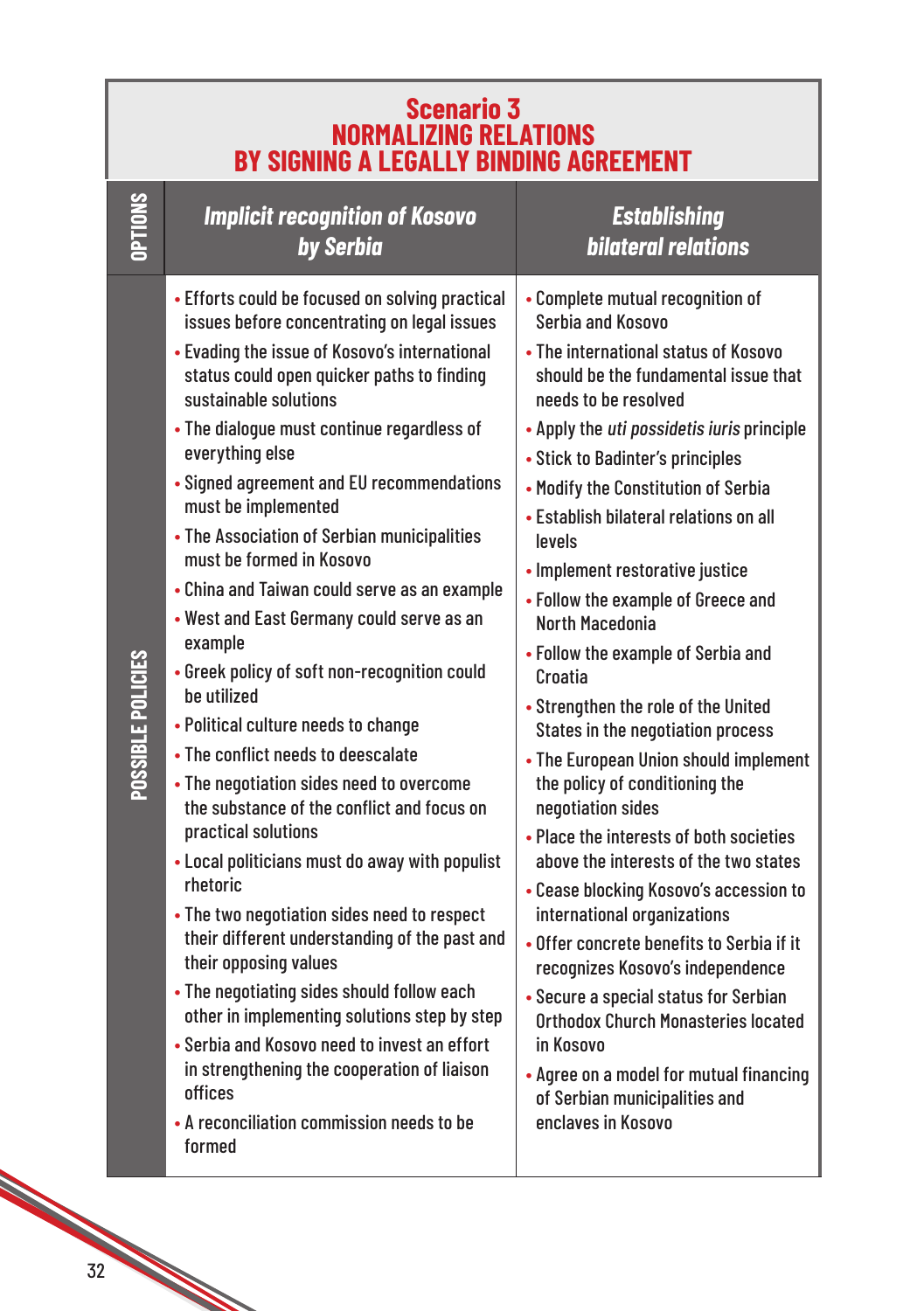|                   | <b>Scenario 3</b><br>NORMALIZING RELATIONS<br>BY SIGNING A LEGALLY BINDING AGREEMENT                                                                                                                                                                                                                                                                                                                                                                                                                                                                                                                                                                                                                                                                                                                                                                                                                                                                                                                                                                                                                                                                                                                                                                                                   |                                                                                                                                                                                                                                                                                                                                                                                                                                                                                                 |  |  |  |
|-------------------|----------------------------------------------------------------------------------------------------------------------------------------------------------------------------------------------------------------------------------------------------------------------------------------------------------------------------------------------------------------------------------------------------------------------------------------------------------------------------------------------------------------------------------------------------------------------------------------------------------------------------------------------------------------------------------------------------------------------------------------------------------------------------------------------------------------------------------------------------------------------------------------------------------------------------------------------------------------------------------------------------------------------------------------------------------------------------------------------------------------------------------------------------------------------------------------------------------------------------------------------------------------------------------------|-------------------------------------------------------------------------------------------------------------------------------------------------------------------------------------------------------------------------------------------------------------------------------------------------------------------------------------------------------------------------------------------------------------------------------------------------------------------------------------------------|--|--|--|
| OPTIONS           | <b>Implicit recognition of Kosovo</b><br>by Serbia                                                                                                                                                                                                                                                                                                                                                                                                                                                                                                                                                                                                                                                                                                                                                                                                                                                                                                                                                                                                                                                                                                                                                                                                                                     | <b>Establishing</b><br><b>bilateral relations</b>                                                                                                                                                                                                                                                                                                                                                                                                                                               |  |  |  |
| POSSIBLE POLICIES | • Both sides should publicly apologize for<br>harms they have caused the other side<br>during the war<br>• Politicians should withdraw from making<br>statements about the proceedings of the<br><b>Court for Kosovo Liberation Army War Crimes</b><br>• Serbia should stop its policy of blocking<br>Kosovo's accession to international<br>organizations<br>• Kosovo should be allowed to join the United<br>nations<br>• Serbia and Kosovo should invest efforts in<br>joining the World Trade Organization<br>• Kosovo should be allowed to join Interpol<br>• The two negotiating sides need to sign an<br>agreement on managing Lake Gazivode<br>• Trepča mines should be privatized<br>• All institutions should follow the example<br>of Serbia and Kosovo Commerce Chamber<br>cooperation<br>• Mutual efforts in building infrastructure are<br>needed<br>• Investment policies should be aligned<br>• An agreement on recognizing diplomas<br>should be signed by the negotiating sides<br>• The negotiation sides should exchange<br>people at the grassroots level<br>• The issue of missing persons needs to be<br>solved<br>• The issue of internally displaced persons<br>needs to be resolved<br>. Kosovo needs to resolve the issue of private<br>and public property | • Remove import taxes on goods<br>coming into Kosovo from Serbia and<br><b>Bosnia and Herzegovina</b><br>• Propagate the concept of a<br>multicultural state<br>• Preserve the multi-ethnic character<br>of Kosovo<br>• Functionally integrate the North of<br>Kosovo into the rest of Kosovo's<br>institutional framework<br>• The EU should work on integrating<br>the Western Balkan region as soon<br>as possible after a binding legal<br>agreement is signed between Serbia<br>and Kosovo |  |  |  |

**South Contract Contract Contract Contract Contract Contract Contract Contract Contract Contract Contract Contract Contract Contract Contract Contract Contract Contract Contract Contract Contract Contract Contract Contract**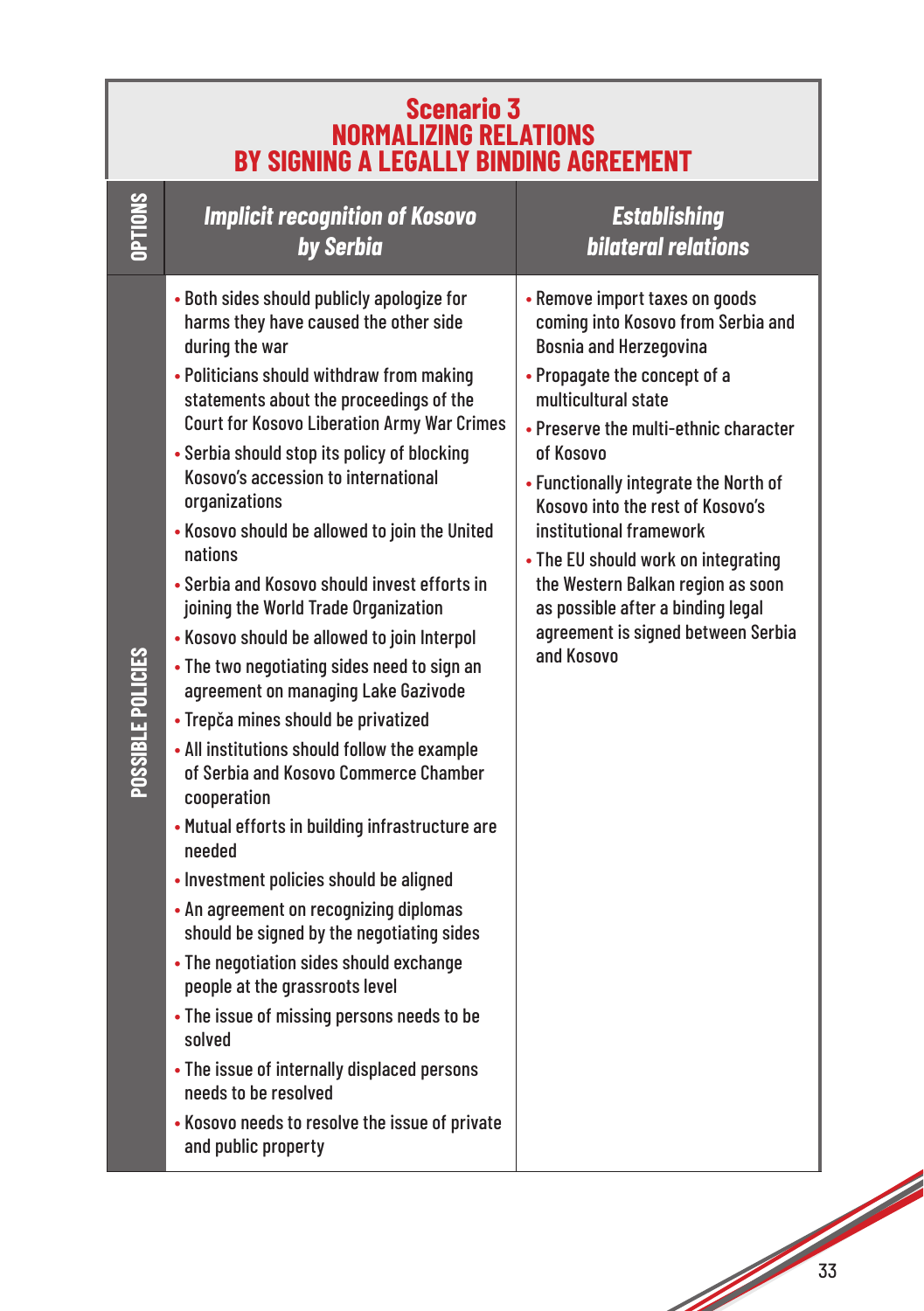| <b>Scenario 3<br/>NORMALIZING RELATIONS</b><br><b>BY SIGNING A LEGALLY BINDING AGREEMENT</b> |                                                                                                                                                                                                                                                                                                                                                                                                                                                                                                                                                                                                                                                                                                                                                                                                                                                                                                                                                                                                                                                                                                                                                                                                                                                                                                                                                                                                                  |                                                   |
|----------------------------------------------------------------------------------------------|------------------------------------------------------------------------------------------------------------------------------------------------------------------------------------------------------------------------------------------------------------------------------------------------------------------------------------------------------------------------------------------------------------------------------------------------------------------------------------------------------------------------------------------------------------------------------------------------------------------------------------------------------------------------------------------------------------------------------------------------------------------------------------------------------------------------------------------------------------------------------------------------------------------------------------------------------------------------------------------------------------------------------------------------------------------------------------------------------------------------------------------------------------------------------------------------------------------------------------------------------------------------------------------------------------------------------------------------------------------------------------------------------------------|---------------------------------------------------|
| OPTIONS                                                                                      | <b>Implicit recognition of Kosovo</b><br>by Serbia                                                                                                                                                                                                                                                                                                                                                                                                                                                                                                                                                                                                                                                                                                                                                                                                                                                                                                                                                                                                                                                                                                                                                                                                                                                                                                                                                               | <b>Establishing</b><br><b>bilateral relations</b> |
| POSSIBLE POLICIES                                                                            | . The two negotiating sides should work on<br>reaching an agreement which they will own<br>• The two sides should delegate legitimate<br>negotiators to the negotiating table<br>• Determine clear sanctioning mechanisms that<br>should be implemented if agreements are not<br>respected by either side<br>• Establish a monitoring commission which<br>will oversee the implementation of signed<br>agreements<br>. Work towards creating unified and all-inclu-<br>sive European society<br>. Kosovo should fully implement the<br><b>Stabilization and Association Agreement</b><br>• Serbia should not leave Negotiating Chapter<br>35 for the very end of the negotiation process<br>. Both societies should work on further<br>democratization, as the EU integration<br>process is not based solely on resolving the<br>issue of Kosovo<br>• Follow the basic guidelines of the Ahtisaari<br>plan<br>• Respect of UN Resolution 64/298<br>• Be aware of rising nationalism<br>• Increase the role of regional actors in the<br>negotiation process<br>• Stimulate the involvement of the intellectual<br>elite in the process of finding solutions<br>• Involve the NGO sector to a greater extent<br>• Decrease the influence of the Serbian<br>Orthodox Church on the policies implemented<br>by the Government of Serbia<br>• Great powers should work towards aligning<br>their interests in Kosovo |                                                   |

e de la comparació de la comparació de la comparació de la comparació de la comparació de la comparació de la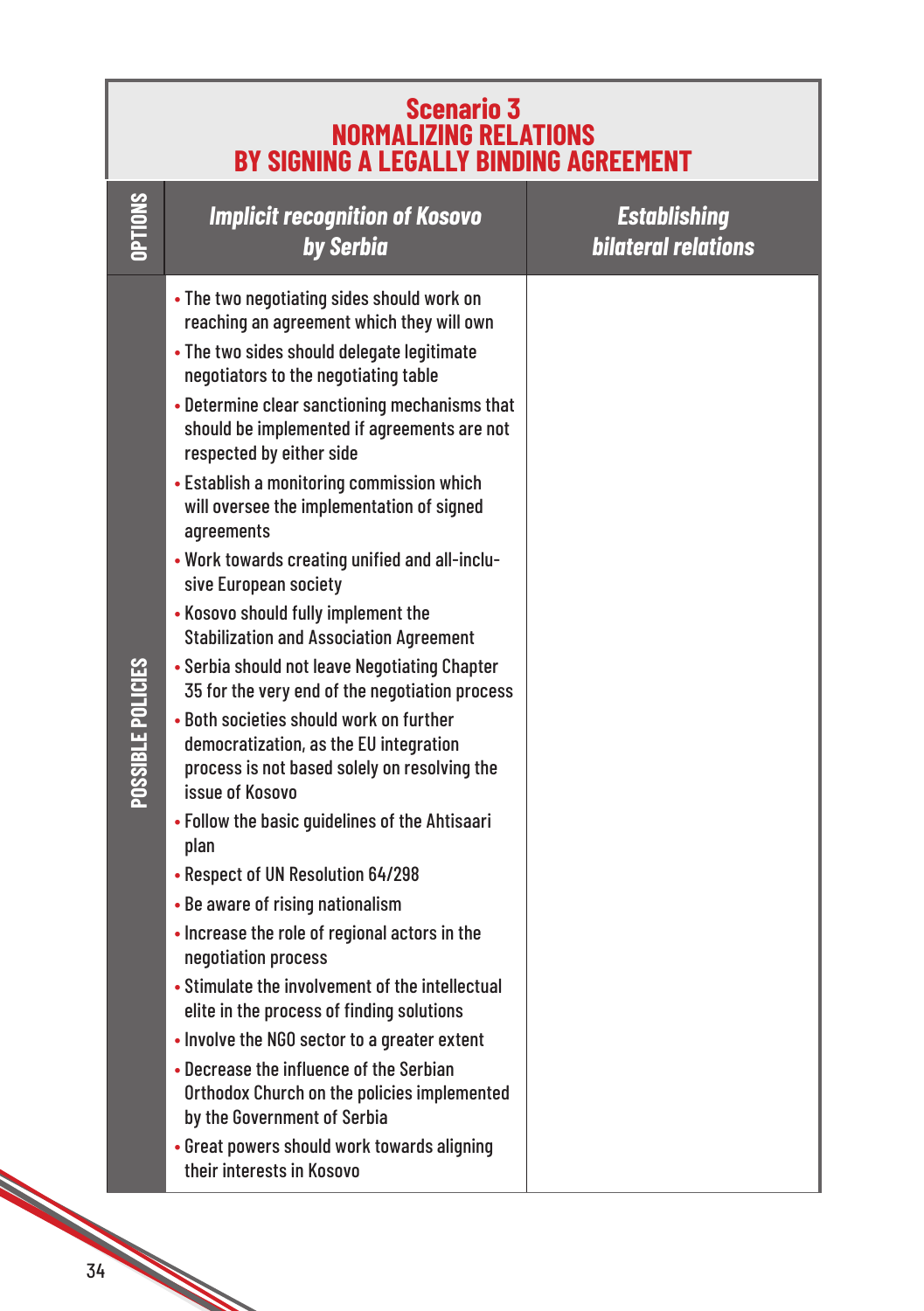| <b>Scenario 3</b><br><b>NORMALIZING RELATIONS</b><br><b>BY SIGNING A LEGALLY BINDING AGREEMENT</b> |                                                                                                                                                                                                                                                                                                                                                                                                                                                                                                 |                                                                                                                                                                                                                                                                                                                                                                                                                                                                                                                                                                                                                                                                                                    |  |  |
|----------------------------------------------------------------------------------------------------|-------------------------------------------------------------------------------------------------------------------------------------------------------------------------------------------------------------------------------------------------------------------------------------------------------------------------------------------------------------------------------------------------------------------------------------------------------------------------------------------------|----------------------------------------------------------------------------------------------------------------------------------------------------------------------------------------------------------------------------------------------------------------------------------------------------------------------------------------------------------------------------------------------------------------------------------------------------------------------------------------------------------------------------------------------------------------------------------------------------------------------------------------------------------------------------------------------------|--|--|
| <b>OPTIONS</b>                                                                                     | <b>Implicit recognition of Kosovo</b><br>by Serbia                                                                                                                                                                                                                                                                                                                                                                                                                                              | <b>Establishing</b><br><b>bilateral relations</b>                                                                                                                                                                                                                                                                                                                                                                                                                                                                                                                                                                                                                                                  |  |  |
| <b>STRENGTHS</b>                                                                                   | • Nowhere is it explicitly stated that Serbia<br>needs to explicitly recognize Kosovo's inde-<br>pendence in order to join the European Union<br>• Serbia would be much more open to accepting<br>Kosovo's independence if it does not have to<br>recognize it explicitly<br>• Kosovo would be de facto independent, which<br>would solve most of the practical problems<br>that exist today                                                                                                    | • The talks regarding the<br>normalization of relations between<br>Serbia and Kosovo have already<br>started and their full potential<br>should be achieved<br>• The EU and the United States offer<br>their full support to this policy<br>• Almost all regional actors fully<br>support this policy<br>• Greater regional stability is certain<br>• This policy will create firm ground<br>for the continuation of the EU<br>accession process<br>• Trade will be restored back to<br>normal<br>• A series of possibilities for deeper<br>economic cooperation will be opened<br>up<br>• Relations between Serbia and<br>Kosovo will eventually have to be<br>normalized by the nature of things |  |  |
| WEAKNESSES                                                                                         | . Without explicit recognition of Kosovo's<br>independence Kosovo will always remain an<br>issue for Serbia<br>• The conflict would be deescalated if this<br>policy is implemented, but an outbreak would<br>still be possible<br>. The EU and NATO integration of Kosovo will<br>remain a difficult task if Serbia does not<br>recognize it's independence, as EU and NATO<br>member states which also don't recognize<br>Kosovo as an independent country will oppose<br>its membership bids | • The negotiations on normalizing<br>Serbia-Kosovo relations might have<br>reached their full potential already<br>• There is very little advancement in<br>the negotiation process<br>• The normalization of Serbia-Kosovo<br>relations demands great compro-<br>mises, which might bring about<br>internal political instability and<br>revolts in both Serbia and Kosovo<br>• This policy creates a paradox as it<br>demands that local politicians make<br>agreements which they cannot<br>easily present to the local public                                                                                                                                                                  |  |  |

**South Contract Contract Contract Contract Contract Contract Contract Contract Contract Contract Contract Contract Contract Contract Contract Contract Contract Contract Contract Contract Contract Contract Contract Contract**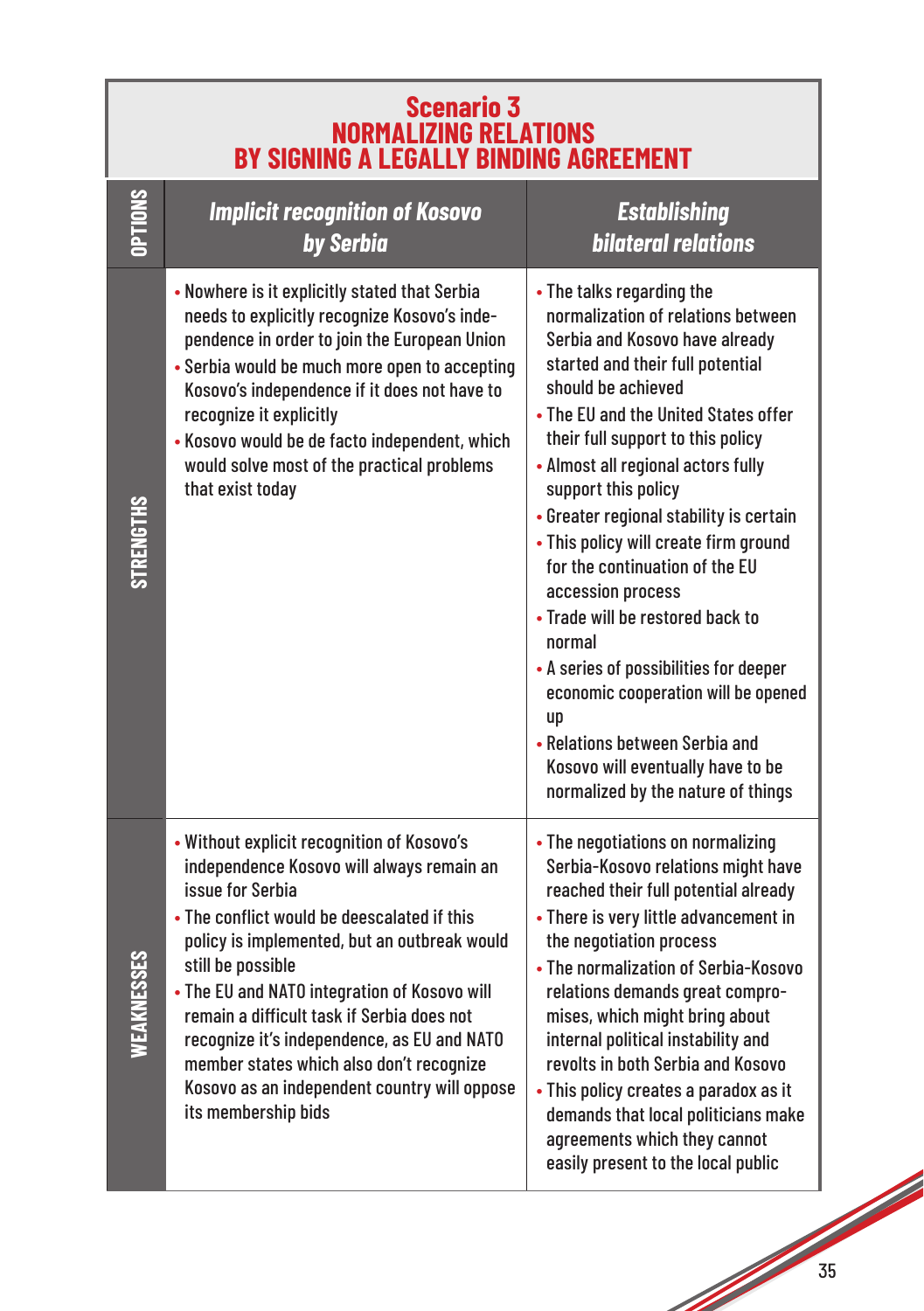| <b>Scenario 3</b><br>NORMALIZING RELATIONS<br>BY SIGNING A LEGALLY BINDING AGREEMENT |                                                                                                                                                                                                                                                                                                                                           |                                                                                                                                                                                                                                                                                                                                                                                                                                                                                                                                                                                                                                                                                                                                                                                                                                                                                                                                                            |  |
|--------------------------------------------------------------------------------------|-------------------------------------------------------------------------------------------------------------------------------------------------------------------------------------------------------------------------------------------------------------------------------------------------------------------------------------------|------------------------------------------------------------------------------------------------------------------------------------------------------------------------------------------------------------------------------------------------------------------------------------------------------------------------------------------------------------------------------------------------------------------------------------------------------------------------------------------------------------------------------------------------------------------------------------------------------------------------------------------------------------------------------------------------------------------------------------------------------------------------------------------------------------------------------------------------------------------------------------------------------------------------------------------------------------|--|
| <b>OPTIONS</b>                                                                       | <b>Implicit recognition of Kosovo</b><br>by Serbia                                                                                                                                                                                                                                                                                        | <b>Establishing</b><br><b>bilateral relations</b>                                                                                                                                                                                                                                                                                                                                                                                                                                                                                                                                                                                                                                                                                                                                                                                                                                                                                                          |  |
| WEAKNESSES                                                                           |                                                                                                                                                                                                                                                                                                                                           | • Local leaders who are involved<br>in the negotiation process would<br>benefit more from maintaining<br>status quo, as it provides them the<br>safety of not having to take on any<br>political responsibility<br>• Any agreement made between<br>the two negotiation sides might<br>not be ratified by their respective<br>parliaments                                                                                                                                                                                                                                                                                                                                                                                                                                                                                                                                                                                                                   |  |
| <b>OPPORTUNITIE</b>                                                                  | • Serbia's explicit recognition of Kosovo's<br>independence could be set aside for better<br>times, leaving room for the establishment<br>of functional relations between Serbia and<br>Kosovo<br>• The establishment of functional relations can<br>be viewed as the first step on Serbia's path of<br>recognizing Kosovo's independence | . This policy could bring the two<br>peoples closer together<br>• This policy could stimulate further<br>democratization of both societies<br>• Regulating the legal status and the<br>financing of Serbian enclaves in<br>Kosovo<br>• Regulating the status of the Serbian<br>Orthodox Church in Kosovo<br>• Serbia could become the economic<br>and political leader of the region<br>once it resolves its disputes with<br>Kosovo<br>• Better living standards of both<br><b>Serbian and Kosovo citizens</b><br>• Kosovo's independence will cease<br>being an issue which divides the<br>international community<br>• Functional integration of Serbs wit-<br>hin Kosovo's society and institutions<br>• Similar frozen conflicts within the<br>region could also be solved on the<br>basis of the Serbia-Kosovo legally<br>binding agreement<br>• International attention could be<br>turned to internal problems of<br><b>Bosnia and Herzegovina</b> |  |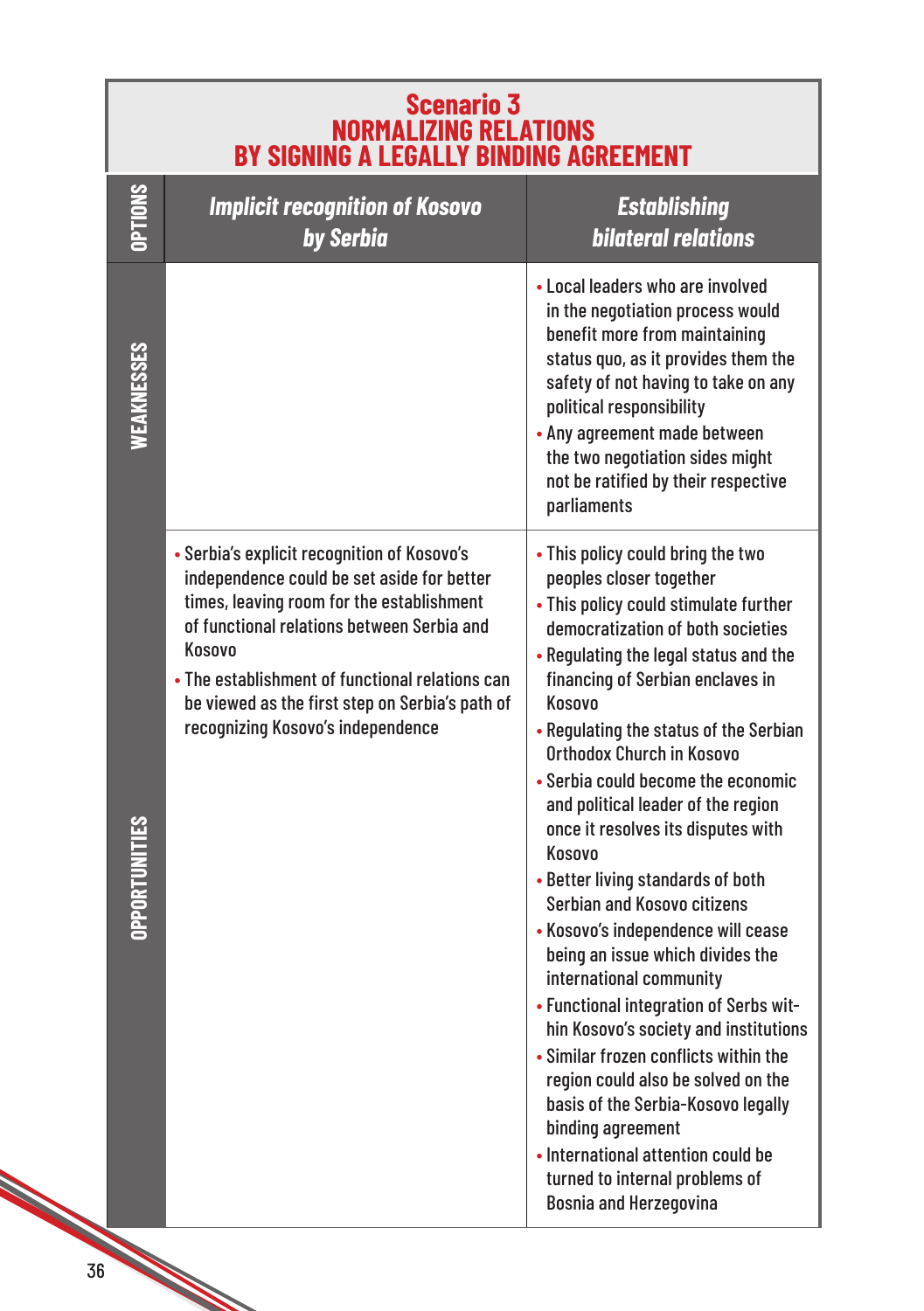| <b>Scenario 3</b><br><b>NORMALIZING RELATIONS</b><br><b>BY SIGNING A LEGALLY BINDING AGREEMENT</b> |                                                                                                                                                                                                                                                               |                                                                                                                                                                                                                                                                                                                                                                                                                                                                                                                                                                                                       |
|----------------------------------------------------------------------------------------------------|---------------------------------------------------------------------------------------------------------------------------------------------------------------------------------------------------------------------------------------------------------------|-------------------------------------------------------------------------------------------------------------------------------------------------------------------------------------------------------------------------------------------------------------------------------------------------------------------------------------------------------------------------------------------------------------------------------------------------------------------------------------------------------------------------------------------------------------------------------------------------------|
| OPTIONS                                                                                            | <b>Implicit recognition of Kosovo</b><br>by Serbia                                                                                                                                                                                                            | <b>Establishing</b><br><b>bilateral relations</b>                                                                                                                                                                                                                                                                                                                                                                                                                                                                                                                                                     |
| <b>THREATS</b>                                                                                     | . If Serbia does explicitly not recognize Kosovo,<br>Kosovo will remain an eternal political topic<br>within Serbia<br>• An agreement can be reached and ratified<br>by both parliaments, but this still does not<br>guarantee its implementation in practice | • Serbia and Kosovo remain trapped<br>within the negotiation process<br>• Tensions could rise during the<br>process of integrating Serbs into<br>Kosovo institutional framework<br>• The solution can reach a stalemate<br>if one of the two parliaments<br>decides not to ratify the legally<br>binding agreement<br>• Kosovo's membership in UNESCO<br>would represent a huge blow to<br>Serbian national identity<br>• Even if recognized by Serbia, there<br>are no guarantees that Kosovo will<br>become a functional state<br>• Kosovo and Albania could decide to<br>unite into a single state |

17 July 1908

٦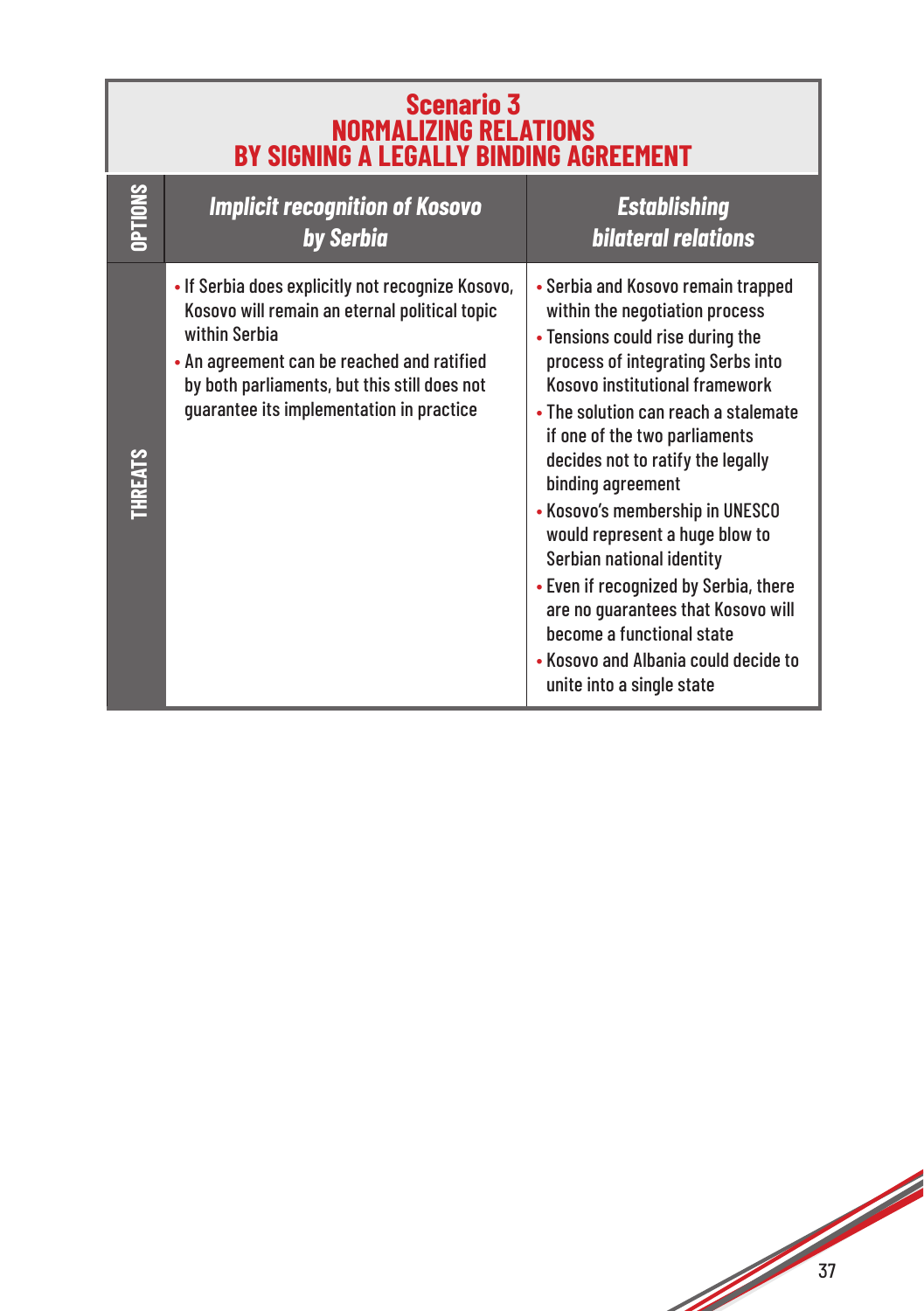## **IV A Comparative Critical<br>
<b>IV** Analysis of the Possible<br> **Policies Solutions and Analysis of the Possible Policies, Solutions and Guidelines**

The conducted SWOT analysis highlighted the strengths, weaknesses, opportunities and threats of all the policies and sub-policies related to the future of Serbia-Kosovo relations which were scrutinized by the expert authors. It is quite clear that an ideal solution does not exist, as each of the three main scenarios/policies, as well as each of the six sub-policies (preventing solutions, delaying solutions, border delamination, land swap, implicit recognition of Kosovo by Serbia or establishing bilateral relations) includes some potential risks. Still, a comparative critical analysis of all the potential solutions can provide an answer to the question regarding which of the guidelines, options, policies and sub-policies provide more possibilities and better advantages in comparison to others.

When the sub-policies of the first scenario are compared – the possibility of maintaining status quo in order to prevent solutions versus the possibility of maintaining status quo in order to delay solutions – it is rather clear that the sub-policy of delaying solutions offers more moderate and reasonable solutions. The sub-policy of preventing solutions is sure to lead to further escalation of the currently frozen conflict, while the subpolicy of delaying solutions could potentially secure the normalization of Belgrade-Pristina relations in the future. The biggest advantage of delaying solutions is to be found in the additional time which seems to be of outmost importance for implementing policies such as conducting domestic dialogue both in Serbia and Kosovo on the issue of Belgrade-Pristina relations, as the dialogue would only be fruitful if it included the opinions of the academic community, the NGO sector, the expert community and the wider public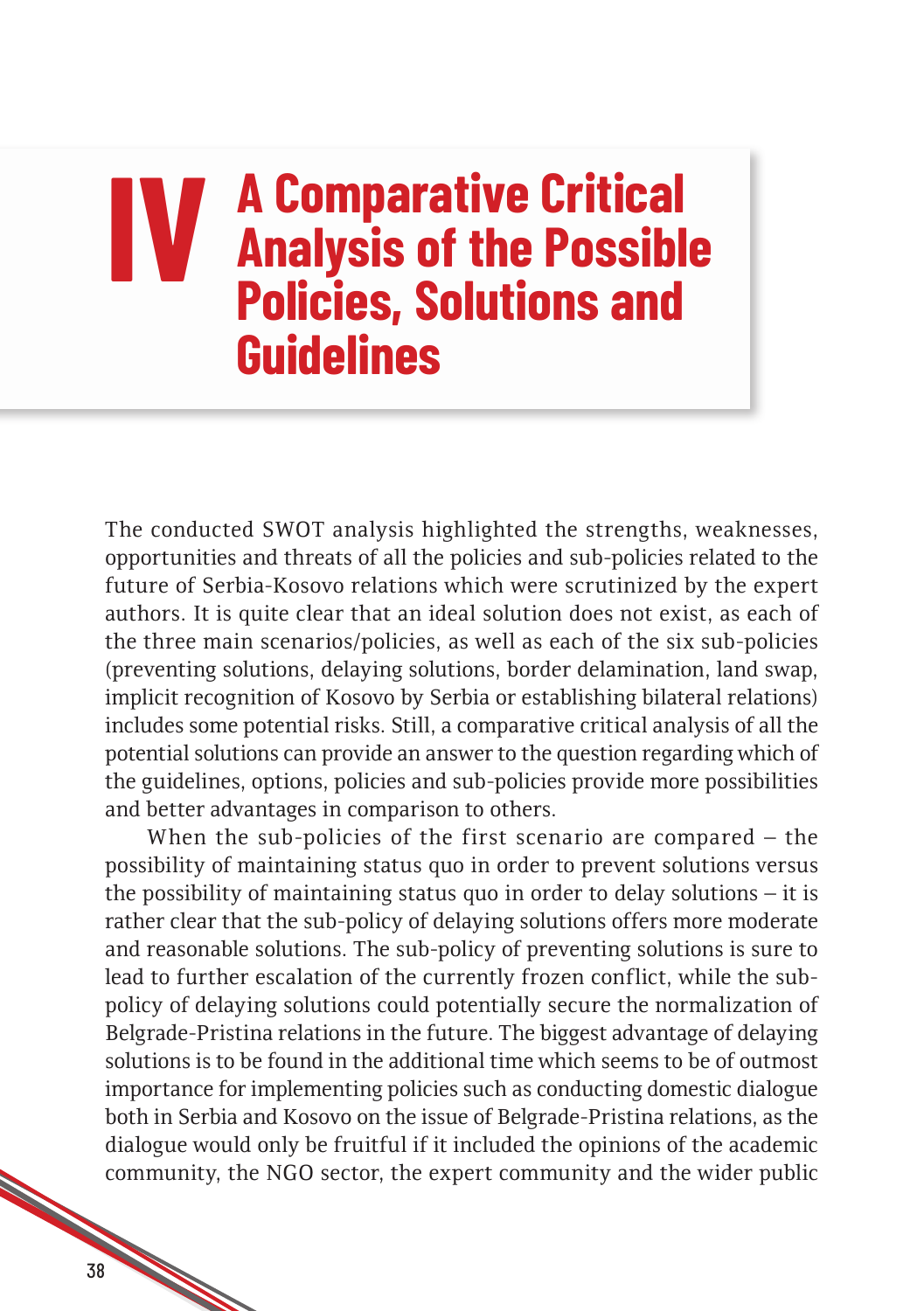(something which takes time to achieve). Time could also bring about better circumstances and more agile leaders who would be ready to make bold moves in the direction of making compromises with the other negotiating side. This was best exemplified by the issue of Former Yugoslav Republic of Macedonia's name, which was resolved only after new political leaders came to power in Greece and in what is now North Macedonia, as these leader were ready to reach a solution through honest negotiations.

However, time – which is seen as the greatest advantage of policies related to the proposal of delaying solutions – also implies considerable risks, as there are no guarantees that time will work in the favor of resolving the issue of Serbia-Kosovo relations. On the contrary, if the current situation is observed, it seems that the current moment – even with all of its difficulties – is an opportunity which should be ceased, as Belgrade and Pristina are negotiation with the prospect of joining the European Union in mind. At the same time, presidents of Serbia and Kosovo are hinting towards the fact that they are ready to make a historical compromise and solve the problem of Serbia-Kosovo relations as leading negotiators. As it should not be assumed that time is working in favor of normalizing Belgrade-Pristina relations, the present should be viewed as the best possible moment for finding and implementing legally binding solutions which the two negotiating sides would be ready to accept, thus ending status quo. The risks that the policy of maintaining status quo brings about represent the notable reason because of which the sub-policy of "preventing solutions" emerges as the least promising solution in comparison to other five possibilities, while the "land swap" sub-policy is the only other one less favorable than the second subpolicy of the "maintaining status quo" policy (delaying solutions).

Regardless of the term that is used to describe it – land swap, territorial exchange, border correction, border adjustment, partial land exchange, peaceful form of ethnic cleansing or the division of Kosovo – expert authors have tied this policy to most varied problems that could occur as a part of its implementation. Furthermore, public opinion in Serbia and Kosovo is strongly against any solution that would be based on potential border changes, which is also true for most of the regional and European stakeholders. The policy is not helped by the fact that its strongest proponents, presidents Vučić and Thaçi, have not clarified what the historical agreement between Serbia and Kosovo based on the policy of territorial exchange implies, nor have they proposed any criteria for determining new borders. It is also not helped by

de de la construction de la construction de la construction de la construction de la construction de la construction de la construction de la construction de la construction de la construction de la construction de la cons

**South Company of the Company of the Company of the Company of the Company of the Company of the Company of the Company of the Company of The Company of The Company of The Company of The Company of The Company of The Compa**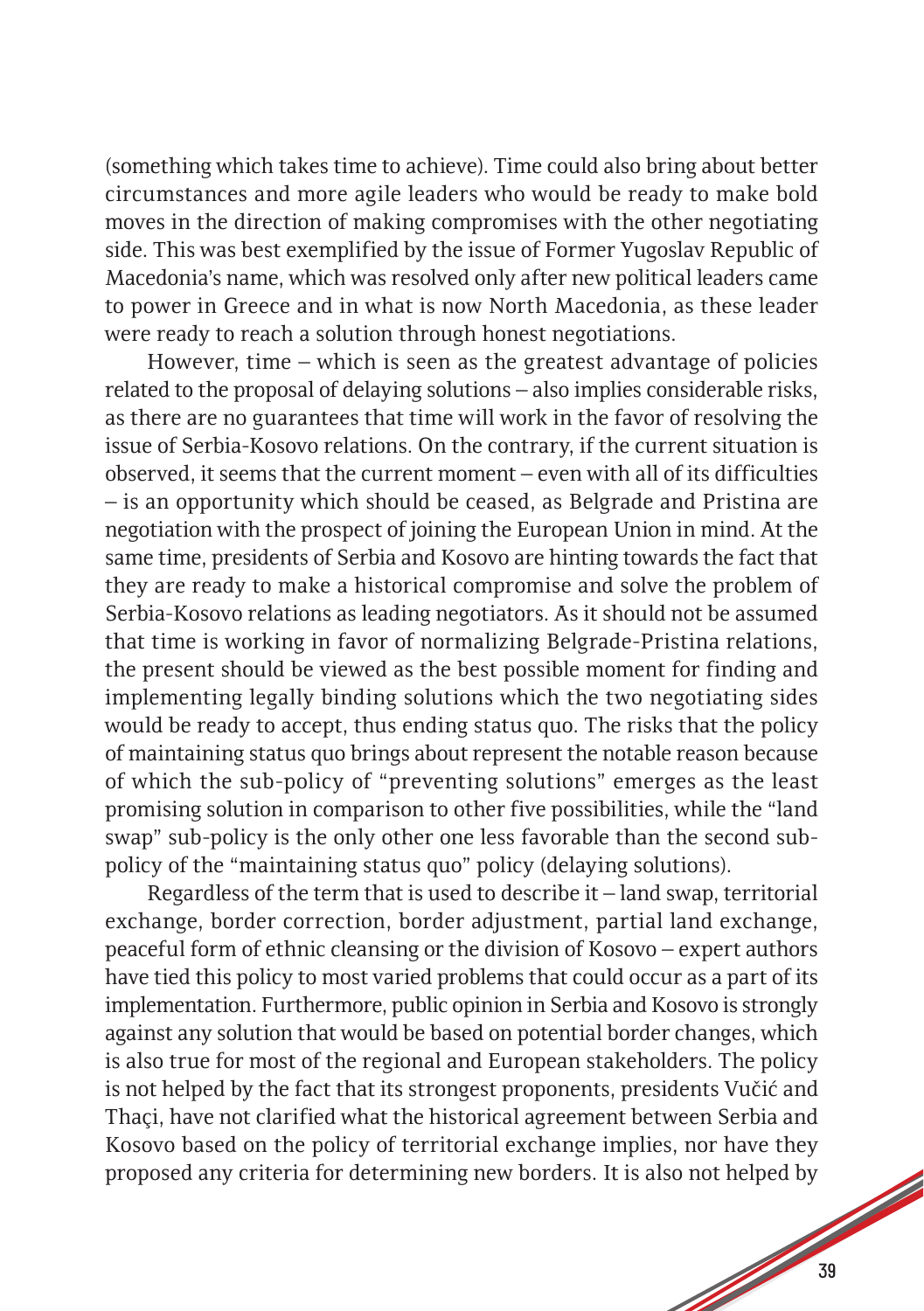the fact that their legal authority for negotiating border changes on behalf of their countries is questionable, at best. Being that it is difficult to predict how Kosovan and Serbian citizens would react to any official proposals related to the land swap policy, one must welcome the fact that the policy of exchanging territory seems less and less likely as time passes, as it seems that such a development is positive not only for the stability of Serbia and Kosovo, but for the stability of the entire region as well.

However, if the border exchange policy is interpreted as being synonymous to the act of border delimitation, as is done by expert author Omerdić, it can take on the form of a progressive solution. The delimitation sub-policy has an advantage over the land swap sub-policy as it allows for minimal border corrections which serve to resolve certain administrative and practical issues and aspects of border management, while not undermining the validity of the existing administrative border. As such, delimitation – unlike the land swap policy - is not opposed to the aim of normalizing relations between Serbia and Kosovo, as it can serve to benefit the achievement of this aim. For example, the policy of border delimitation can encompass the process of finding solutions to the problem of managing Lake Gazivode, as well as to other similar issues which must be resolved before the signing of a legally binding agreement on normalizing Serbia-Kosovo relations.

It is clear that most expert authors consider the signing of a legally binding agreement between Serbia and Kosovo to be the policy which has the biggest potential to secure political stability and regional security within the Western Balkans. However, the policy of normalizing relations through a legally binding agreement consists of two mutually exclusive sub-policies. Some expert authors expressed their belief that the process normalizing Belgrade-Pristina relations should not infer Serbia's explicit recognition of Kosovo's independence, as energy should be focused on achieving bilateral relations de facto, not de iure. Yet, it becomes clear that in order for Serbia to join the EU it will eventually have to legally recognize Kosovo's independence, being that the procedure for expanding the European Union requires that all existing member states ratify the Accession Agreement signed with the new member state, and being that out of the 27 EU member states (excluding the United Kingdom), 22 have recognized Kosovo's independence. As [Butnaru-Tronkota](http://media.cpes.org.rs/2019/09/Miruna-Butnaru-Troncot%C4%83.pdf) argued, it is that 22 EU member states will ratify an Accession Agreement with a country that considers Kosovo – a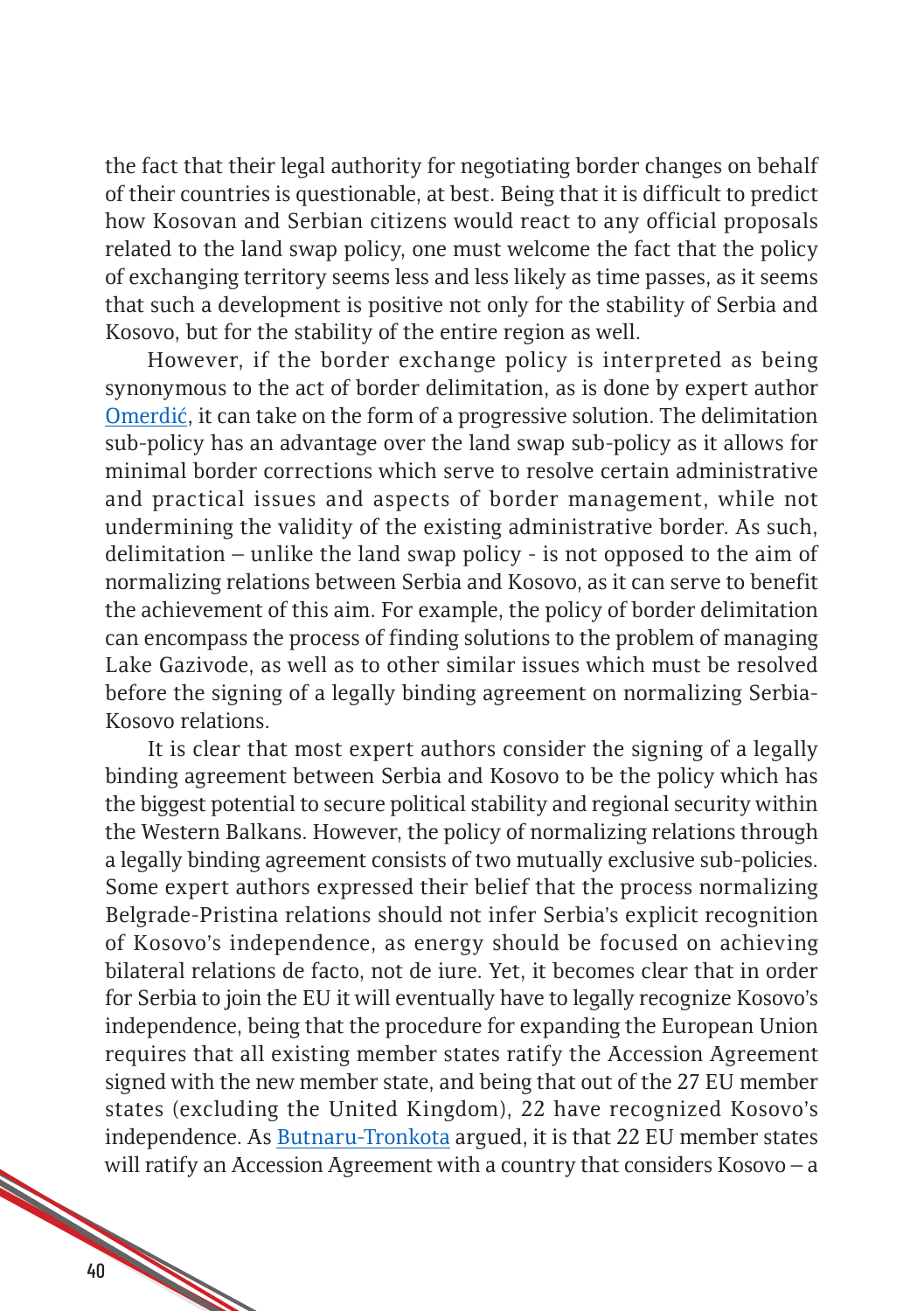state that they have established bilateral relations with  $-$  to be a part of its territory. Likewise, it is unlikely that countries such as Spain will consider Kosovo's accession to the European Union seriously before Serbia establishes bilateral relations with Kosovo, opening the way for other EU member states to do the same. This is why the political leaders of Serbia and Kosovo need to accept the unescapable fact that they are mutually interdependent and that they will not be able to achieve the political aims of their respective nations (joining the European Union and/or NATO) if they do not embark on a road of honest and open cooperation to normalize Serbia-Kosovo relations by signing a legally binding agreement.

#### **VALUE BASED RANKING OF SIX POTENTIAL FUTURE OPTIONS FOR BELGRADE-PRISTINA RELATIONS**

- 1. Reaching a legally binding agreement on the establishment of bilateral relations between Serbia and Kosovo
- 2. Reaching a legally binding agreement on normalizing relations without Serbia explicitly recognizing Kosovo's independence
- 3. Reaching a legally binding agreement through the process of border delimitation
- 4. Maintaining status quo in awaiting better circumstances for the signing of a legally binding agreement between Belgrade and Pristina
- 5. Land swap based on the ethnic principle
- 6. Maintaining status quo in order to prevent the normalization of relations between Belgrade and Pristina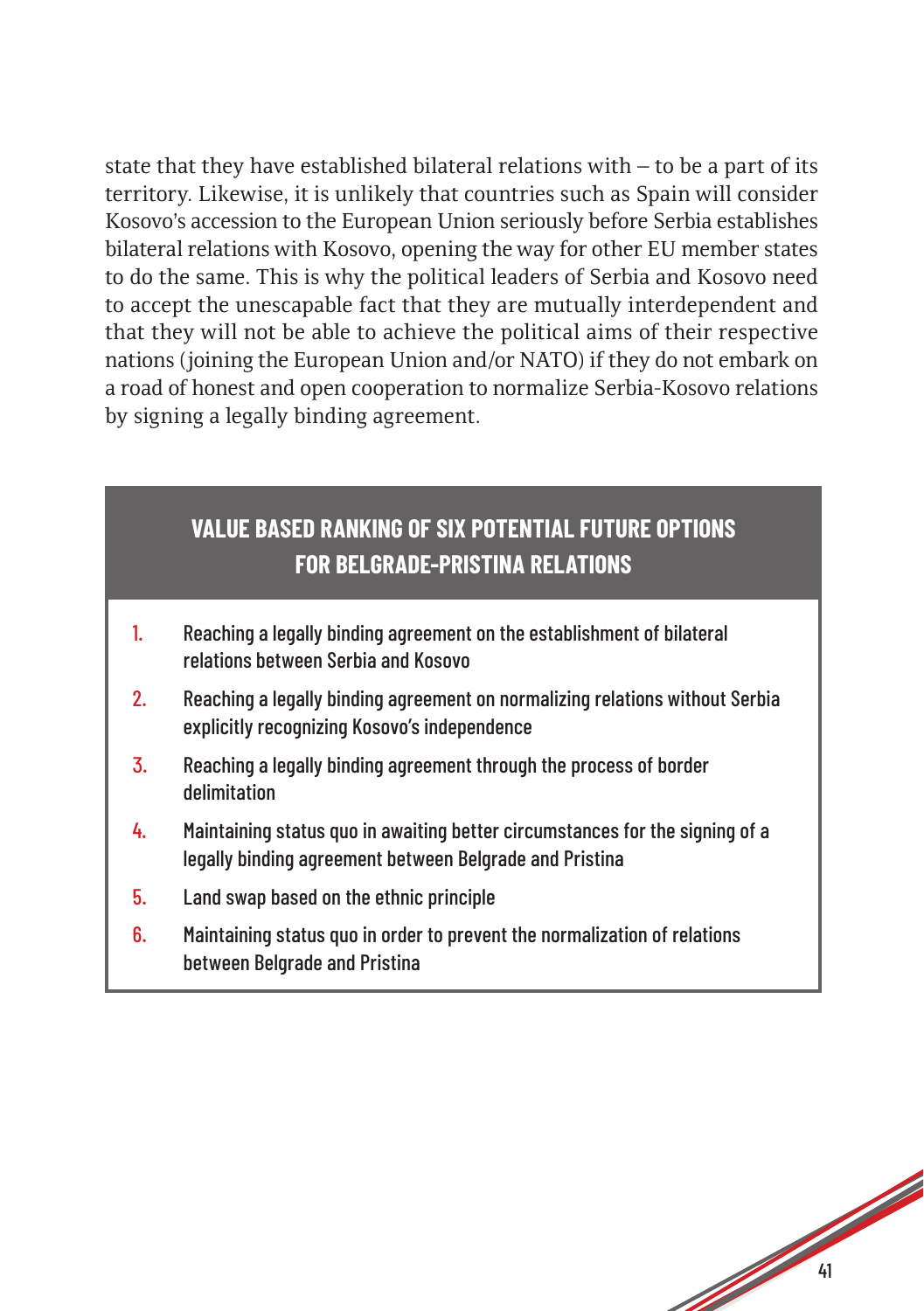# **VRecommendations**

The following recommendations provide a framework for achieving permanent normalization of Belgrade-Pristina relations. The implementation of the suggested recommendations involves the employment of policies which have the primary purpose of creating the conditions for the signing of a legally binding agreement on the establishment of bilateral relations between Serbia and Kosovo. The recommendations consist of constructive and achievable policies which the expert authors have derived at by examining the three possible scenarios. They are separated into three stages, and the success of each stage depends on complete implementation of the policies of the previous "stage".

#### *FIRST STAGE: Policies which could and should be implemented in the imminent future*

- **1. Continue with the Belgrade-Pristina talks**
	- Remove 100% import taxes on goods coming into Kosovo from Serbia and Bosnia and Herzegovina
	- Respect the existing negotiating format which includes the EU as the mediator
	- Abstain from making counterproductive media statements

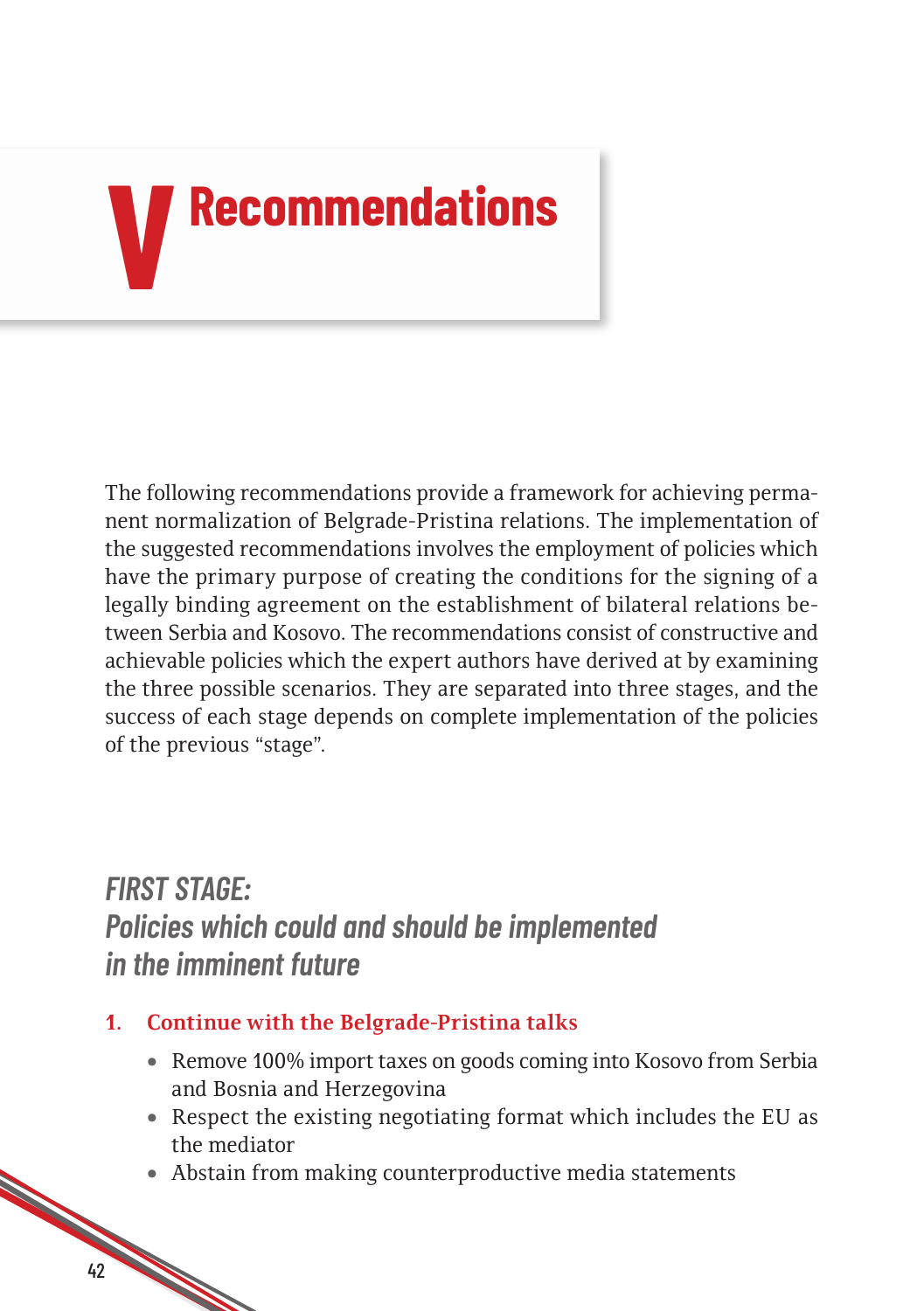- Increase the transparency of the negotiation process
- Secure legal and democratic legitimacy of the leading negotiators
- Reach an agreement regarding the mechanisms for managing Lake Gazivode and the Trepča mines
- Determine clear sanctioning mechanisms that should be implemented if agreements are not respected by either side
- Establish a monitoring commission which will oversee the implementation of signed agreements

#### **2. Respect the 2013 Brussels Agreement**

- • Establish the Association of Serbian Municipalities in Kosovo
- The EU and the international community should compel both sides to respect the agreement

#### **3. Make positive declarative aims and give up on negative declarative aims**

- Stop preventing Kosovo from joining international organizations
- Stop persuading states that have recognized Kosovo's independence to withdraw their recognition
- Give up on the "Genocide Resolution" and sustain from exhibiting similar counterproductive behavior
- Deescalate the conflict through responsible behavior

#### **4. Invest efforts in reconciling the Serbian and Albanian peoples**

- A reconciliation commission needs to be formed
- Both sides should publicly apologize for harms they have caused the other side during the war
- Resolve the issues of missing persons, refugees and internally displaced persons
- 13 • Politicians should withdraw from making statements about the proceedings of the Court for Kosovo Liberation Army War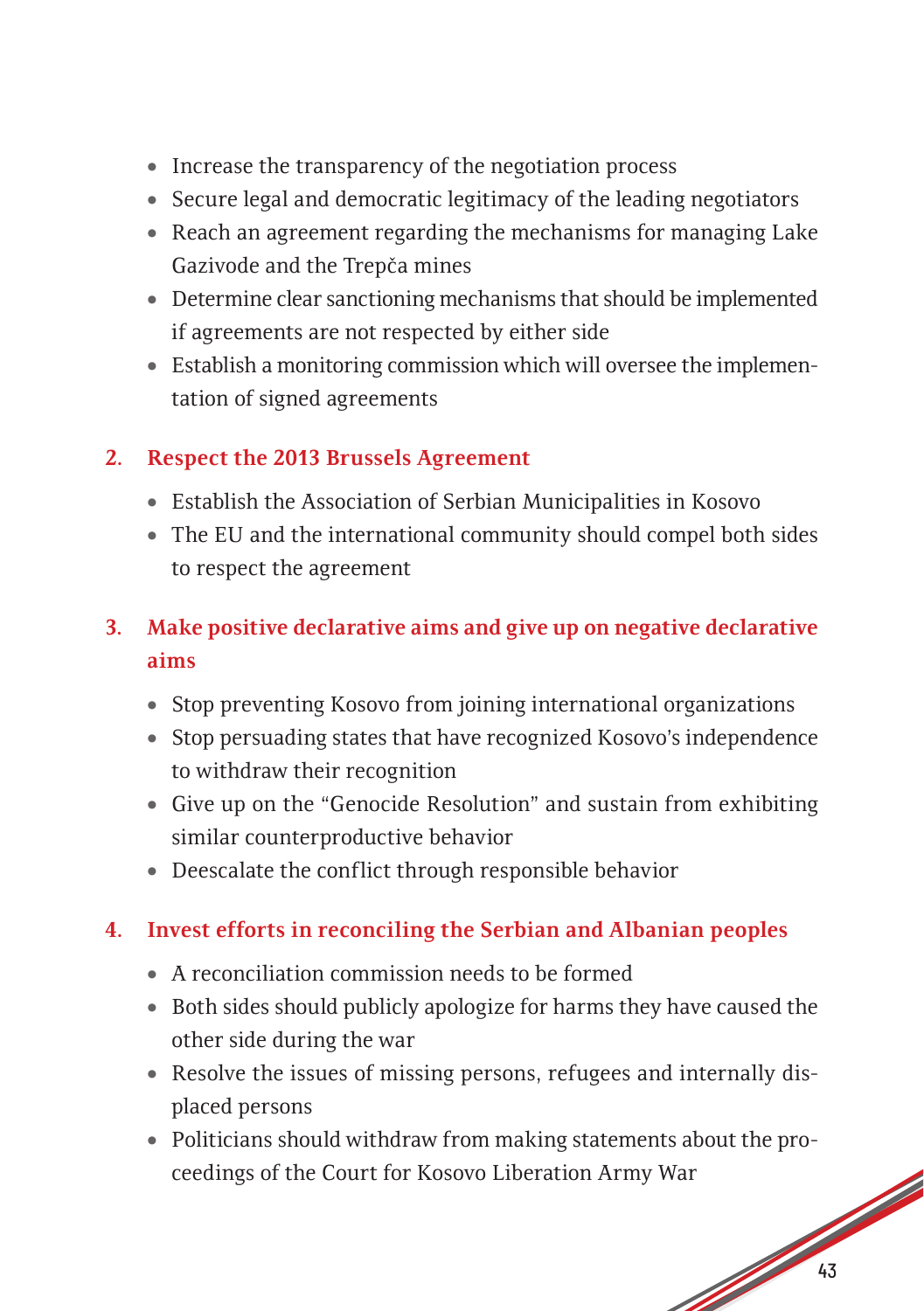#### *SECOND STAGE:*

#### *Policies which rely on certain preconditions being fulfilled*

#### **5. Invest efforts in establishing** *de facto* **bilateral relations between Serbia and Kosovo**

- Primarily concentrate on improving Serbia-Kosovo relations, not on the legal issue of Kosovo's international status
- Strengthen the cooperation of the liaison offices of Serbia and Kosovo
- • All institutions should follow the example of Serbia and Kosovo Commerce Chamber cooperation
- Mutual efforts in building infrastructure are needed
- Investment policies should be aligned
- Regional forums should be empowered
- An agreement on recognizing diplomas should be signed by the negotiating sides
- The negotiation sides should exchange people

#### **6. Invest efforts in democratizing both societies**

- Kosovo should fully implement the Stabilization and Association Agreement
- Serbia should not leave Negotiating Chapter 35 for the very end of the negotiation process
- Focus attention on solving practical issues which hinder further development of both societies
- The two negotiation sides need to respect their different understanding of the past and their opposing values

#### **7. Conduct all-encompassing domestic dialogues within Serbia and Kosovo**

- • Stimulate the involvement of the intellectual elite in the process of finding solutions
- Involve the NGO sector to a greater extent
- 14 April 1920 The media should become more open to hosting inclusive public debates regarding the future of Serbia-Kosovo relations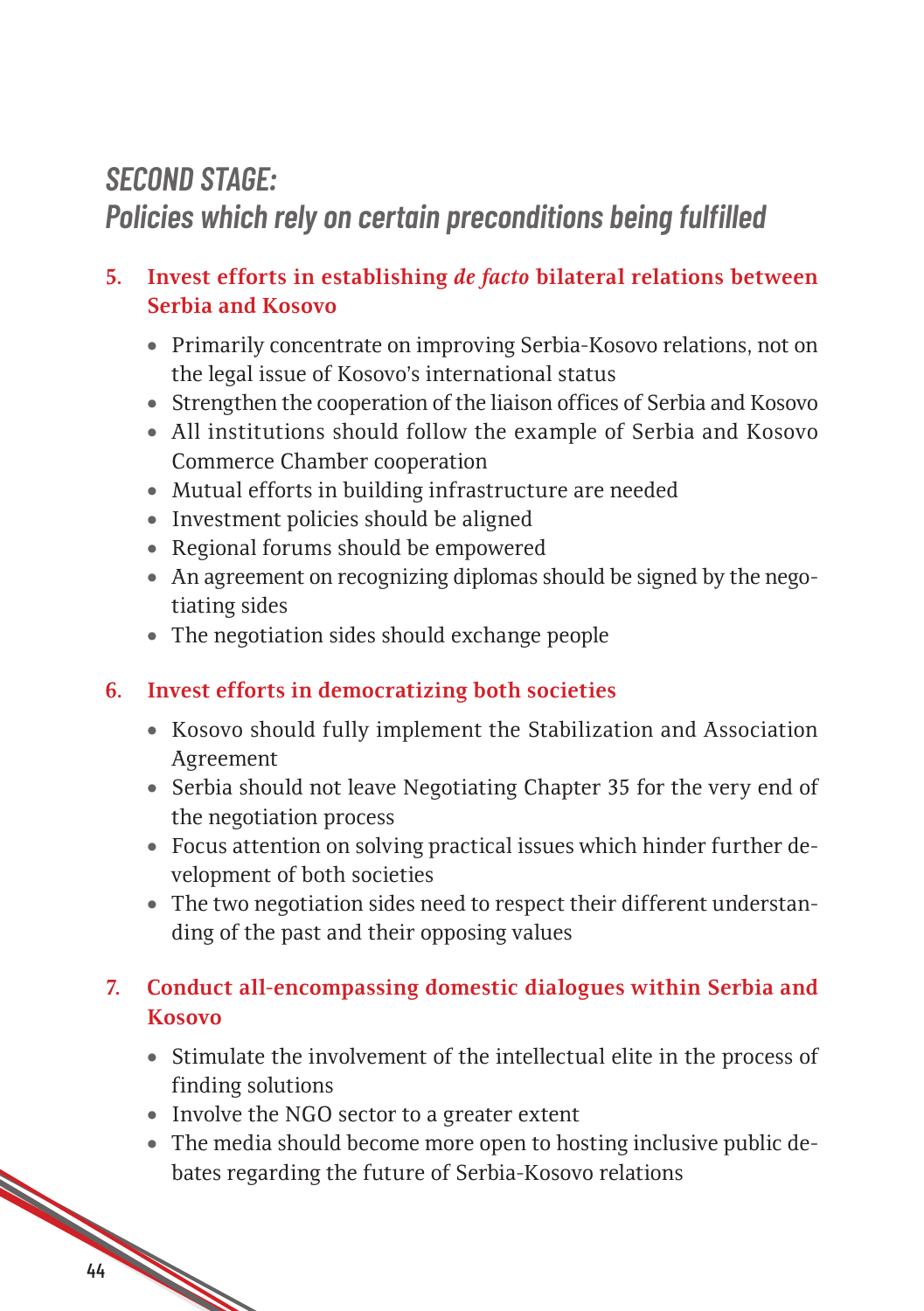#### **8. Resolve the issue of property ownership rights**

- Resolve the issue of internally displaced persons' property in Kosovo
- Resolve the issue of Serbian public and private property in Kosovo
- Reach and agreement of the management of Republic of Serbia's property in Kosovo
- Form a commission for reevalutaing the process of property privatization in Kosovo

#### *THIRD STAGE: Policies which guarantee the normalization of Belgrade-Pristina relations if implemented*

- **9. Place the interests of both societies above the interests of the two states**
	- Follow the example of Greece and North Macedonia
	- Be persistent in implementing pro-European policies and values
	- Integrate North Kosovo into the rest of Kosovo in a manner which would allow the Serbian community to accept Kosovo institutions as their own

#### **10. Resolve technical issues**

- Modify the Constitution of the Republic of Serbia
- Modify the Constitution of Kosovo
- Respect the provisions of International Law regarding the establishment of international borders
- Use delimitation mechanisms to make minimal border corrections in line with the principle of effective governance

#### **11. Sign a legally binding agreement on establishing bilateral relations between Serbia and Kosovo**

- Work on creating political circumstances for signing the agreement instead of waiting for them to come about on their own
- 15 • The legal agreement should guarantee the stability of other borders within the Western Balkan region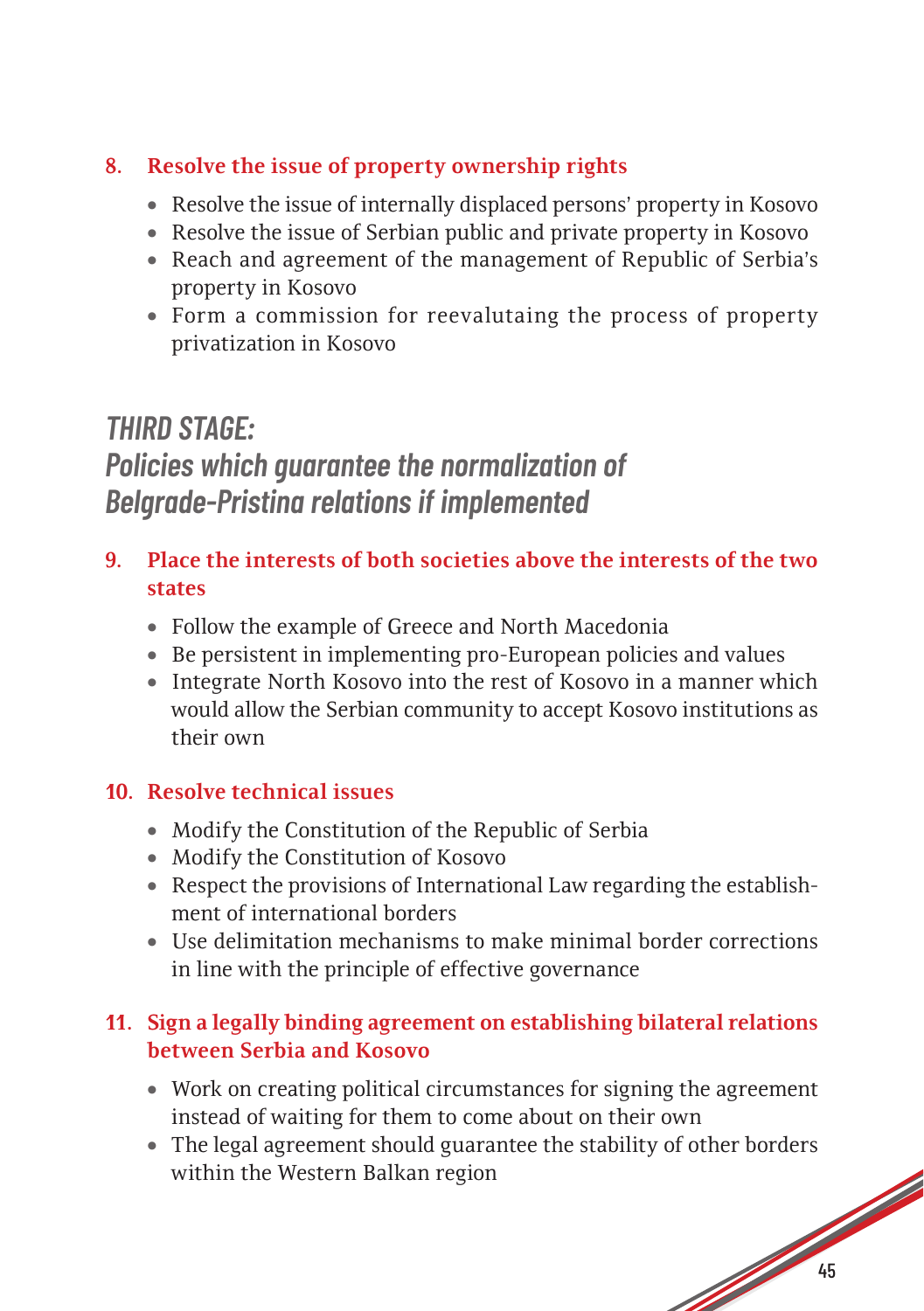- Create a framework for building a truly multicultural society in Kosovo
- Devise a model for mutual financing of Serbian municipalities and enclaves in Kosovo
- Devise a special status model for Serbian monasteries in Kosovo

#### **12. The EU should work on integrating the Western Balkan region as soon as possible after a binding legal agreement is signed between Serbia and Kosovo**

- The remaining five EU member states that have not established bilateral relations with Kosovo should do so
- Serbia and the European Union should invest mutual efforts in closing all the negotiation chapters regarding Serbia's accession to the EU
- Kosovo should begin negotiations with the EU regarding its accession

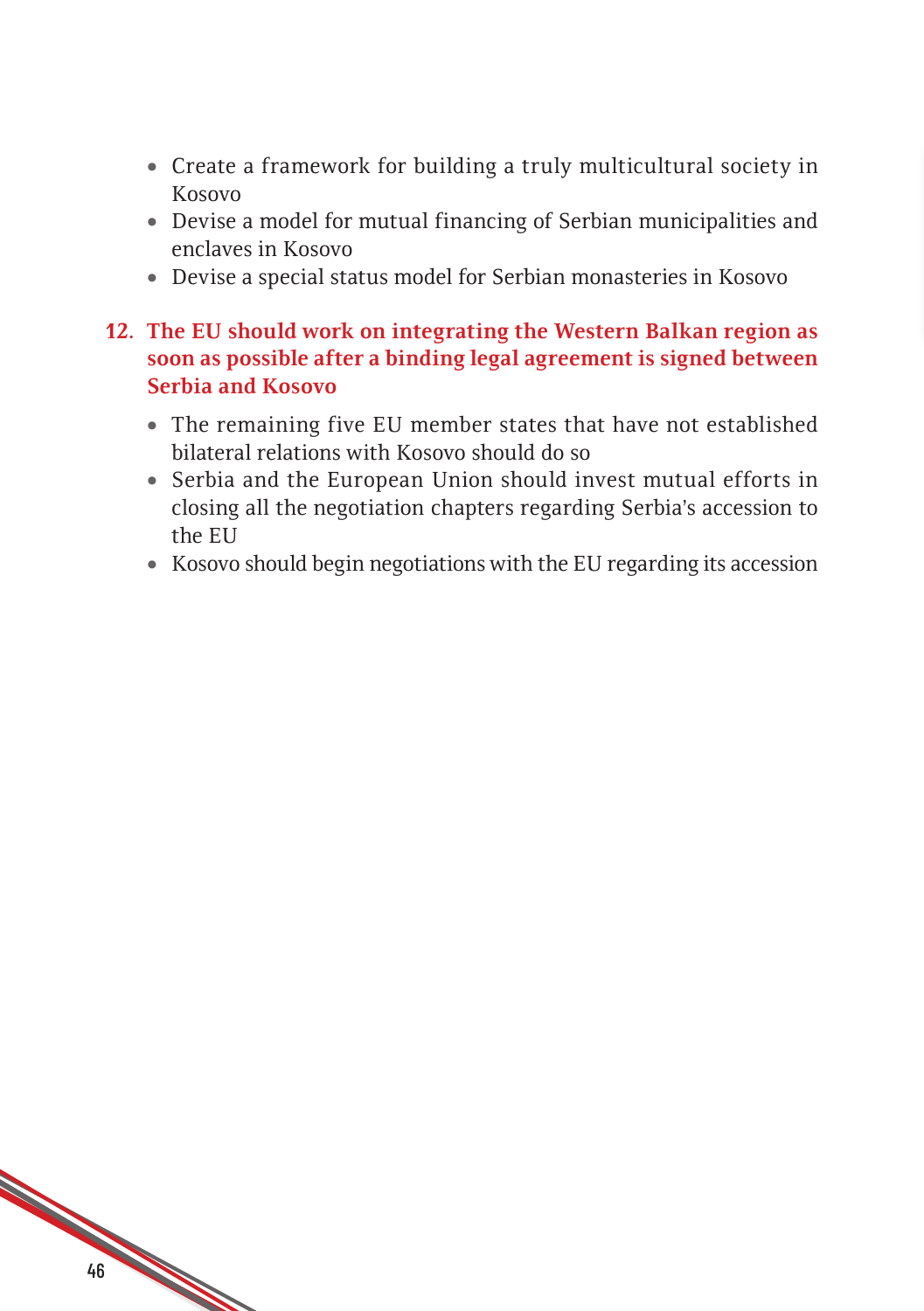# **VI Concluding Remarks**

The outlined recommendations provide a framework for a complete normalization of Serbia-Kosovo relations. If the political which is necessary will for implementing the outlined recommendations still exists, it should be aimed at basing the normalization process on reconciliation and democratization of both societies, while the legally binding agreement should be viewed as the natural outcome of the normalization process (and not its precondition), one which would bring the two negotiating sides closer to achieving their aims of accession to the EU and/or NATO. However, it is unreasonable to expect that the process of normalizing Serbia-Kosovo relations will end in the near future, being that the implementation of recommended policies (and especially those categorized within the first stage) depends on the existence true and honest political will in Belgrade and Pristina.

Such a conclusion comes as no surprise if one considers the growing popularity rate of Serbian and Kosovan politicians who propagate precisely those policies which have the aim of not normalizing Belgrade-Pristina relations. Ramush Haradinaj, the Prime Minister of Kosovo, is the most popular politician of his country precisely because he chose to take a firm stance towards Belgrade by introducing high import taxes on goods from Serbia and Bosnia and Herzegovina, while President Thaçi is losing the support which he once enjoyed partially due to his attempts to find a solution by negotiating with Serbia, which was interpreted as a weakness, and presented as such by his political rivals. On the other hand, President Aleksandar Vučić keeps using populist rhetoric when speaking about the issue of Kosovo even though he has been negotiating with Kosovo on Serbia's behalf for years.

47

de de la Cardina de la Cardina de la Cardina de la Cardina de la Cardina de la Cardina de la Cardina de la Cardina de la Cardina de la Cardina de la Cardina de la Cardina de la Cardina de la Cardina de la Cardina de la Car